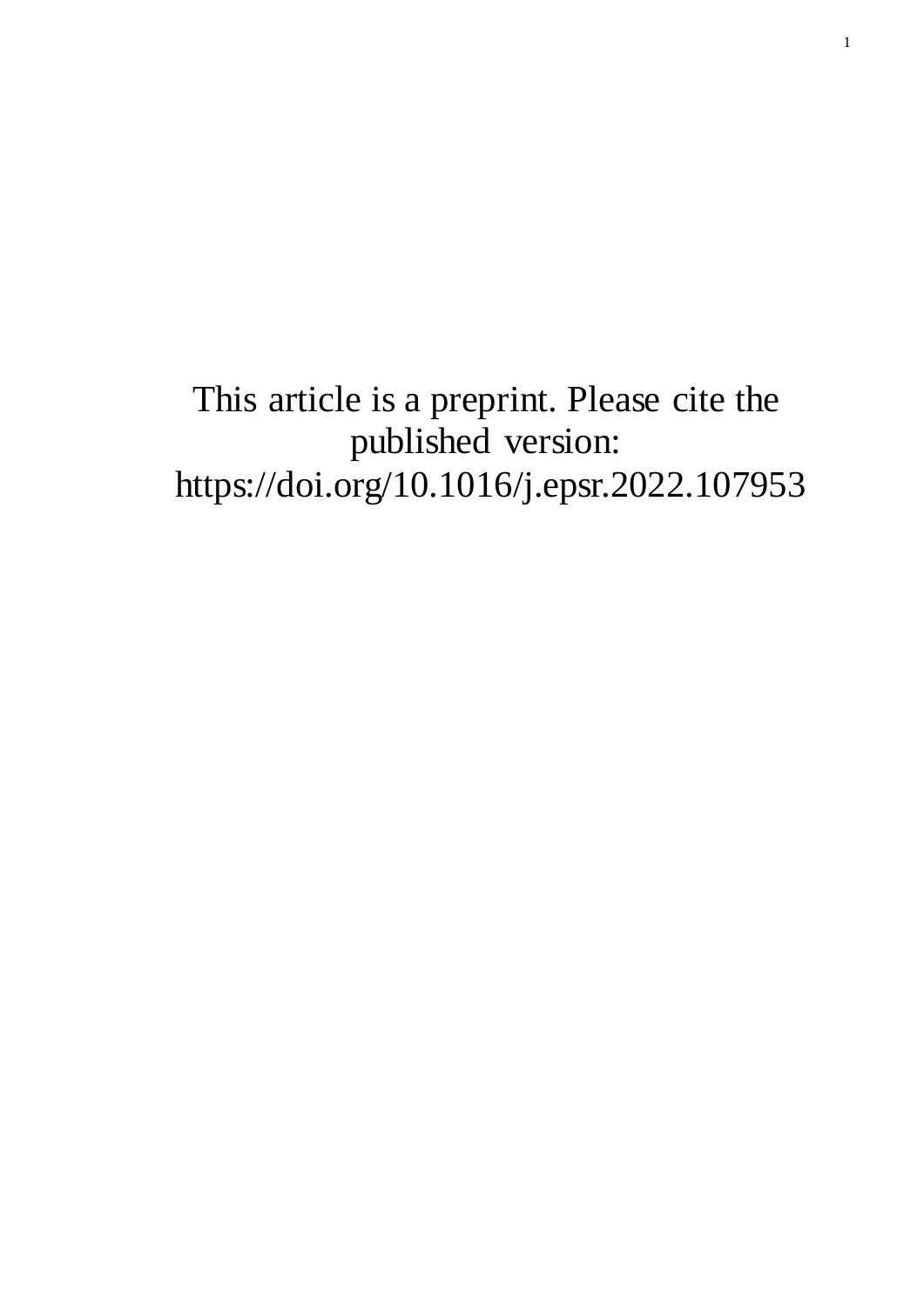# **A literature review of Explicit Demand Flexibility providing energy services**

Teresa Freire-Barceló<sup>1\*</sup>, Francisco Martín-Martínez<sup>1</sup>, Álvaro Sánchez-Miralles<sup>1</sup>

1Institute for Research in Technology (IIT)

ICAI School of Engineering, Universidad Pontificia Comillas

Santa Cruz de Marcenado 26, 28015, Madrid, Spain

#### \* Corresponding author

Email addresses[: tfreire@comillas.edu](mailto:tfreire@comillas.edu) (T. Freire-Barceló) [fmartin@comillas.edu](mailto:fmartin@comillas.edu) (F. Martín-Martínez), [alvaro@comillas.edu](mailto:alvaro@comillas.edu) (A. Sánchez-Miralles)

# **Abstract**

Current power systems are characterized by the increase of renewable generation and distributed energy resources introducing more variability on the generation and enhancing the importance of the management in the consumption side. In this paper, a thorough review about the explicit demand flexibility (EDF) concept is addressed. This review, firstly, brings clarification over the different terms that have been used in the literature and the agents that are involved in the demand flexibility framework. Secondly, analyzes the different balancing services where EDF could participate, identifying the main barriers found for each market. In addition, it contributes to classify how mathematical models include EDF participation in ancillary services and congestion management, finding the main weaknesses and working lines for EDF integration in such models. Finally, a European overview is assessed to see where flexible resources have actual participation and how it is performed.

**Keywords**: Flexibility; Demand; DER; Balancing services; Congestion management; Aggregator; Europe.

#### **Abbreviations:**

| Acronym      | <b>Meaning</b>                                 |  |  |  |
|--------------|------------------------------------------------|--|--|--|
| aFRR         | <b>Automatic Frequency Restoration Reserve</b> |  |  |  |
| AGR          | Aggregator                                     |  |  |  |
| AIM          | <b>Aggregator Implementation Models</b>        |  |  |  |
| AS           | <b>Ancillary Services</b>                      |  |  |  |
| <b>ATC</b>   | <b>Available Transfer Capacity</b>             |  |  |  |
| <b>BM</b>    | <b>Balancing Markets</b>                       |  |  |  |
| <b>BRP</b>   | Balance Responsible Parties                    |  |  |  |
| <b>BSP</b>   | Balance Service Providers                      |  |  |  |
| <b>CAPEX</b> | Capital Expenditure                            |  |  |  |
| <b>CCGT</b>  | Combined Cycle Gas Turbines                    |  |  |  |
| <b>CEP</b>   | Clean Energy Package                           |  |  |  |
| DA.          | Day-ahead                                      |  |  |  |
| DC           | Direct current                                 |  |  |  |
| <b>DER</b>   | Distributed Energy Resources                   |  |  |  |
| DG           | Distributed generation                         |  |  |  |
| DR           | Demand Response                                |  |  |  |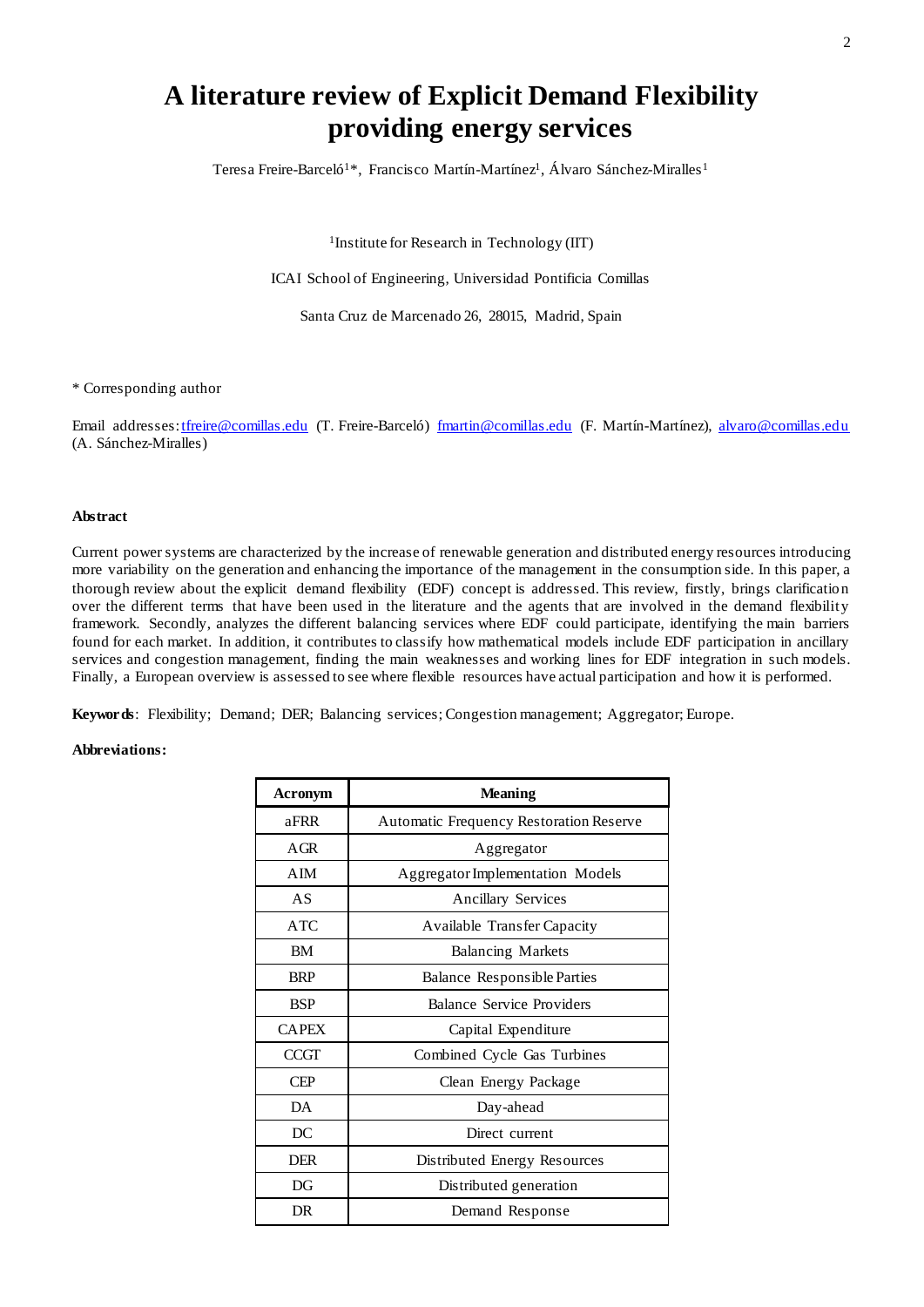| <b>DSM</b>   | Demand-side Management                 |
|--------------|----------------------------------------|
| <b>DSO</b>   | Distribution System Operator           |
| EB GL        | Electricity Balancing Guideline        |
| <b>EDF</b>   | Explicit Demand Flexibility            |
| EG3          | Expert Group 3                         |
| <b>ESS</b>   | <b>Energy Storage System</b>           |
| EV           | Electric Vehicle                       |
| <b>FCR</b>   | Frequency containment reserve          |
| <b>GHG</b>   | Green House Gas                        |
| IA           | Independent Aggregator                 |
| <b>IDF</b>   | Implicit Demand Flexibility            |
| IGCC         | International Grid Control Cooperation |
| mFRR         | Manual Frequency Restoration Reserve   |
| MV           | Medium Voltage                         |
| <b>NECP</b>  | National Energy and Climate Plan       |
| OCGT         | Open Cycle Gas Turbines                |
| <b>OPEX</b>  | <b>Operational Expenditure</b>         |
| PV           | Photovoltaic                           |
| <b>REE</b>   | Red Eléctrica de España                |
| <b>RES</b>   | Renewable Energy Sources               |
| RR           | Replacement Reserve                    |
| <b>RT</b>    | Real-time                              |
| <b>RTE</b>   | Réseau de Transport d'Électricité      |
| <b>SUP</b>   | Supplier                               |
| TCL          | Thermostatically controlled load       |
| <b>TOTEX</b> | Total Expenditure                      |
| ToU          | Time of Use                            |
| <b>TSO</b>   | Transmission System Operator           |
| V2G          | Vehicle to grid                        |
| VPP          | Virtual Power Plant                    |
| <b>WIP</b>   | Work in Progress                       |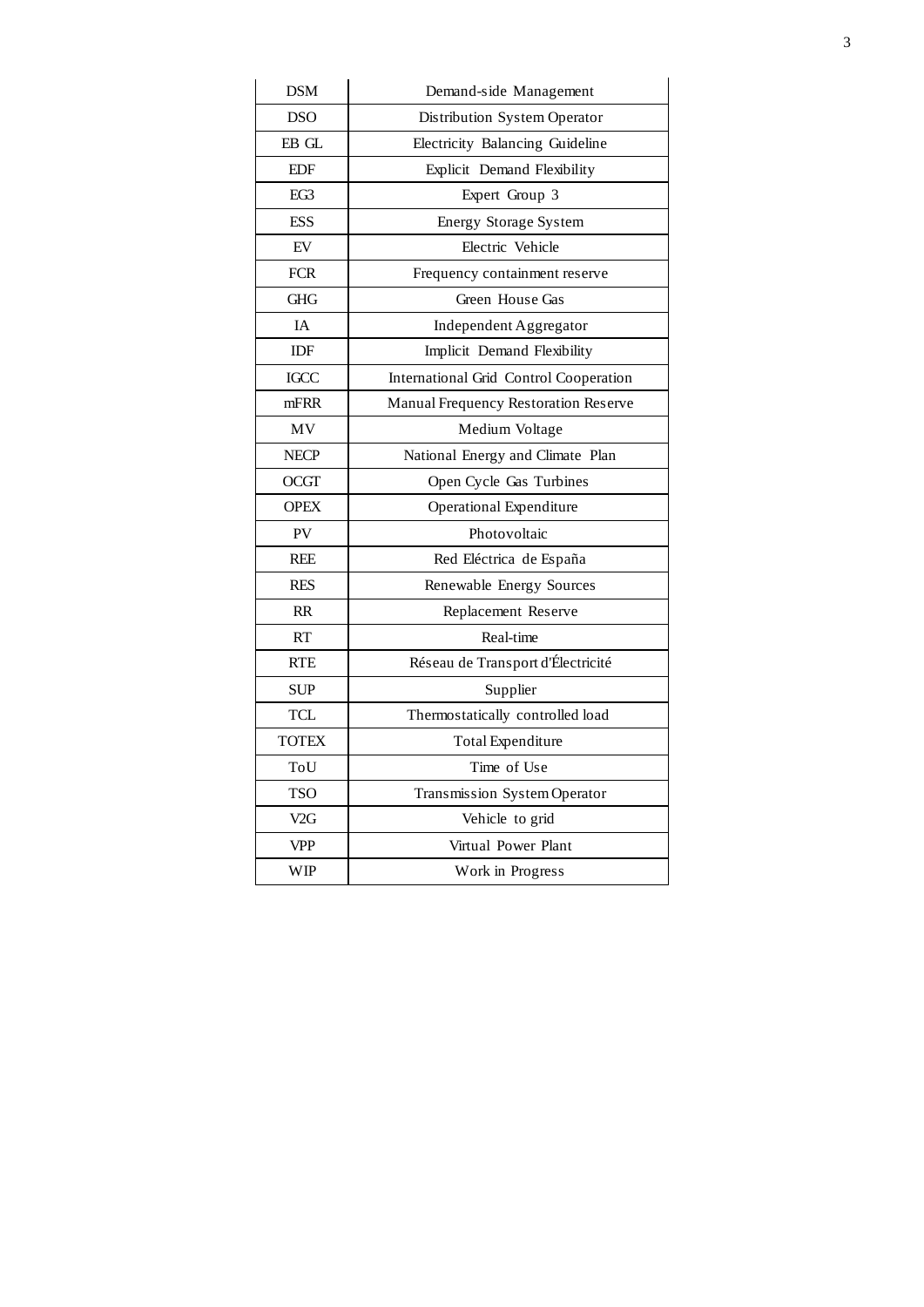| L.   |  |
|------|--|
| H.   |  |
| 1    |  |
|      |  |
| III. |  |
| 1    |  |
|      |  |
| 3)   |  |
| 4)   |  |
| IV.  |  |
|      |  |
|      |  |
| 3)   |  |
| V.   |  |
| VI.  |  |
|      |  |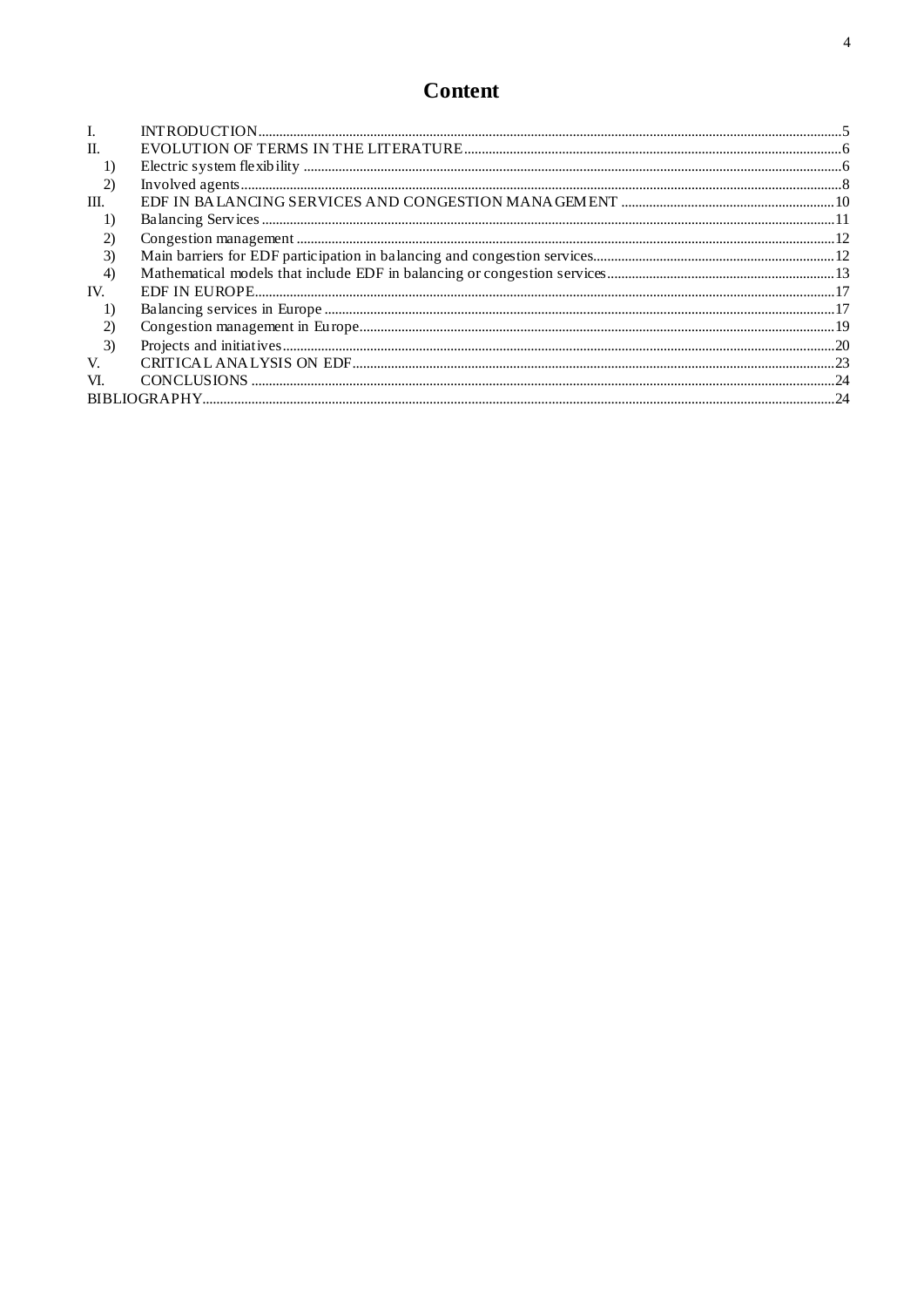#### <span id="page-4-0"></span>I.INTRODUCTION

Climate change has been an international concern since 1997 when some countries started to be aware of the high Green-house gas (GHG) emissions. Some of the most developed countries were interested in acting in consequence and carried out the Kyoto protocol, with the main aim of reducing GHG emissions [1].

In November 2016, several countries worldwide started moving in the same direction with the Paris Agreement. The main objective of this agreement was to limit global warming to 1.5 to 2 degrees Celsius above pre-industrial levels over the next century [2]. At the end of 2018, around 78% of total emissions in most European countries came from the energy sector, including energy used to power transportation sectors [3]. Therefore, an 'Energy transition' towards a more electrified and renewable system is being developed more seriously in recent years. European countries involved in the Paris agreement signed an update in 2018 with the 'Clean Energy package' (CEP) [4] that covers the following aspects:

- Develop a new electricity market design. This design includes the regulation framework about how demand and energy storage can participate in the markets and be connected to the main grid.
- Encourage and integrate Renewable Energy Sources (RES). The committed share of renewable energy in the EU's gross final energy consumption is set at a minimum of 32% by 2030. This percentage is translated to 74% share in the electricity sector.
- Increase energy efficiency. Member States must reduce their annual final energy consumption by 0.8% every year.
- Create a national roadmap for the following 10-year period (from 2020 to 2030). Each country had to develop a National Energy and Climate Plan (NECP). The NECP document should include each countries' objectives and targets regarding the five dimensions of the energy union: Energy security of supply, reinforced of internal energy market, improvements in energy efficiency, strategy for decarbonizing the economy and investments in research, innovation and competitiveness [5]. Moreover, policies and measures should be implemented to reduce GHG emissions, deal with renewables deployment, and increase interconnection between bidding zones.

Therefore, thermal generation is expected to be replaced with more RES installation, thereby considerably increasing uncertainty and volatility in the electricity system that results in a need of complicated management of the balance between electricity generation and demand. This balance has been guaranteed with thermal (e.g., CCGT, OCGT, Coal), pumped hydroelectric storage and cross-border interconnections so far. Hence, the integration of new technologies that provide security to the system without carbon emissions is required to face this challenge (e.g., demand management and energy storage) as assessed in [6]. For this reason, the CEP fosters the integration of energy storage and manageable demand in the markets.

In fact, electric networks are evolving with this energy transition due to the deployment of Distributed Energy Resources (DERs), including distributed generation (DG), manageable loads such as electric vehicles (EV), and different types of energy storage systems (ESS) both on a grid operating system scale and behind the meter. Consumers with DERs are now called prosumers. They can provide a wide variety of benefits to the grid operator such as voltage and reactive power control and solve localized distribution system congestions using their energy management capabilities [7]. Despite the fact that aggregated DER participation in the wholesale market it is already allowed in The United States[8] and a few countries in Europe [9], the options this paper will analyze for prosumers participation in the market are from the'demand-side participation' due to their small generation capacity.

There is previous work explaining different ways for the demand-side to participate in the markets. To make this operational, energy management systems are necessary, which are devices prepared to centrally monitor, analyze, and control DERs performance [10]. Besides, to take advantage ofthe flexibility potential of DERs of small end-users and to promote their access to the retail electricity market, an aggregator [11] is required to collect relevant amounts of DG, manageable load and ESS to trade their flexibility and benefit from rewards or lower energy bills [12].

Classifications to distinguish the ways to take advantage of prosumers flexibility has traditionally considered two kinds of participation. These two types have been referred with different terms; as price-based or incentive-based programs[13]; indirect and direct demand participation [13][14]; as static and dynamic demand participation [15]; as passive or active demand response[16]; and as implicit or explicit demand participation[7] correspondingly. The ones considered in this study are the most recent ones which correspond with implicit and explicit demand flexibility. The main feature that differentiates the two of them is the way flexible demand is used. On the one side, **implicit demand flexibility** (IDF) only takes advantage of flexible demand by incentivizing prosumers with different electricity tariffs to consume or generate at certain hours. Models presented in [17] and [18] use this kind of flexible demand, and the benefits that can be obtained are assessed qualitatively in [13] and in a quantitative way in [19] for the case of Spain. On the other side, **explicit demand flexibility** (EDF), refers to committed prosumers in acting to increase or decrease load or distributed generation in response to system needs, as presented in the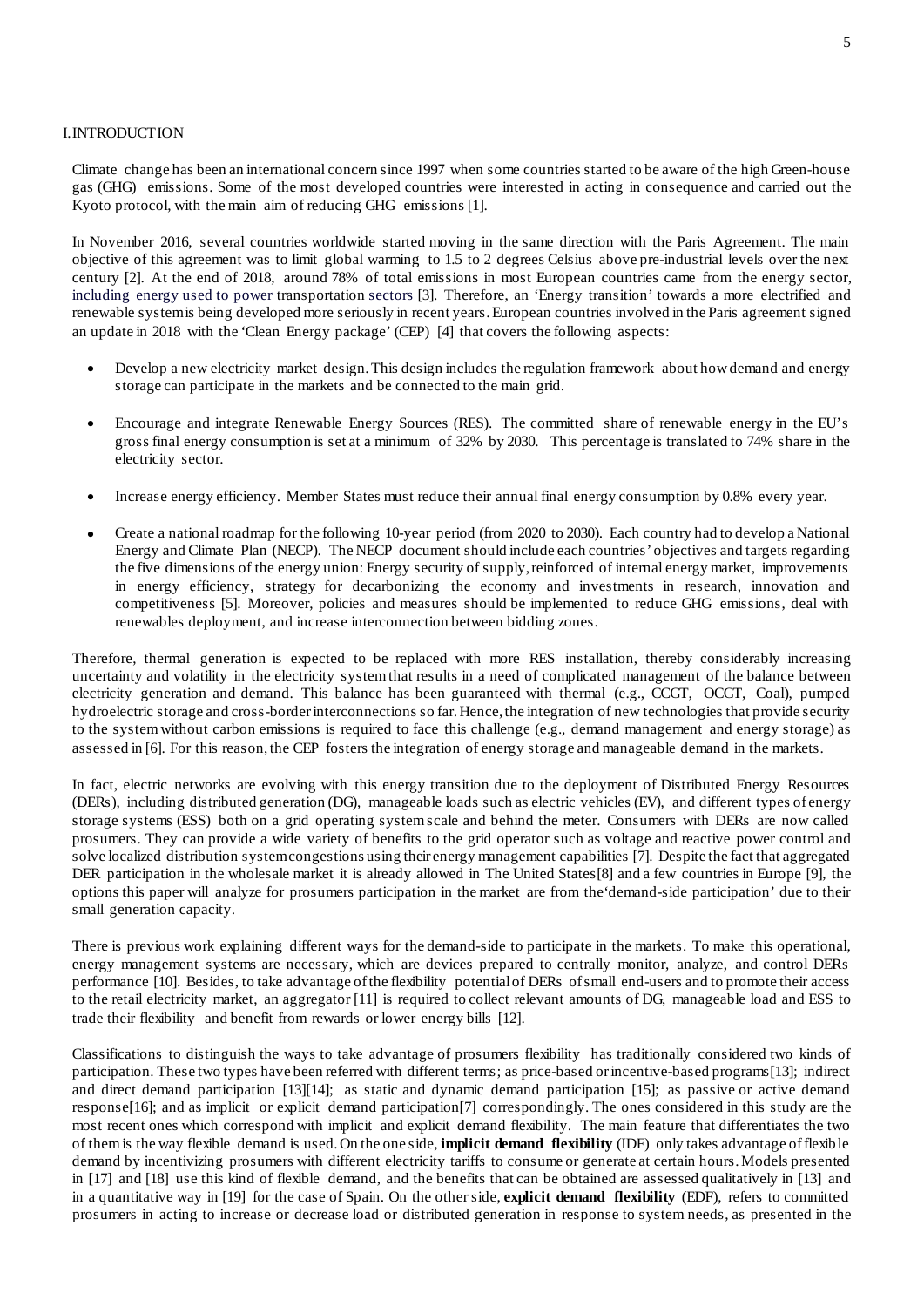model used in [20]. In particular, this review is focused on the different ways of exploiting EDF potential, as it has not been detailed addressed in the literature. The IDF can still play a crucial role in the electric systems to induce consumption behavior changes, but the EDF is the one prepared to provide sudden congestion management services to solve local and national constraints in distribution and transmission networks or to participate in balancing markets to solve stability issues for the transmission network.

Furthermore, a model classification has been performed in order to provide an overview of what has been and what can be done with respect to modeling the congestion and balancing markets including demand-side management participation. Classifying electricity market models has previously been addressed considering balancing services [21][22], even considering flexible demand participation [23][24]. However, no model assessment focused on European balancing products and congestion services where EDF participates as another market party, which is the perspective this approach tackles. References [14][25][26] analyze potential flexibility products and services. Demand-response-control schemes referred in [14] are related to the different services demand could provide, but it is focused on the IDF potential and the technologies prepared to do so. In [25] a comparison between UK and USA flexible demand participation is addressed, conversely, this paper provides a holistic approach on how developed EDF integration is in all European countries. Resource [26] presents flexibility products and services from both transmission and distribution levels. However, it does not delve into the different available congestion and balancing services nor how specifically demand could be included as a market participant.

The aim of this paper is to bring clarification over demand response concept and all that surrounds it, exposing its high potential providing energy services. On this purpose, the paper contributes to organize demand response terms and involved agents for its exploitation; explains why EDF is the one that offers flexibility to the electricity system; classifies congestion management and balancing services in which EDF can bring value regarding also the main barriers found for including it as another market party in European products; identifies main weaknesses of mathematical models that include EDF participation in balancing and congestion management services; finally it analyses how integrated is EDF in European countries markets and classifies projects and initiatives being performed to develop it.

This paper is organized as follows. Section [II](#page-5-0) presents the historical evolution of the terms meaning and involved agents roles in the demand flexibility framework and why it is needed. The balancing and congestion management services where EDF could participate are assessed, providing the main barriers found to include EDF as another market party. The way this participation has been modeled so far is presented in section [III.](#page-9-0) How EDF participation is implemented in some European countries is analyzed in [IV.](#page-16-0) Section [V](#page-22-0) summarizes the paper's contributions and points out some relevant gaps of the literature on the EDF matter. Finally, conclusions are gathered in section [VI.](#page-23-0)

# <span id="page-5-0"></span>II. EVOLUTION OF TERMS IN THE LITERATURE

This section brings clarification over the mix found in the literature when referring to demand-side flexibility terms, when they are used and how did they evolve along the years. Besides, describes the different agents required to exploit the available flexible demand in the system.

#### <span id="page-5-1"></span>**1) Electric system flexibility**

The *system flexibility* is defined as the need of the electric system to adjust generation (*Generation flexibility*) or consumption (*Demand-side flexibility*)in order to maintain a secure system operation considering grid stability constraints and interruptible renewable energy sources [27]. In [25] and [26] potential flexibility products and services are analyzed mixing both generation and demand-side flexibility.

On the one hand, the conventional main sources that have been providing generation flexibility to the systemare:

- 1) *Thermal generation*: fossil-fuels power plants can provide flexibility to the system thanks to their faster regulating advantages. The more energy is needed, the more fuel is burned and the other way round. However, the huge environmental impact together with the more restrictive policies in emissions and renewable shares, make necessary alternatives to substitute this source of system flexibility.
- 2) *Cross-border interconnection*: Exchanges facilitate adjusting wholesale, balancing, system support and reserve markets [27]. The Electricity Balancing Guideline (EB GL) enables Transmission System Operators (TSOs) to reserve cross-border capacity to facilitate the exchange of balancing energy. This process will be co-optimized with capacity reserved for market timeframes [28][29].
- 3) *Energy storage*: can adapt its electricity production and consumption to system requirements. Hydro plants have been the traditional way to do it, but the places where these plants can be built are limited. Another way to store energy is batteries, but it also presents environmental impacts, as indicated in [30].

On the other hand, demand participation started to be available through "interruptible-load tariffs" for commercial and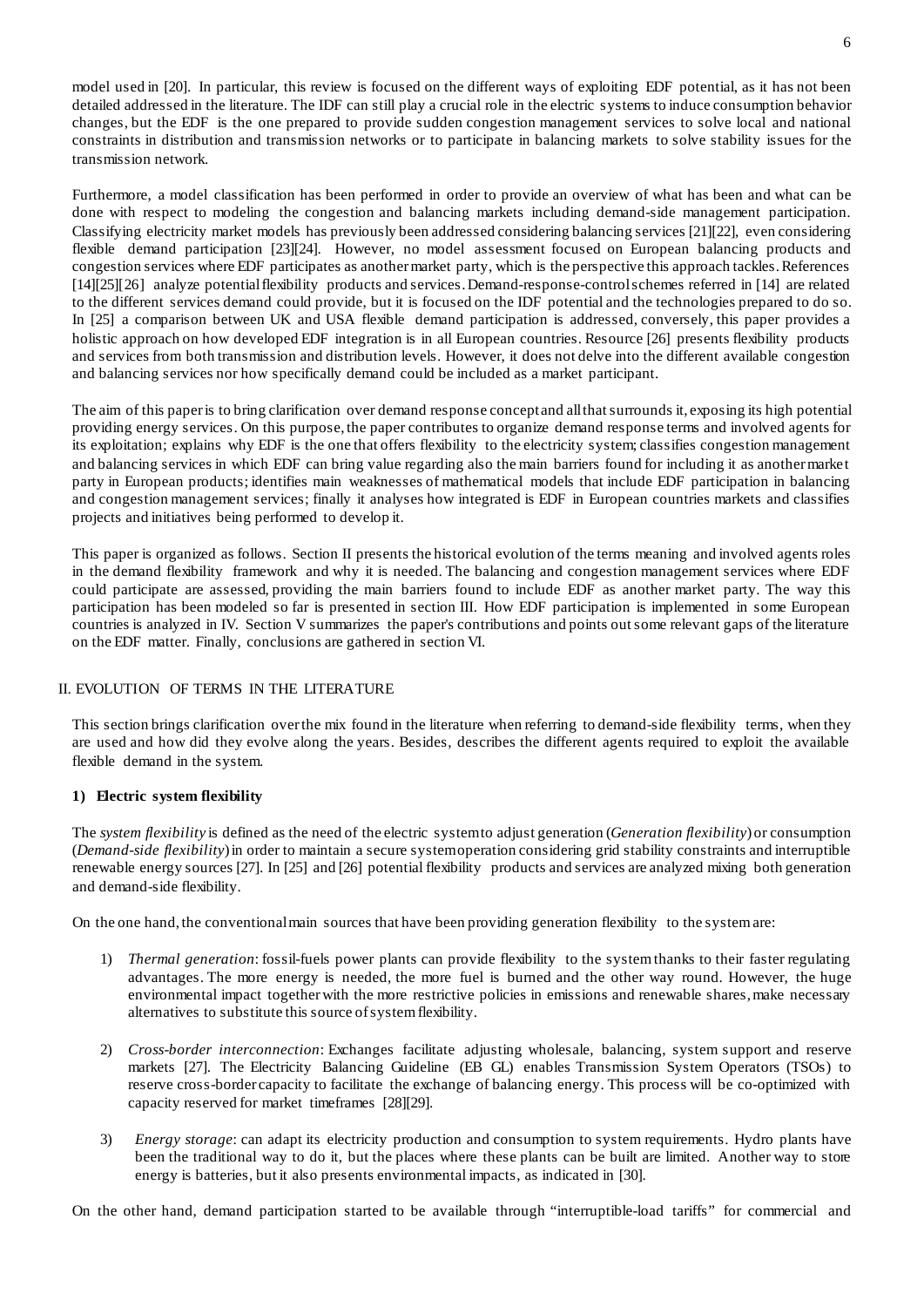industrial customers in the 50s [31]. In the 70s, experts began to see the potential of changing demand patterns, mentioning the future cost-effectiveness of reducing electricity demand rather than increasing supply [14]. Demand-side flexibility or demand-side management (DSM) term started in 1973[14], when electric utilities slowly started to include DSM programs in their strategic plans. In the beginning, DSM was exploited with time-based electricity tariffs such as Time of Use (ToU) tariffs[32], thus giving rise to the first demand response (DR) programs, which will not receive this name until the late 80s[33]. Later on, DSM started to provide energy or power when wholesale prices rose, when there was a shortfall of generation or transmission capacity issues or during emergency grid operating situations (load shedding) [34]. Nowadays, DSM could be used to reduce the energy bills of the prosumers responding to price signals or help the system with frequency restoration, congestion management, and voltage control support [34]. The whole DSM concept includes all DER possibilities that range from load management (which is referred to as DR) to distributed solar photovoltaic (PV) panels and storage onsite.Therefore, it is becoming possible to participate in balancing and congestion management services where regulation measures are prepared. [Figure 1](#page-6-0) summarized all the abovementioned terms evolution and some relevant events for demand-side flexibility development.



<span id="page-6-0"></span>**Figure 1. Evolution of demand-side flexibility related terms**

The most recent way DSM is exploited leads to two types of flexibility[7] whose main difference is how the change in consumption is incentivized:

- 1) Load management concept evolved to DR, being defined in the literature[19][35][10] as any form of communicating to the end-user their energy consumption in order to encourage them to modify it, responding to changes in prices to reduce their bill. This is now named as **IDF** [36] which is the same concept as price-based DR [35] and indirect, static or passive demand participation, since demand is fostered to change according to price signals that sways customers consumption decisions [36] [37]. The main tools to take advantage of the implicit flexibility are the Electricity **tariffs** [15]: ToU tariffs [38], Power based tariffs or Real Time pricing [39]. All of them have a common thing, end-users see different power or energy prices during the day to be willing to consume more or less in specific periods. However, there is no guarantee that demand would follow those premises. Therefore, this type is used to flat the demand curve to avoid network reinforcement in long term, but it does not provide real-time flexibility to the system as there is no commitment from the consumer point of view since end users can freely decide whether to react to these price signals or not.
- 2) In the early 2000s, DR could also refer to situations where a prosumer is committed to provide a flexibility service and therefore considers a reward or a penalty for complying or not with it, it is known as **EDF**. This flexibility can also be referred to as incentive-based DR [35] and direct, dynamic or active demand participation. In this case, the incentive can be understood as an additional payment for developing a flexibility action.

EDF usually involves all DER options, from the capacity of manageable loads to move their consumption (DR) to the generation produced by DG and storage onsite, which are also understood as part of the demand-side resources.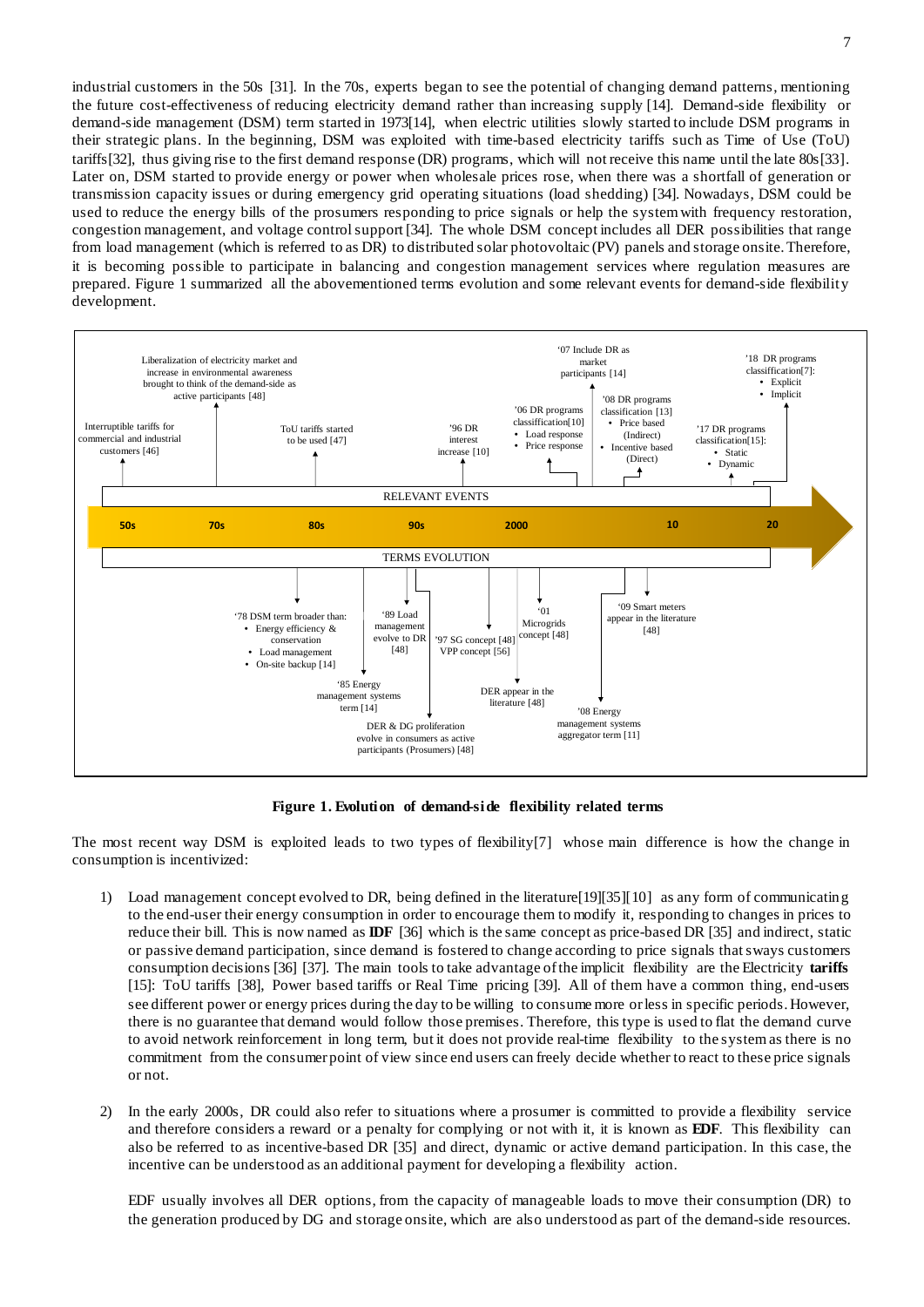This approach consists on re-scheduling consumption or onsite generation with a specific strategy that can be for instance, to bring stability to the network, to avoid peak electricity prices or to deal with grid congestion problems [40] competing directly with power plants (As a Virtual Power Plant (VPP))[41][42] in the wholesale market, balancing markets, system support and reserves markets. If it is a large prosumer, then individual participation can be considered. In any other case, **aggregation** is required. The energy is committed with the system operator [36][37] to obtain a reward for the given service. The benefits of using explicit demand flexibility to efficiently manage a high RES scenario is assessed in [43].

Therefore, IDF could flat the curve and reduce expected network congestions if end users decide to follow the signal, whereas the EDF is the only one that can offer flexibility/adaptability (balancing services and sudden congestion problems) to the systemin real-time since it is the one that can participate in the markets in the same conditions than traditional generators to solve specific system need. In reality, both will be present in the usual operation. As a reference of the benefits that could be achieved with combined explicit and implicit demand flexibility, [44] concludes that savings in the electricity system in the UK could be around £4.55bn/year. These savings are allocated throughout the system, 60% from avoided investment in network capacity, 16% from avoided investment in generation peaking capacity, and 22% from the reduced curtailment of renewable energy [44]. Besides, significant network investments will be reduced by 50% of the expected cost by 2050. A flexible electricity systemwill be crucial for ensuring that the build-out of network expansion until 2050 will be feasible [44]. Henceforth, paper is focused on the EDF type.

### <span id="page-7-0"></span>**2) Involved agents**

Although technically possible, EDF still has a long way to go. The development of an EDF framework will provide relevant advantages such as the increase of system flexibility sources to cope with the high RES scenario, savings associated to the avoided investment costs in networks and the ones associated with the avoided payments for curtailing RES to solve congestions [45]. One of the main challenges is that manageable electricity demand coming from residential buildings and small and medium size enterprises [46] need the figure of the Aggregator.

The *Aggregator* figure has appeared in the system in order to obtain enough volume to participate in ancillary services markets, joining different amounts of distributed generation and small amounts of flexible consumption (from residential or commercial customers) [47][48]. The Regulation on aggregation is still being developed. For example, the Spanish NECP is committed to promoting the aggregator role and detecting ways to encourage it: economic incentives, more efficient technologies and techniques, and influencing consumer habits [49]. The final regulation about the Aggregator should clarify the utilities and customers in terms of roles and responsibilities, guarantying a fair exchange and access to data and ensuring fair competition while protecting relevant information [49]. It should also establish the relationship between entities that provide aggregation services and other market participants, coordinating also liability for deviations [49].

Other agents are also relevant to face this new context, such as the Balance Service Providers (BSPs) and Balance Responsible Parties (BRPs). The first ones, BSPs, are market participants that can offer balancing services to TSOs in terms of capacity or energy and can provide energy bids for the market on a voluntary basis. They include generators, aggregators, and energy storage operators. The latter ones, BRPs, represent a group of BSPs being financially responsible for their portfolio's imbalances (consumption/generation deviations) [50].

If the aggregator and the utility that supplies energy to a prosumer are different entities, the Aggregator is named as *independent aggregator* (IA). In this situation, the aggregator must have the option of exploiting the prosumer EDF without signing a contract with the supplier or BRP serving the same prosumer [47]. An imbalance charge is imposed to the BRP if the scheduled sum of generation and consumption does not match the actual one in real-time [51]. In this special case, regulation should care about how to deal with imbalances and with the financial risks assumed by the associated BRP and Supplier, with the IA actions [52].

2019/944 Directive [53] clearly states how compensation should not result in a barrier to the development of the aggregator's activity. However, the IA models present some barriers in European countries' regulation related to supplier and aggregator financial compensation methodology and the imbalance volume correction methods. The main difficulties found are stated in Articles 17.3 and 17.4 of the EU proposals and are related to the 'imbalance' issue and the 'bulk energy' issue, respectively [54], that retailer would suffer from the IA actions:

- 1. **Bulk energy issue** is referred to the problem caused to the retailer due to the difference between actual consumption compared to the day before procured energy as supplier neglects when EDF can be activated. Hence, the retailer perimeter is modified, and as a result, the retailer will not invoice the full electricity procured cost [54].
- 2. **Imbalance issue** refers to how retailers would deal with electricity deviations caused by the IA when activating the reduction or increase in demand and not due to an estimation mistake. Volume correction or energy transfer is necessary for imbalance settlement [54]. Nonetheless, beyond the time of activation of the service, consumers who, due to the energy requirements in their processes, must offset the activated demand by additional / less consumption afterward, would create an imbalance problem again. This situation is called the 'rebound effect'. However, according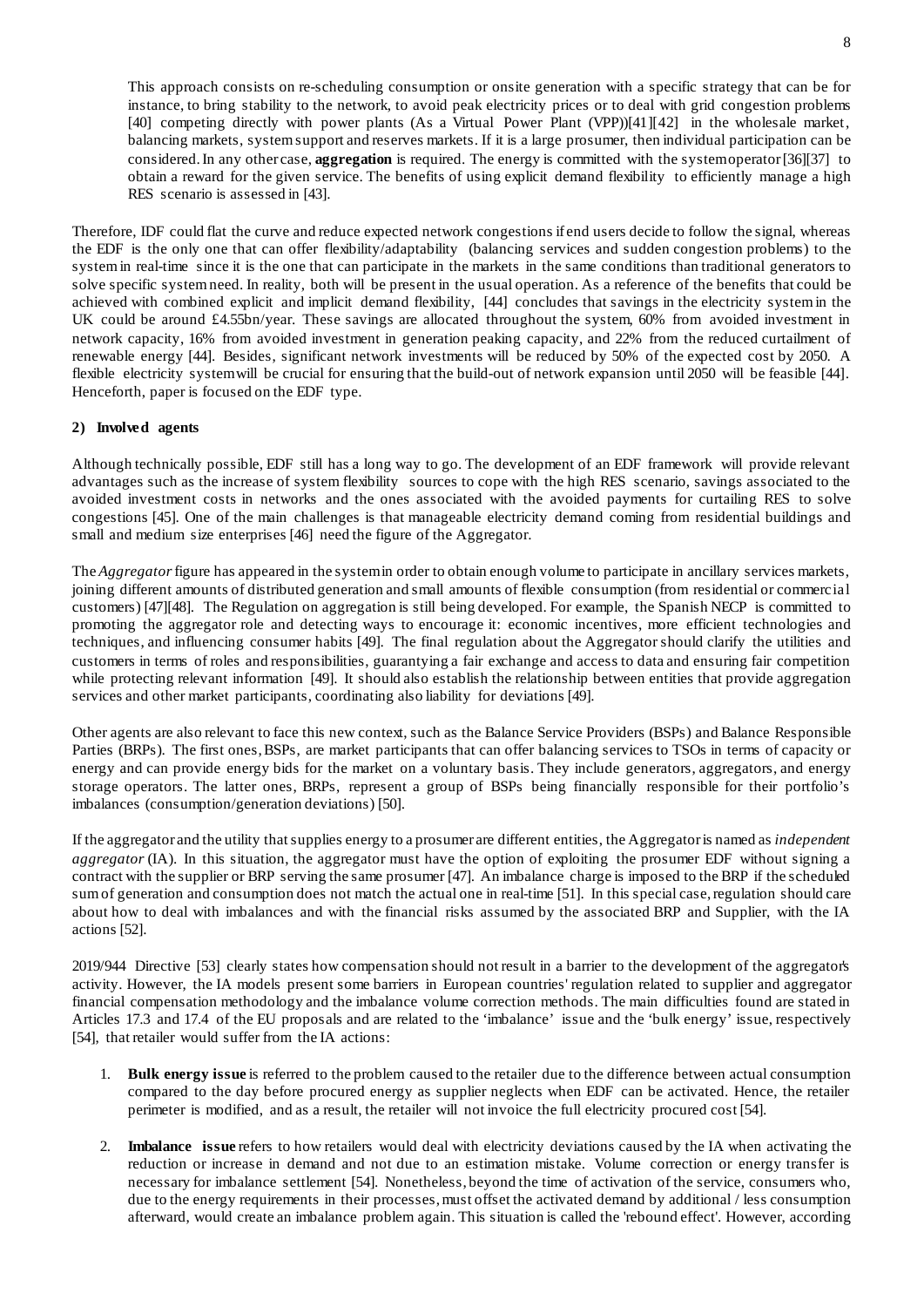to the Electricity Directive [53], if the aggregator has no active role in the rebound period and the energy transfer has already been arranged between supplier and aggregator in the initial period of activation, the imbalance issue would be only supplier's responsibility during the rebound period [54], as only costs incurred during the activation of the service can be recovered through compensation.

In Europe, only France and Switzerland have defined legislation for IA [55] facing these issues. There are countries where IA can only access markets in agreement with the customers BRP, such as Finland, Germany, and Denmark. There are also cases where the aggregator is responsible of adjustments and their costs to correct imbalances caused by demand. In this case, payments to the BRP are negotiated and agreed between aggregator and the BRP as they do in France. While in other countries, TSO assumes responsibility for imbalances adjustments and costs such as Switzerland, Ireland, and Finland [48].

How aggregator operates and interacts with other system parties is known as Aggregator Implementation Model (AIM) [47]. The flow diagram shown in [Figure 2](#page-8-0) presents the options that will define the different possibilities of AIMs. In [Figure 2,](#page-8-0) supplier is referred to as SUP and aggregator as AGR:



**Figure 2. Aggregator Implementation Models characteristics**

<span id="page-8-0"></span>If besides the BRP<sub>SUP</sub> there is also a BRP<sub>AGR</sub>, the transfer of energy methods work as follows[47]:

- I. With bilateral energy contracts, the aggregator will receive the energy ex-post from BRP<sub>SUP</sub> through a hub deal. The amount of energy transferred would be equal to the difference between measurement and baseline.
- II. When the energy is transferred via the prosumer, the aggregator is responsible for financially compensating the prosumer for the overcharged or undercharged energy, depending on contract conditions.
- III. The centralized method uses rules to enable the responsible allocation party to transfer the energy between the BRP from the supplier and the one from the aggregator.
- IV. The socialized method implies that there is no energy transfer from/toward the aggregator BRP. However, the impacted supplier is compensated through a regulated price formula by all other BRPs for the sourced but not delivered energy.

The combination of the electricity imbalance correction (Transfer of energy methods presented in [Figure 2\)](#page-8-0) and the financial responsibility when there is no contract between supplier and aggregator [47] result in different IA models [56][57]. According to 2019/944 directive[53], the main combination options can be summarized in three models:

- **Uncorrected model**: There is no imbalance volume correction or compensation, hence the BRP compensation is settled through the socialized energy transfer method.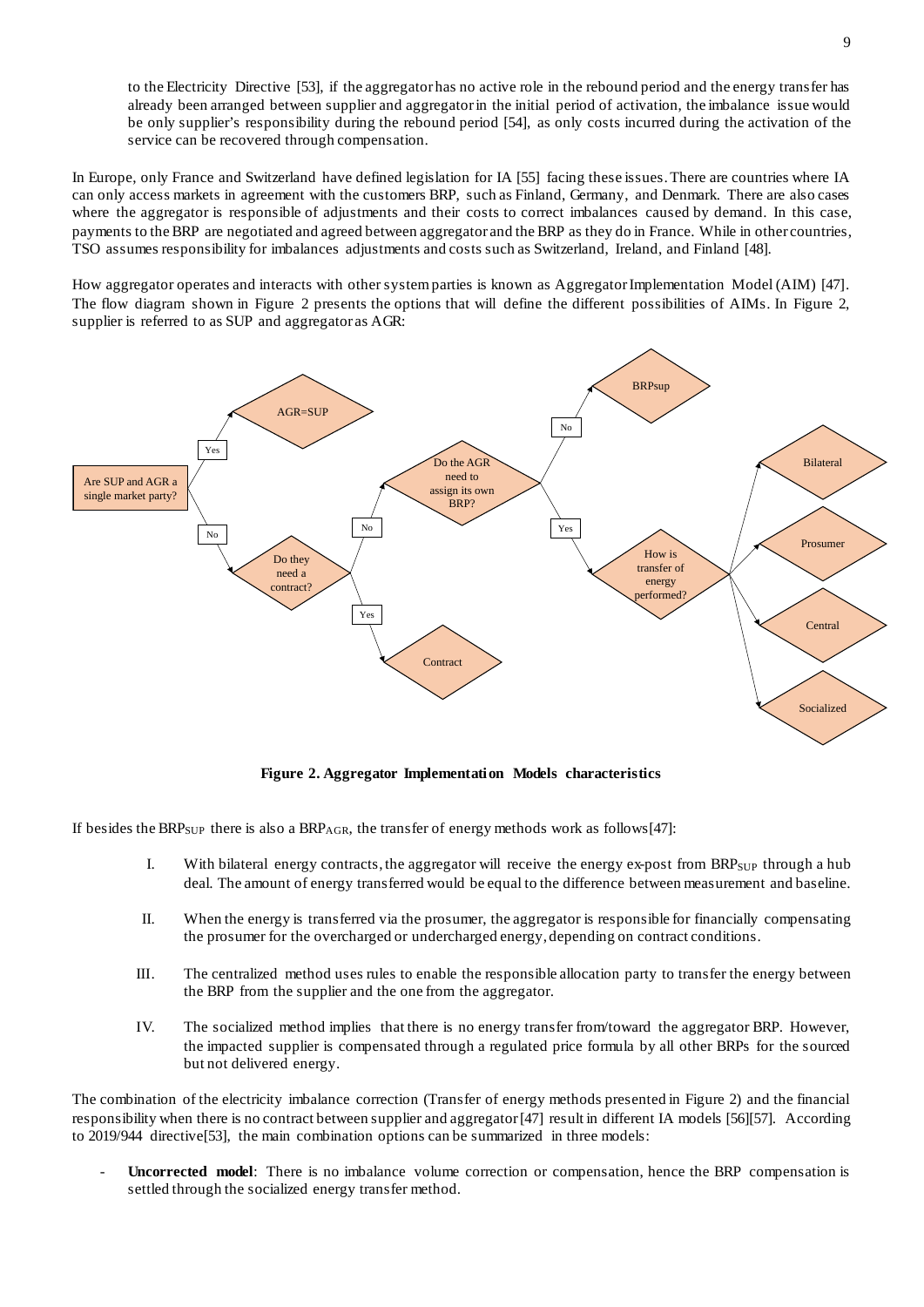- **Corrected model with no compensation**: Where there is imbalance volume correction but no compensation. Usually, the prosumer corrects the BRP's imbalance volumes based on the amount of activated flexibility. For TSO markets, the correction responsibility lies in the same TSO. However, the BRP does not receive compensation from any market participant in any case.
- **Corrected model with compensation**: Where there is imbalance volume correction and compensation with a bilateral contract. TSO corrects the BRP's imbalance volumes based on the amount of flexibility that was activated. In addition, a reference price should be agreed with the purpose that the aggregator compensates the BRP [57].

Together these features provide a common starting point for the aggregator figure that will speed up cross-border trading of EDF products, contributing at the same time to the development of a single European market for demand-side participation. Each member state has complete freedom to choose the most suitable AIM to comply with the 2019/944 directive[53].

[Figure 3](#page-9-1) is a scheme to present and clarify previous explanations, terms used, and interactions, together with the means to facilitate demand-side flexibility incorporation in the markets.



**Figure 3. System flexibility clarification**

# <span id="page-9-1"></span><span id="page-9-0"></span>III.EDF IN BALANCING SERVICES AND CONGESTION MANAGEMENT

This section contributes to highlight the possibilities of EDF participating in balancing and congestion management services working in European countries. Furthermore, the main barriers found for integrating EDF as another market party are addressed and classified. Lastly, this section contributes to gather and classify the mathematical models available in the literature, designed to include EDF in balancing and congestion management services.

The markets or services where prosumers electricity flexibility is participating differentiate between wholesale markets, adequacy management services, congestion management services, and balancing markets [7].

- Wholesale markets: flexible demand participation has been previously regarded and analyzed in detail a while ago with also recent findings and new models testing [58][59][60]and possibilities assessment. Besides, the impact of demand flexibility participating in the wholesale markets has also been analyzed from retailers' side [61]and electricity system side [62]. There are many European countries where flexible demand is already participating, such as: Denmark, Finland, France, Germany, The Netherlands, Norway, Poland, Sweeden, and Switzerland [63]. The introduction of demand flexibility in the wholesale market involves a decrease in the spot market price along the usual day peak hours [64][65]. However, these markets are out of the scope of this review.
- Adequacy management services (capacity mechanisms or strategic reserves): European Countries are cautiously allowing demand participation in this market. Directorate-General of Competition of the European Commission has recently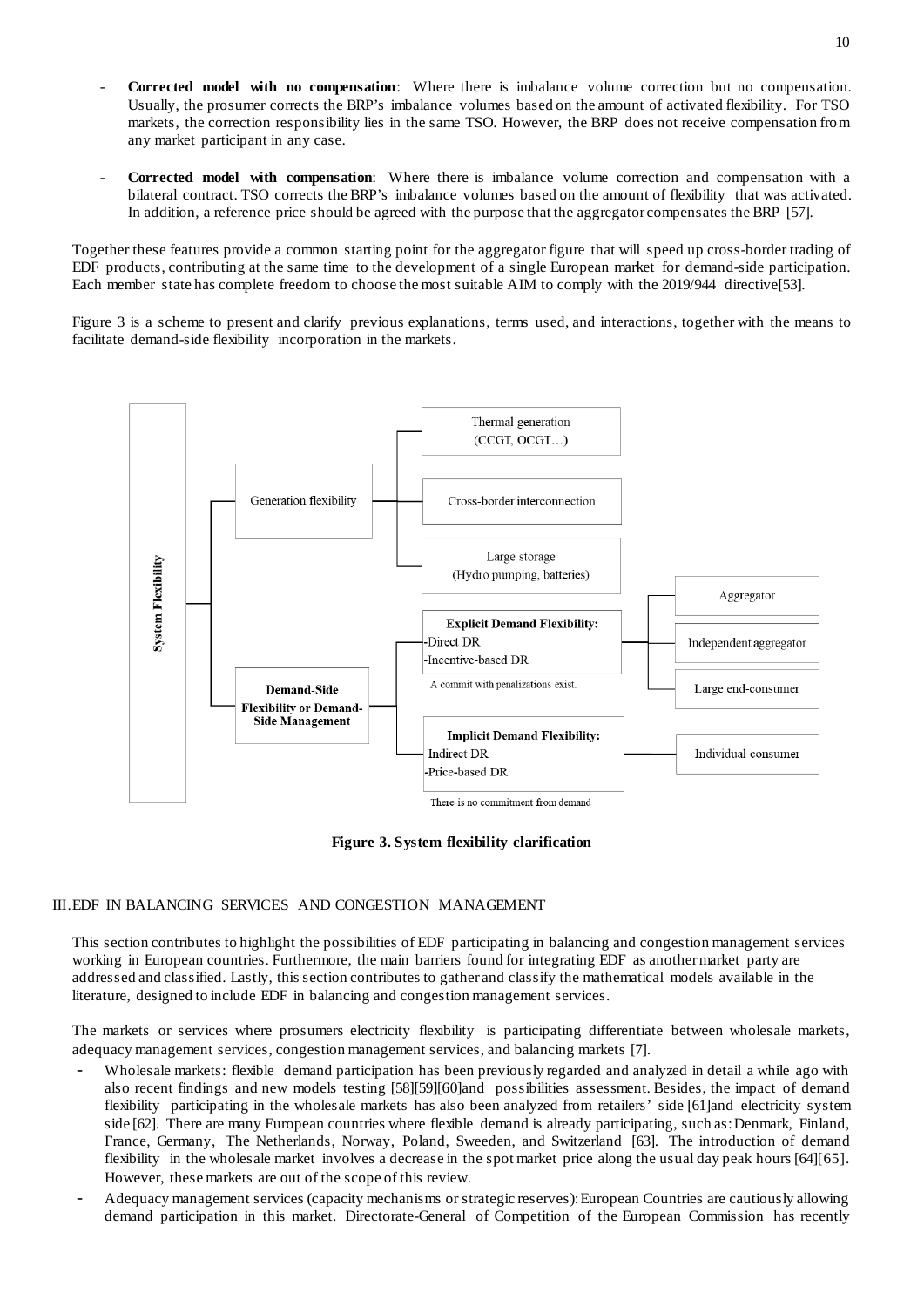approved four capacity mechanisms in Poland, Italy, France, and Greece, and two strategic reserve schemes in Belgium and Germany[66]. However, that does not mean demand-side is allowed to participate. For instance, demand-side is allowed to participate in Germany, but the lack of transparency and the eligibility criteria for providers makes uncertain the actual participation[67]. France has real EDF participation [68], and Italy is working on it [63]. The demand-side flexibility potential to provide adequacy services has already been analyzed for some northern European countries: Sweden, Denmark, Finland, Norway, Estonia, Latvia, and Lithuania are assessed in [69] achieving that the peak of the system could be decreased by a 15-30% with the use of demand-side flexibility. Nevertheless, these markets are out of the scope of this review.

- Congestion management services can also be provided by EDF. Multiple models are being developed where the DSO can take advantage of demand-side flexibility to solve its own congestion problems. Some countries that are doing this are: Netherlands, Belgium, Germany, Denmark, Ireland, Norway, France and recently Spain [70]. These markets will be assessed in this review.
- EDF participation in balancing services has a vast potential presented in [71], which is still untapped in most European countries. Only a few countries have a high deployment of demand-side regulatory measures for participating in balancing services, such as Germany and Switzerland [63][72]. These are the markets that will also be assessed in this review.

Thus, this section provides a general overview of the balancing services working in European countries according to their regulation requirements and congestion management available services as they are the main EDF focus markets. These services are described and analyzed to see the EDF potential when participating as another market party. Furthermore, the main barriers found for integrating EDF are addressed. Lastly, in this section, mathematical models designed to include EDF in balancing and congestion services are classified and explained in detail.

# <span id="page-10-0"></span>**1) Balancing Services**

Balancing services aim to restore system frequency to its nominal value of 50Hz (in Europe) and maintain active power exchanges within the scheduled threshold maintaining power quality at the lowest cost. The TSO is the responsible party for dimensioning and procuring this service guaranteeing sufficient capacity and energy [28].

The different balancing services are explained in detail and how demand participation could add value to the services:

*Frequency containment reserve (FCR)*: Primary reserves respond rapidly (within milliseconds), usually in an automated way, against frequency deviations in the grid. This fact is why only thermal power plants have traditionally supplied FCR. However, there are several types of loads (Electric heaters, heat pumps, EV…) that are prepared to supply this service although the fast ramp rate and the frequency of activation and shortages still makes it difficult for EDF to participate [39]. Remuneration can be capacity-based, activation-based, a combination of both of them, or not remunerated when it is a mandatory service for generators [73].

*Frequency Restoration Reserve (FRR)*: it is the second step in the case that frequency has not returned within the agreed threshold, 30 seconds after the disturbance. The aim of FRR service is to replace FCR to release the capacity needed by the primary control and to restore the primary control reserves. Remuneration can be capacity based, energy based, a combination of both, and can be pay-as-bid (remunerated at the offered Price) or pay-as-cleared (price determined, for each hour, by the intersection of the demand and supply curves) [73]. Activation time is required to respond between 30 seconds up to 15 minutes after the disturbance [51].

- *Automatic Frequency Restoration Reserve (aFRR)*: Automatic service activated between 30 seconds and 15 minutes after the disturbance by the load frequency controller of the TSO.
- *Manual Frequency Restoration Reserve (mFRR)*: After the aFRR service since it has a slower ramp rate and can last longer. This service is activated manually and operates in a continuous manner to recover aFRR reserves after the frequency has been restored [7].

EDF has a high potential to participate in these services, but product requirements still need to evolve, allowing aggregation, smaller minimum bids, and asymmetrical bids [72].

*Replacement Reserve (RR)*: the service replaces the previously activated reserves (aFRR or mFRR) to return to full operation with availability of reserves and be prepared to respond to another failure in the grid. RR has a longer duration and slower ramp rate than the previous frequency restoration services. Activation needs to last from 15 minutes up to two hours and it is manually or semi-automatically activated [51]. RR long-lasting activation periods are a barrier for EDF participation as long as aggregation is not permitted. Remuneration can be according to terms of energy provided or a mix of the energy supplied and available capacity [7].

In general, balancing services in Europe are organized in time as [Table 1](#page-11-2) summarizes [72][74]: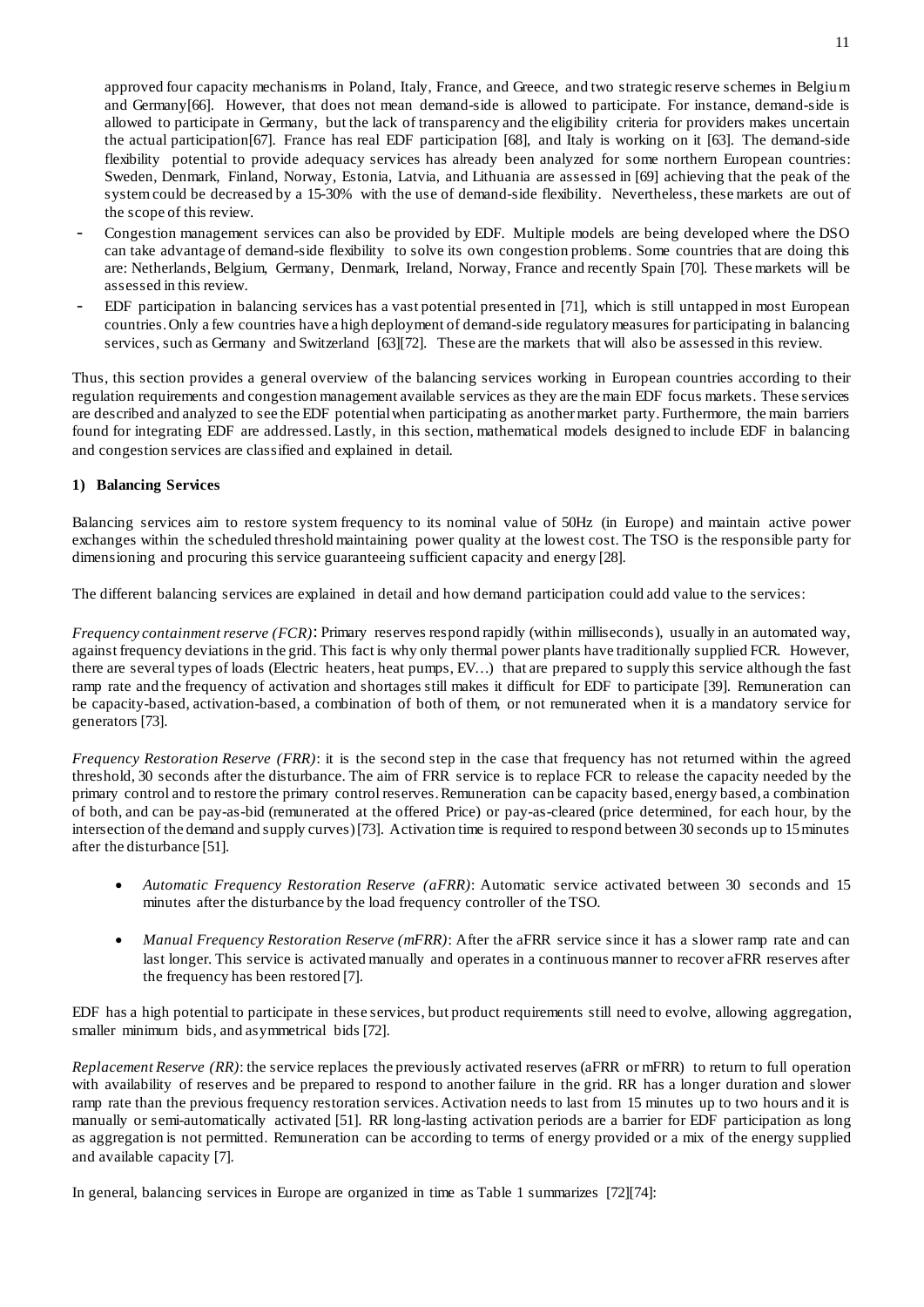<span id="page-11-2"></span>

| <b>Product</b> | Response time           | Lasting time      |
|----------------|-------------------------|-------------------|
| <b>FCR</b>     | $0 - 30s$               | 15min             |
| aFRR           | $30s-15mins$            | 15 <sub>min</sub> |
| mFRR           | $\leq$ 15 $\text{mins}$ | 15 <sub>min</sub> |
| RR             | $>15$ min               | 2 <sub>h</sub>    |

**Table 1. Balancing Services timing**

The slowest balancing service takes 30 minutes at the most to activate it. For this reason, an efficient EDF participation design able to respond to system needs in a fast way is essential to foster its development.

#### <span id="page-11-0"></span>**2) Congestion management**

Congestion management aims to avoid the thermal overload of system components [7]. There are two different congestion management categories: preventive and corrective methods[75]. Both congestion management categories are procured with market-based programs rewarding service providers (Consumer, aggregator…) with money. The reward is based on a good performance, penalizing participants who do not successfully respond to their commitment decrease in consumption. These penalties are different depending on the program terms and conditions.

On the one hand, preventive methods are based on using transmission rights and available transfer capability (ATC) considering congestion issue in a medium- or long-term basis. On the other hand, corrective methods are performed in realtime electricity markets (short-term basis) when congestion problem has already occurred. Therefore, the DSO requires a quick response complying with regulatory and networks operator rules. Corrective methods utilize the activation of flexible DSO /TSO grid assets. One traditional source is the interruptible load that some large consumers provide. Another flexible asset that can be used is EDF. To procure with it, participating prosumers are informed of the ATC in order to optimally modify their consumption pattern to alleviate the congestion taking place while, at the same time, increasing their own benefits [75]. EDF for corrective congestion management services, results a cost-effective solution [70][39].

#### <span id="page-11-1"></span>**3) Main barriers for EDF participation in balancing and congestion services**

A two-level classification of existing barriers is presented to separate the first actions that must be overcome before facing the second level barriers

- i. First level barriers: These ones are related to technological advances and social approval to increase the EDF potential.
	- o Remote control of the demand should be developed with equipment that allow measuring asset consumption. Facing sub-metering challenges and very fast granularities for data control needs to be implemented together with the deployment of smart equipment and submetering options.
	- o Larger quantities of demand (electrification) are needed to make it manageable and worthy to prepare regulatory measures.
	- o Social acceptance and normalization of contributing to this matter investing in electrical devices and making the flexible consumption available to an aggregator.
	- o Prepare the network to allow bidirectional power flows in order to take advantage of the increase in DER installation.
- ii. Second level barriers: Subsequently, renovating regulatory measures is required in almost all the countries to enable and foster EDF participation in balancing and congestion services considering the guideline that can be found in [28]. The main regulatory barriers that prevent its inclusion could be handle by modifying the following three regulation blocks [37]:
	- o The standardization of the different products allowing EDF participation: Which means that prequalification, measurement and verification protocols must be clearly defined for each service. Also, payment and penalties criteria should be based on open and fair competition. Besides, a baseline consumption calculation method should be stated, which estimates what an end-user would have consumed if EDF had not been used [76]. This methodology needs to be developed for consumers to be paid for what they provide. Lastly, clarifying service prioritization rules and forecasting where demand flexibility will be more valued will facilitate investment decisions [77].
	- o Aggregators allowance: Member States must define roles and responsibilities around aggregation providers. Relationships between retailers, BRPs and IAs should be clarified and again search for fair competition. Welldefined standard procedures by the regulator and TSO are important to protect the financial interests of all parties [37]. Hence, to manage in a fair way the access to data from the different entities, a process reform is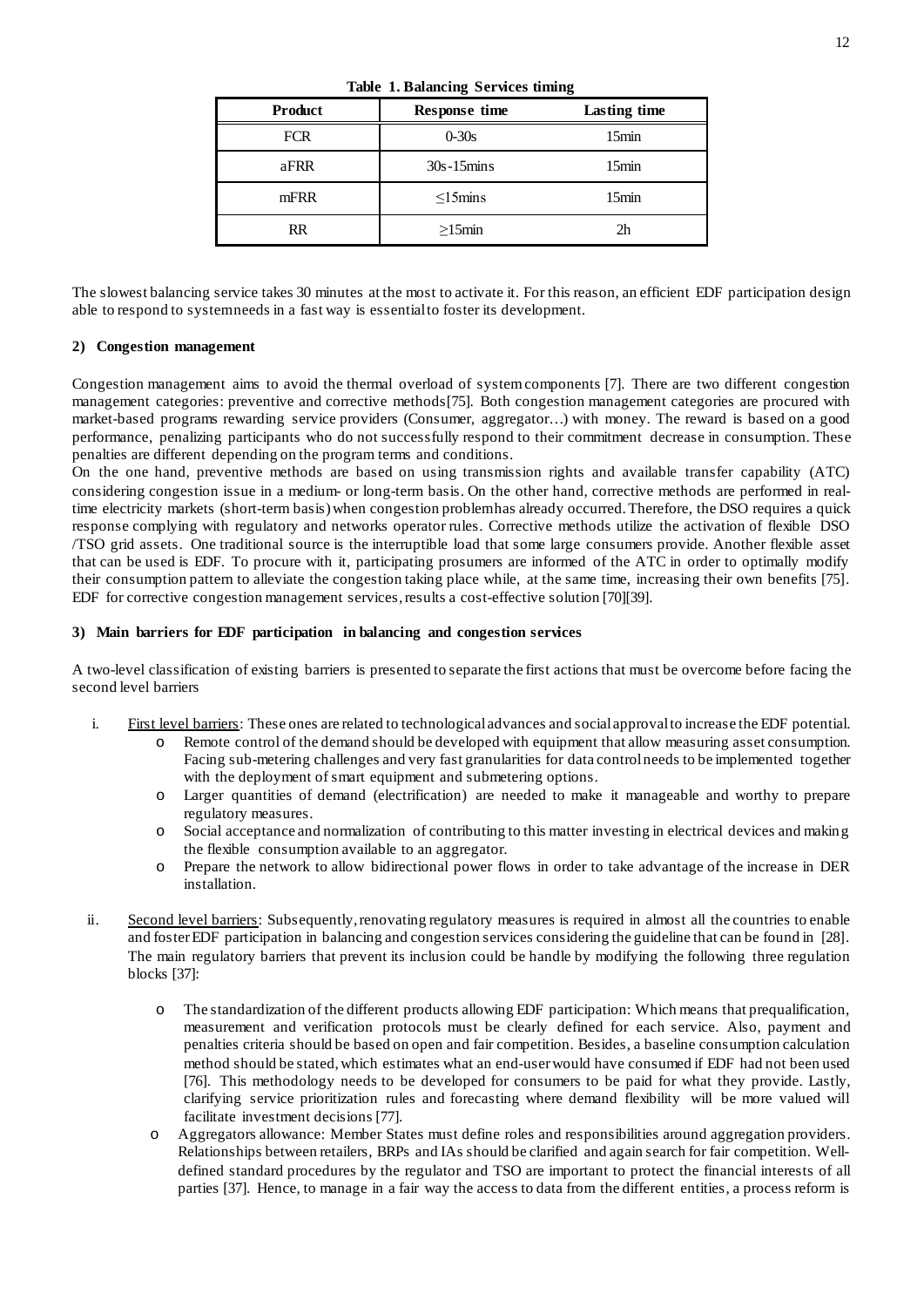required [77]. To guarantee security in this data exchange, cyber-security protocols should also be developed [77].

o Adjust technical requirements in line with participants' capabilities: It is important to play in a competitive framework holding auctions in a transparent manner. Hence, strong and traditional requirements for market parties, need to evolve. For instance, the bidding size requirement should be small enough to allow new entrants such as EDF and IA [53]. The duration of the call should be as short as the technical requirements of markets allow. Availability of the offer may change according to specific necessities [78], always trying to keep it as small as possible. Moreover, the frequency of activations/short recovery periods should be reasonable as some participants need time to rest between activations. Lastly, asymmetrical bids should be allowed to foster some new technologies integration in the market [37]. [Table 2](#page-12-1) summarizes the main technical barriers that the different ancillary services find to include EDF as another market party. Moreover, the potential of EDF in that particular service is assessed considering three levels: high (H), medium (M), low (L), which evaluate the economic efficiency of using EDF instead of other technologies considering the difficulty of inclusion versus benefits achieved such as avoidance of generation investment.

<span id="page-12-1"></span>

|                              | <b>Services</b> | EDF<br>potential | Main barriers                                                                                 |  |
|------------------------------|-----------------|------------------|-----------------------------------------------------------------------------------------------|--|
|                              | <b>FCR</b>      | L                | Too fast ramping rates. Symmetrical and high<br>min bids. Very frequent activations/Shortages |  |
| <b>Balancing</b><br>services | aFRR            | $M-H$            | High min bids. Very frequent                                                                  |  |
|                              | mFRR            | $M-H$            | activations/Shortages. Aggregator allowance                                                   |  |
|                              | <b>RR</b>       | L                | Availability of the activation offer can be too<br>long for EDF. High min bid.                |  |
| Congestion<br>management     | <b>DSO</b> /TSO | H                | Aggregator allowance                                                                          |  |

#### **Table 2. Main technical market barriers for EDF participation**

#### <span id="page-12-0"></span>**4) Mathematical models that include EDF in balancing or congestion services**

Two exploitation manners of demand flexibility were clearly identified in section [II,](#page-5-0) are modeled in the literature. First, implicit demand flexibility has been largely addressed using price signals [79] [80][81] which foster customers to change their consumption patterns. However, the real challenge is to include EDF as a market participant in the models as the bunch of services that EDF can provide are much wider than the implicit one. Hence, models presented in [Table 3](#page-14-0) focus on EDF integration, though [82] and [83] include both.

Depending on the markets where EDF is involved, there is more or less work done beforehand. Much work has already been done in order to find the best way to model EDF participation in the wholesale markets, affecting somehow to the spot price[84][85]. However, recent work [86][87] has proven a high potential of demand participating in the ancillary services markets using their EDF capability. In this regard, it is still not fully mature the best practices to model EDF participation in ancillary markets. In this section, previous work related to models that include EDF participation in balancing services will be classified in [Table 3](#page-14-0) below to address the main weaknesses of EDF participation in balancing services.

Other models' classifications have been previously done. However, the focus of the classifications is very different. In [88], the classification is based on the changes required in power system planning models to include a high variable renewable energy integration and discuss various scenarios on a national or regional level. In addition, this classification does not necessarily include demand-side response as a source of system flexibility and the markets where EDF can participate are not analyzed. In the classification presented in [89], all kinds of approaches performed to implement demand response programs in the smart grid environment are presented. However, these approaches are not only mathematical models (Pilot projects and other type of approaches are included) and approaches are not oriented to market participation. Hence, the gap in the literature addressed in this section is a mathematical models' classification that include EDF participation in balancing and congestion management services.

The features assessed to classify the balancing models are:

- **Electricity markets modeled**: defining which balancing services are considered (FCR, aFRR, mFRR and RR) and if previous energy dispatch is considered. When referred as 'balancing services', all balancing services are included. However, the modeling treats all of them as a whole for computational simplification.
- **Time framework:** depending on the target of the model, different time frameworks for market-solving are considered. Long-term consideration usually corresponds with 'Generation expansion planning models' and can be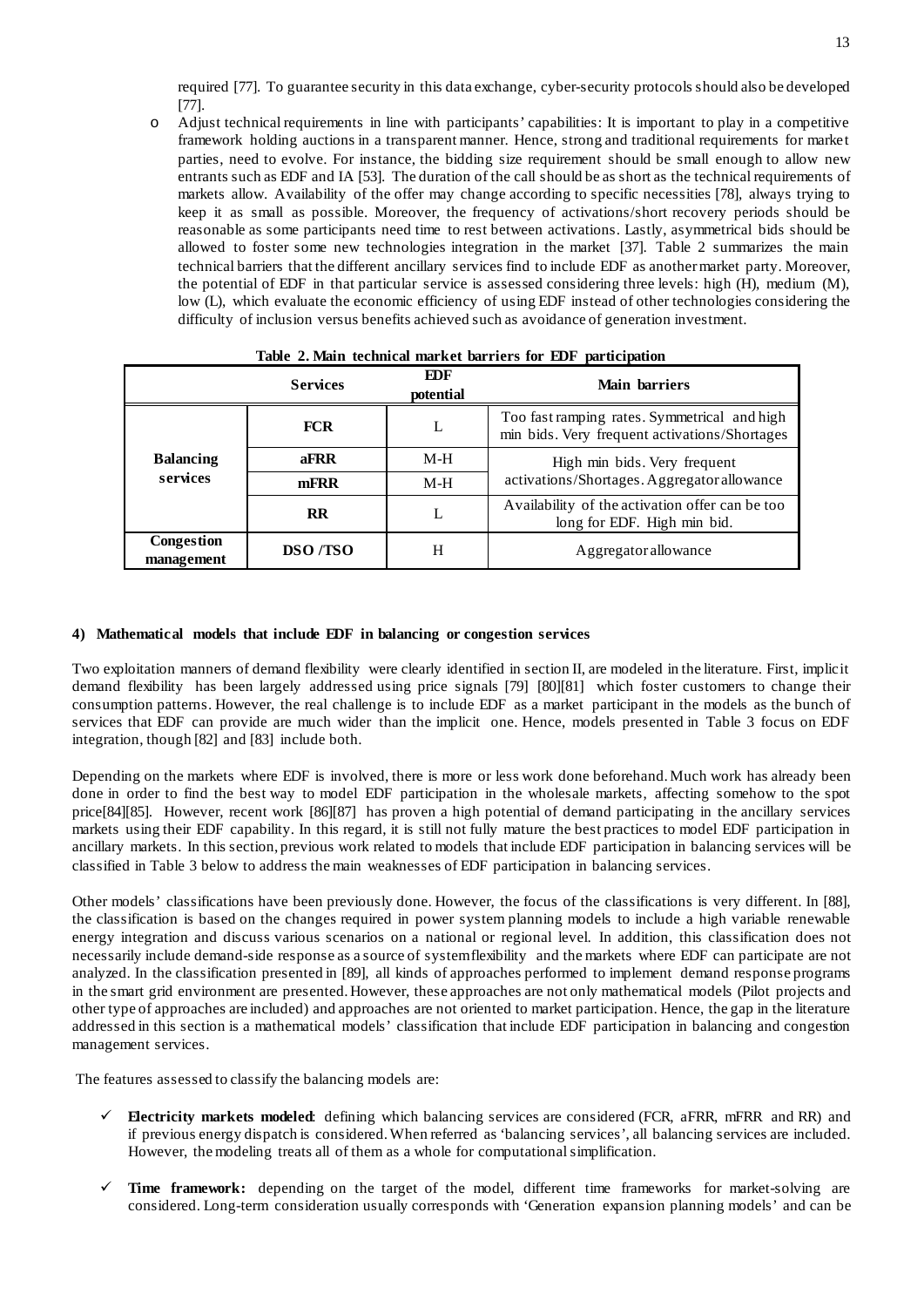daily or hourly scheduled (with a lot of simplifications, such as representative weeks or months for each season). For short-term planning there are three main markets: day-ahead (DA) [90], intra-day [82] and real-time (RT) [91]. For DA, hourly schedule is used, and for RT, sub-hourly timing is considered. As our interest is focused on reserve markets, energy capacity to provide these services is traded the DA and power is activated in RT. This is why all models work in a short-term schedule and classification over this feature considers DA, intra-day or RT markets.

- $\checkmark$  Sources of flexibility: All these models consider EDF participation. For this reason, to characterize them, it is relevant to specify which sources of flexibility are considered. Options are: DG, Energy Storage Systems (ESS) and manageable loads, such as EV, thermostatically controlled load (TCL) or shiftable load (SL) in general. The particular case of the electric vehicle to grid (V2G) acts as an ESS. Flexibility modeled can come from a specific type of loads such as EVs [92] [93], electric heating systems [90] or all types of aggregated load [94][95][96]. The way these loads are modeled can be as a linear segment that can be plugged or unplugged [97], referred to as demand blocks, or in the case where the aggregator is involved, full control is assumed over each particular load [92][93] [94]. Furthermore, when aggregator gathers DG or ESS besides load, the same criteria applies [98][99] [100] [101] [102] [103] [104] being the aggregator the full responsible to decide whether to bid in one market or another and which flexibility resources should provide it.
- **Flexibility remuneration mechanism:** In addition, to encourage EDF providers to participate in the markets, cost avoidance analysis presented in [82] [90][101] are not enough, remuneration mechanisms for flexibility products are necessary. However, they are still not well developed nor clear the best way to do so. Nevertheless, some models presented in [Table 3](#page-14-0) consider somehow demand flexibility payments. Some remuneration mechanisms can distinguish two different paid categories, band availability and utilization (in both directions) [99]. A more used remuneration mechanism only remunerates for utilization [98][92][93][105], considered as the resources that changed their dispatch. In [92] a penalization for the deviations is also considered. Another way of remuneration in an indirect way for the flexibility used is by reducing billing costs [102]. Capacity payments are considered in [94] and as an upfront payment for only availability is also considered in [103].
- **Network consideration:** the network constraints are considered or not depending on the target of the model and the accuracy of results required[. Table 3](#page-14-0) gathers models with and without network consideration. There are also different ways of considering the network. For instance, as a microgrid, which assesses local results for specific studies as presented in [101] and [104]. In case the model applies to a whole country or a bigger system, a 'national grid' is considered where the way the grid is modeled is with power limitations based on ATC [95][102][103]. Moreover, in these models, the grid is simplified as active power limits (Direct Current (DC)). On the other side, in other studies as [92] and [93] unidirectional interaction with the grid is assumed, hence network is not modeled, as congestion and allocation of loads and generators are neglected.
- **Mathematical formulation**: This classification differentiates between deterministic optimization (Det.), stochastic optimization (Sto.), or equilibrium (Eq.) model based on [22]. Optimization models are formulated as a single objective function to be optimized, subject to a set of technical and economic constraints. When an optimization model considered perfect competition dispatch, the objective function is usually focused on (as explained in [21]) maximization social welfare[82][102], maximization profit or minimization of operational costs, where most models are formulated with this last objective function [94][92][93][98][99][97][95] [96][100][101][90][103][104]. Furthermore, according to its parameters, certainty can be deterministic or stochastic. It is deterministic when parameters are known (i.e. mean value) and is stochastic if parameters are modeled as random variables with known distributions (Probabilities). In contrast, equilibrium models consider the simultaneous profit maximization of each participant competing in the market, usually using game theory approaches [22]. Models based on game-theory are adequate to assess medium and long-term strategies, as they evaluate and calculate the strategic behavior for every generation company. However, these models are generally simplified by using demand representations that do not follow a chronological sequence. Hence, when looking at reserves, these models are not appropriate as temporal constraints are not considered [21].
- **Market clearing-price calculation:** When calculating the market clearing-price it can be considered the initial investment payback which refers to the capital expenditure (CAPEX) which is not very common, the operating costs (OPEX) or consider both costs (TOTEX) to calculate the price.

[Table 3](#page-14-0) shows the abovementioned characteristics of the models with EDF participation in balancing services from the literature.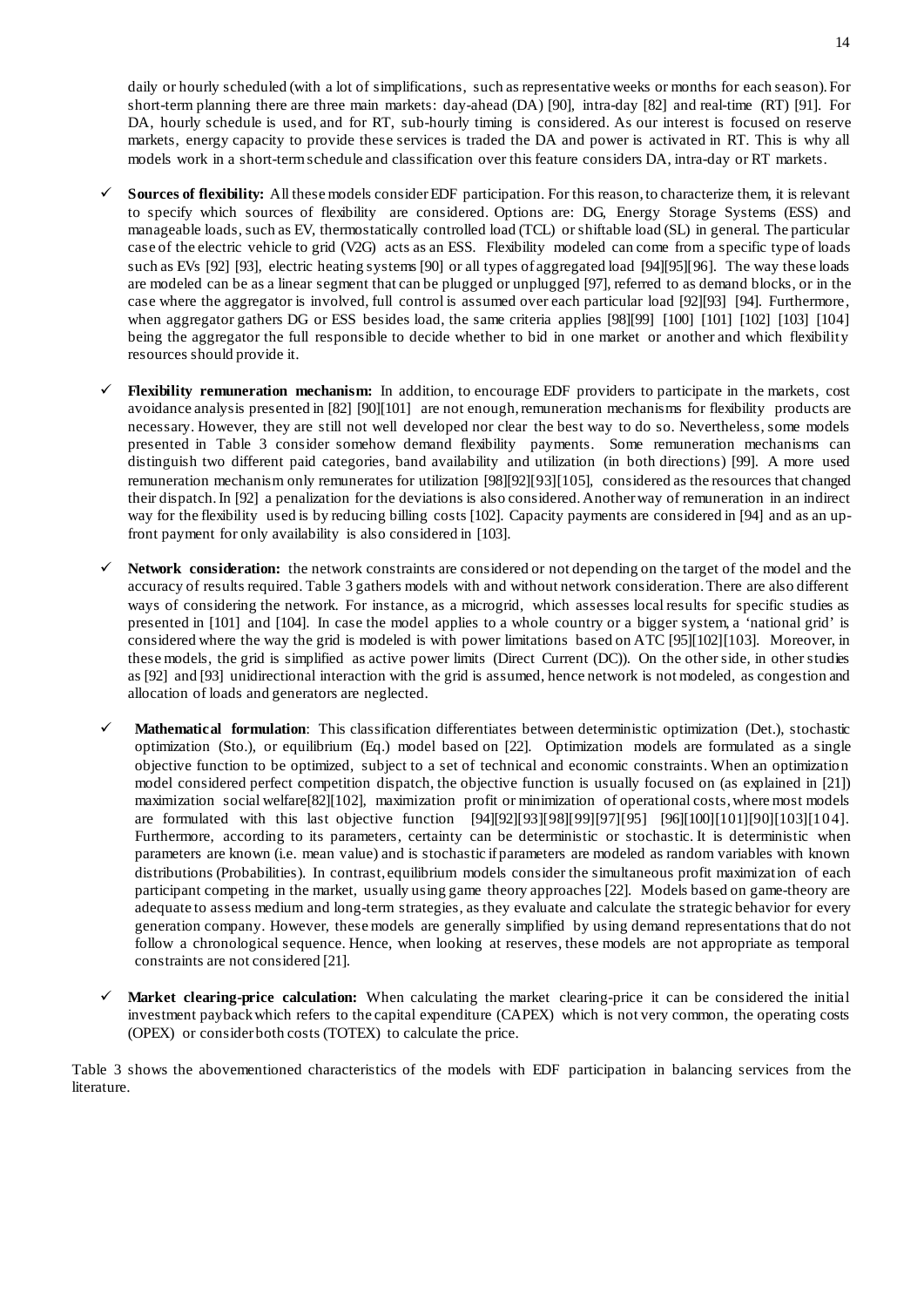<span id="page-14-0"></span>

| Source/<br><b>Model</b> | <b>Markets</b><br>involved                               | Timing (DA,<br>intra-day or<br>RT | Sources of<br><b>EDF</b>                                    | Payment/re<br>muneration<br>for<br>flexibility | <b>Considers</b><br>the Network<br>(Yes, No)<br>Type. | Opt.Sto,<br>Opt.Det or<br>Equilibrium                                                     | CAPEX,<br><b>OPEX</b> or<br><b>TOTEX</b> |
|-------------------------|----------------------------------------------------------|-----------------------------------|-------------------------------------------------------------|------------------------------------------------|-------------------------------------------------------|-------------------------------------------------------------------------------------------|------------------------------------------|
| $[82]$                  | Energy and<br>balancing<br>services                      | DA, intra-<br>day and RT          | Aggregated<br>load                                          | N <sub>o</sub>                                 | N <sub>o</sub>                                        | Det                                                                                       | <b>TOTEX</b>                             |
| $[83]$                  | Energy and<br>balancing<br>services (FCR,<br>aFRR, mFRR) | DA                                | Aggregated<br><b>ESS</b>                                    | N <sub>o</sub>                                 | No                                                    | Sto                                                                                       | <b>OPEX</b>                              |
| $[90]$                  | Energy and<br>balancing<br>services (aFRR,<br>mFRR, RR)  | DA                                | Aggregated<br>residential<br>electric<br>heating<br>systems | N <sub>o</sub>                                 | N <sub>o</sub>                                        | Det. with<br>stochasticity<br>for RES<br>generation<br>and<br>flexibility<br>availability | <b>OPEX</b>                              |
| [91]                    | Balancing<br>services                                    | RT                                | Aggregated<br>residential<br>thermal<br>energy<br>storage   | No                                             | No                                                    | Det                                                                                       | <b>OPEX</b>                              |
| $[92]$                  | Energy and<br>mFRR                                       | DA and hour<br>ahead              | Aggregated<br>load from<br>EV                               | Yes                                            | No                                                    | Det.                                                                                      | <b>OPEX</b>                              |
| $[93]$                  | Energy and<br>balancing<br>services                      | DA and RT                         | Aggregated<br>load from<br>${\rm EV}$                       | Yes                                            | No                                                    | Sto.                                                                                      | <b>OPEX</b>                              |
| $[94]$                  | Energy and only<br>upwards mFRR                          | DA                                | Aggregated<br>load                                          | Yes                                            | No                                                    | Det.                                                                                      | <b>TOTEX</b>                             |
| $[95]$                  | Energy and<br>balancing<br>services                      | DA                                | Aggregated<br>load                                          | N <sub>o</sub>                                 | Yes.<br>National. DC                                  | Sto.                                                                                      | <b>OPEX</b>                              |
| $[96]$                  | Energy and<br>balancing<br>services (FCR,<br>aFRR, mFRR) | DA                                | Aggregated<br>load                                          | No                                             | No                                                    | Det.                                                                                      | <b>OPEX</b>                              |
| $[97]$                  | Energy, FCR,<br>aFRR, mFRR<br>and RR                     | DA                                | Demand<br>blocks                                            | $\rm No$                                       | No                                                    | Eq.                                                                                       | <b>OPEX</b>                              |
| $[98]$                  | Balancing<br>services                                    | DA and RT                         | Aggregated<br>DG, ESS and<br>load                           | Yes                                            | No                                                    | Sto.                                                                                      | <b>TOTEX</b>                             |

**Table 3. Mathematical models for balancing services**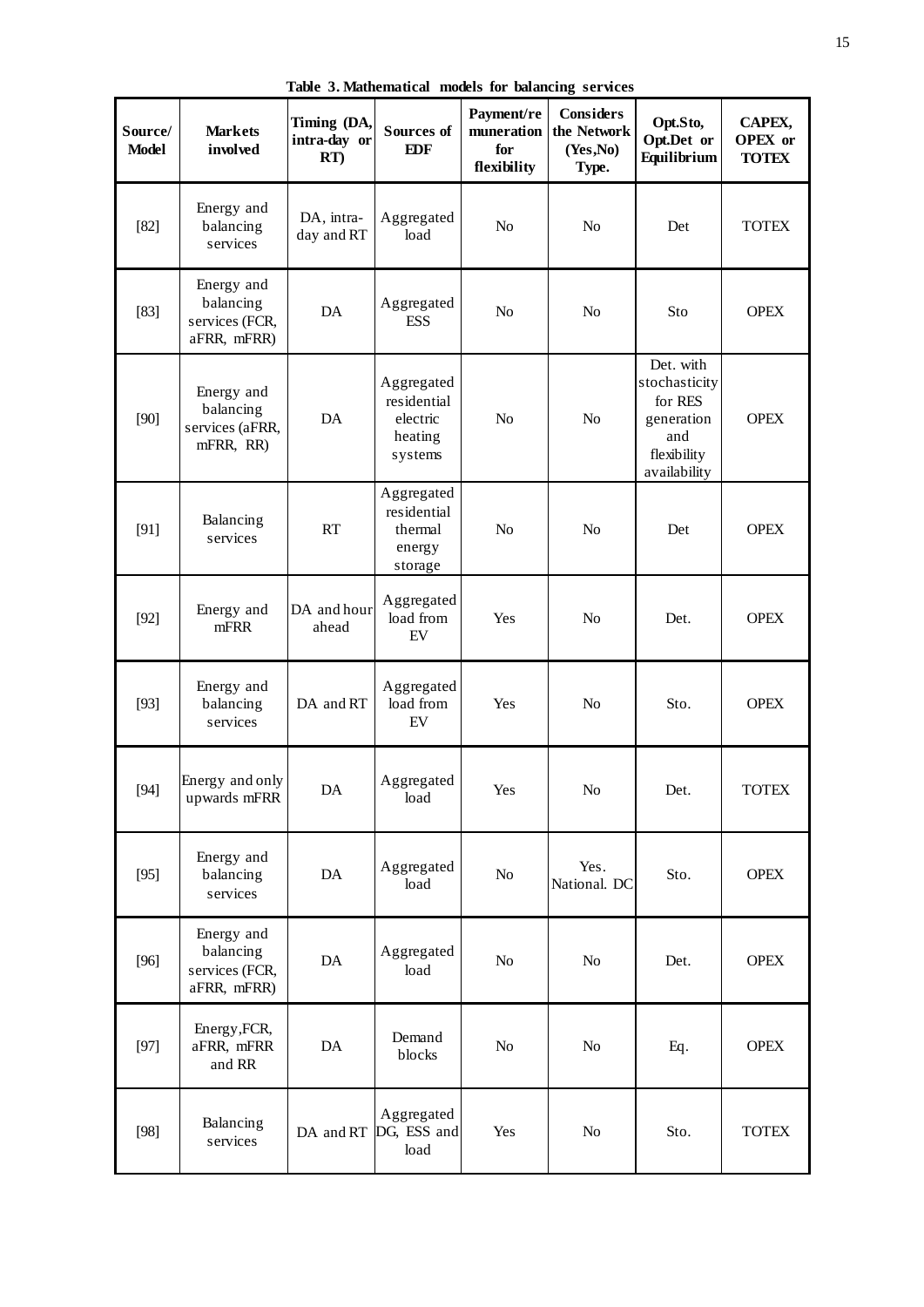| [99]    | Energy and<br>aFRR                  | DA and RT | Aggregated<br>DG and load<br>(V2G or<br>TCL)                                                       | Yes            | N <sub>o</sub>                                          | Sto. | <b>OPEX</b>  |
|---------|-------------------------------------|-----------|----------------------------------------------------------------------------------------------------|----------------|---------------------------------------------------------|------|--------------|
| $[100]$ | Energy and RR                       | DA and RT | Aggregated<br>DG and load<br>(SL, V2G or<br>TCL)                                                   | No             | No                                                      | Sto. | <b>OPEX</b>  |
| $[101]$ | Energy and<br>balancing<br>services | DA        | Aggregated<br>DG and load                                                                          | No             | Yes.<br>Microgrid                                       | Det. | <b>OPEX</b>  |
| $[102]$ | Energy and<br>balancing<br>services |           | Aggregated<br>DA and RT DG, ESS and<br>load                                                        | Yes            | Yes.<br>Maximum<br>power flow<br>of lines               | Sto. | <b>TOTEX</b> |
| [103]   | Energy and<br>balancing<br>services | DA and RT | Aggregated<br>DG and load                                                                          | Yes            | Yes.<br>Maximum<br>transmission<br>capacity of<br>lines | Sto. | <b>TOTEX</b> |
| [104]   | Balancing<br>services               | DA and RT | Aggregated<br>DG and load                                                                          | N <sub>0</sub> | Yes.<br>Microgrid                                       | Sto  | <b>OPEX</b>  |
| $[105]$ | <b>FCR</b>                          | DA        | Aggregated<br>thermostat<br>and heating<br>units                                                   | Yes            | N <sub>o</sub>                                          | Det  | <b>TOTEX</b> |
| $[106]$ | Balancing<br>services               | DA and RT | Aggregated<br><b>ESS</b><br>provided by:<br>water<br>heaters,<br>pools and<br>agriculture<br>loads | N <sub>o</sub> | N <sub>o</sub>                                          | Det  | <b>TOTEX</b> |

For congestion management models with EDF participation classification presented in [Table 4,](#page-16-2) the characteristics that have been considered are similar to the ones above with some nuances:

- **Electricity markets modeled**: When the focus is placed on the markets that apply to constraint management the options are: voltage control, network loss and congestion management. When all of them are modeled, it is referred as 'All DSO services'; when there is no specification over the market modeled, it is referred as 'DSO services'. Besides, these services can apply to the TSO [81], to the DSO, or both. In [107], congestion and balancing services are modeled at the same time as an exception.
- **Time framework:** It is a relevant feature for these models whether they are designed to prevent a future congestion problem or correct an already existing one. Therefore, the timing where the congestion is solved is classified between preventive or corrective [75].
- **Sources of flexibility**: For this research, only EDF sources are considered. Therefore [81]has been neglected as only implicit demand flexibility is modeled for solving congestion problems. This classification is the same as for balancing services detailed explained above.
- **Flexibility remuneration mechanism:** As mentioned, it is still not well developed nor clear the best way to remunerate flexibility services. For solving congestion problems, some examples for remunerating this service are regarded in the models presented in [Table 4.](#page-16-2) In [108], remuneration is defined by end-users according to changes in baseline consumption. In [109] a price incentive iteration method is applied to EV aggregators. In the model presented in [110], the objective is to maximize the payoff for the electricity provider which is obtained by subtracting the cost of energy purchase at the wholesale market from the sales to end-users.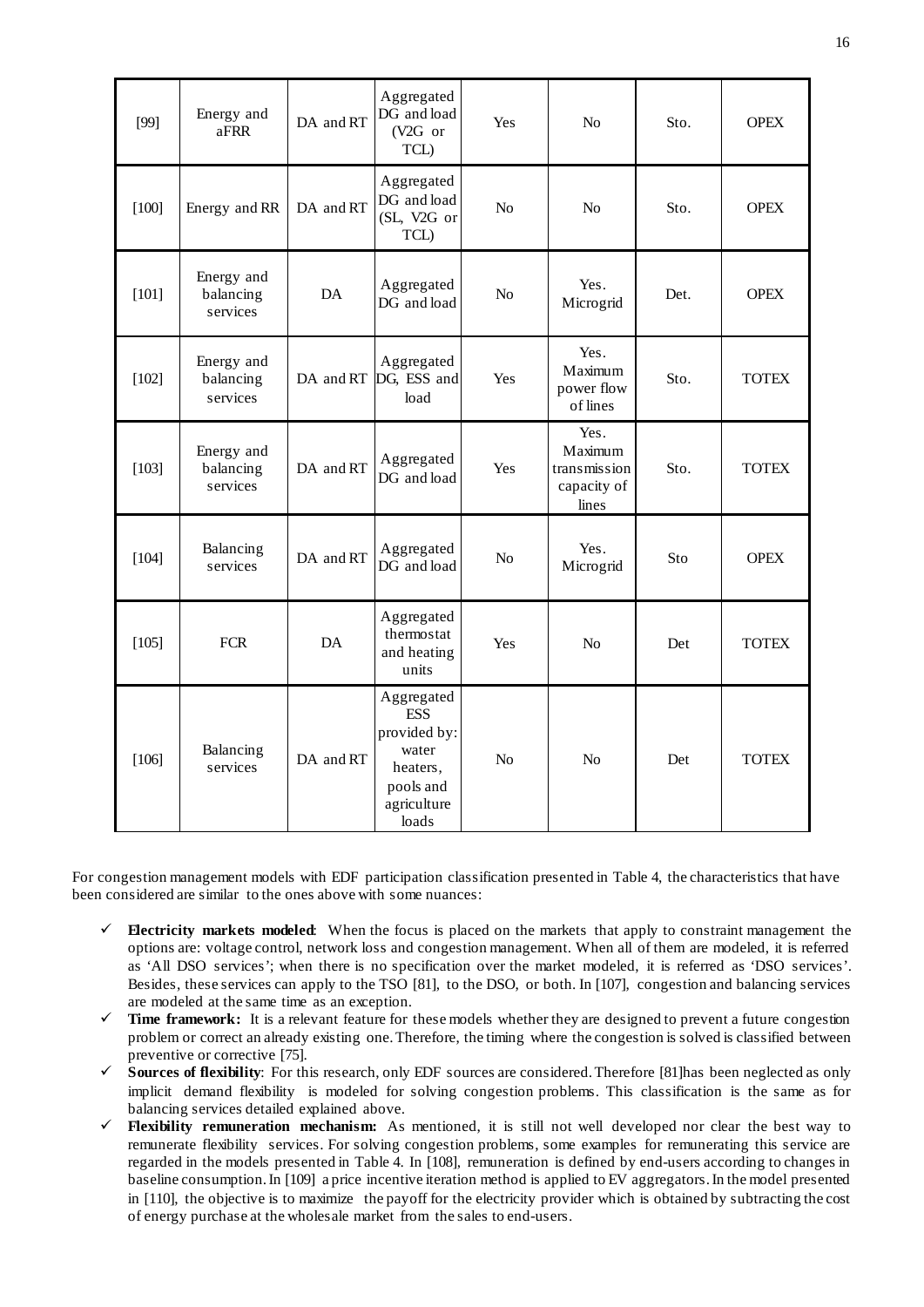- **Network consideration:** congestion can occur in the distribution or in the transmission grid, as EDF is connected to the distribution grid, all the models analyzed take the grid into account only at distribution level.
- **Mathematical formulation:** Focus on the same classification explained above, differentiating between deterministic optimization (Det.), stochastic optimization (Sto.) or equilibrium (Eq.) model based on [22].
- **Purpose:** The purpose of all these models is minimizing the costs (or maximizing the profit) of procuring with flexible sources capable of solving congestion at distribution level and minimizing also congestion problems. The optimization problem can be regarded from different entities: DSO or Aggregator.

[Table 4](#page-16-2) below shows the abovementioned characteristics of models that include EDF participation in congestion management services from the literature.

<span id="page-16-2"></span>

| Source/Model | <b>Markets</b><br>involved        | <b>Timing</b><br>(Preventive<br><sub>or</sub><br>corrective) | Sources of<br>EDF                                       | Payment/remuneration<br>for flexibility | <b>Considers</b><br>the<br><b>Network</b><br>(Yes, No) | Opt.Sto,<br>Opt.Det or<br>Equilibrium<br>(Eq) | <b>Purpose</b> |
|--------------|-----------------------------------|--------------------------------------------------------------|---------------------------------------------------------|-----------------------------------------|--------------------------------------------------------|-----------------------------------------------|----------------|
| $[75]$       | All DSO<br>services               | Preventive                                                   | DG and<br><b>ESS</b>                                    | N <sub>o</sub>                          | Distribution<br>grid                                   | Det                                           | <b>DSO</b>     |
| $[107]$      | Balancing<br>and CM<br>for DSO    | Corrective                                                   | Aggregated<br>loads                                     | N <sub>o</sub>                          | Distribution<br>grid                                   | Det                                           | <b>DSO</b>     |
| $[108]$      | DSO and<br><b>BRP</b><br>services | Preventive                                                   | Aggregated<br>Residential<br>loads                      | Yes                                     | Distribution<br>grid                                   | Det                                           | Aggregator     |
| $[109]$      | All DSO<br>services               | Corrective                                                   | Aggregated<br><b>EVs</b>                                | Yes                                     | Distribution<br>grid                                   | Det                                           | <b>DSO</b>     |
| $[110]$      | CM<br>service<br>for DSO          | Preventive                                                   | Aggregated<br>EV <sub>s</sub> and<br>HP loads           | Yes.                                    | Distribution<br>grid                                   | Sto                                           | Aggregator     |
| $[111]$      | <b>CM</b><br>service<br>for DSO   | Preventive                                                   | Aggregated<br>industrial<br>and<br>residential<br>loads | N <sub>o</sub>                          | Distribution<br>grid                                   | Det                                           | <b>DSO</b>     |

**Table 4. Mathematical models for congestion management services**

# <span id="page-16-0"></span>IV. EDF IN EUROPE

In this section, first, a general overview of the European countries' achievements and developments over EDF integration as another market participant in balancing services is given. Secondly, demand participation in congestion management products available in Europe is presented. The third point, contributes to organize and classify the projects and initiatives that encourage EDF integration in European countries.

#### <span id="page-16-1"></span>**1) Balancing services in Europe**

There is a desire to increase harmonization in European countries, balancing services regulation and products. The more regulatory measures are unified, the easier it becomes to extend the markets internationally, reaching a more efficient system. There are three ongoing projects to redesign harmoniously European balancing platforms. Each one corresponds with a different product available to manage operation reserves [112][113][114]:

- TERRE project aims to develop a common platform for RR products, which corresponds with balancing energy with an activation time up to 30mins [112].
- MARI project aims to implement a platform for European countries to exchange balancing energy from mFRR with an activation time of less than 15min. [113]
- PICASSO project aims to establish the European platform for the exchange of balancing energy from aFRR with an activation time between 30 seconds and 15 minutes. [114]

These platforms together will facilitate the participation of all kinds of resources in the balancing services.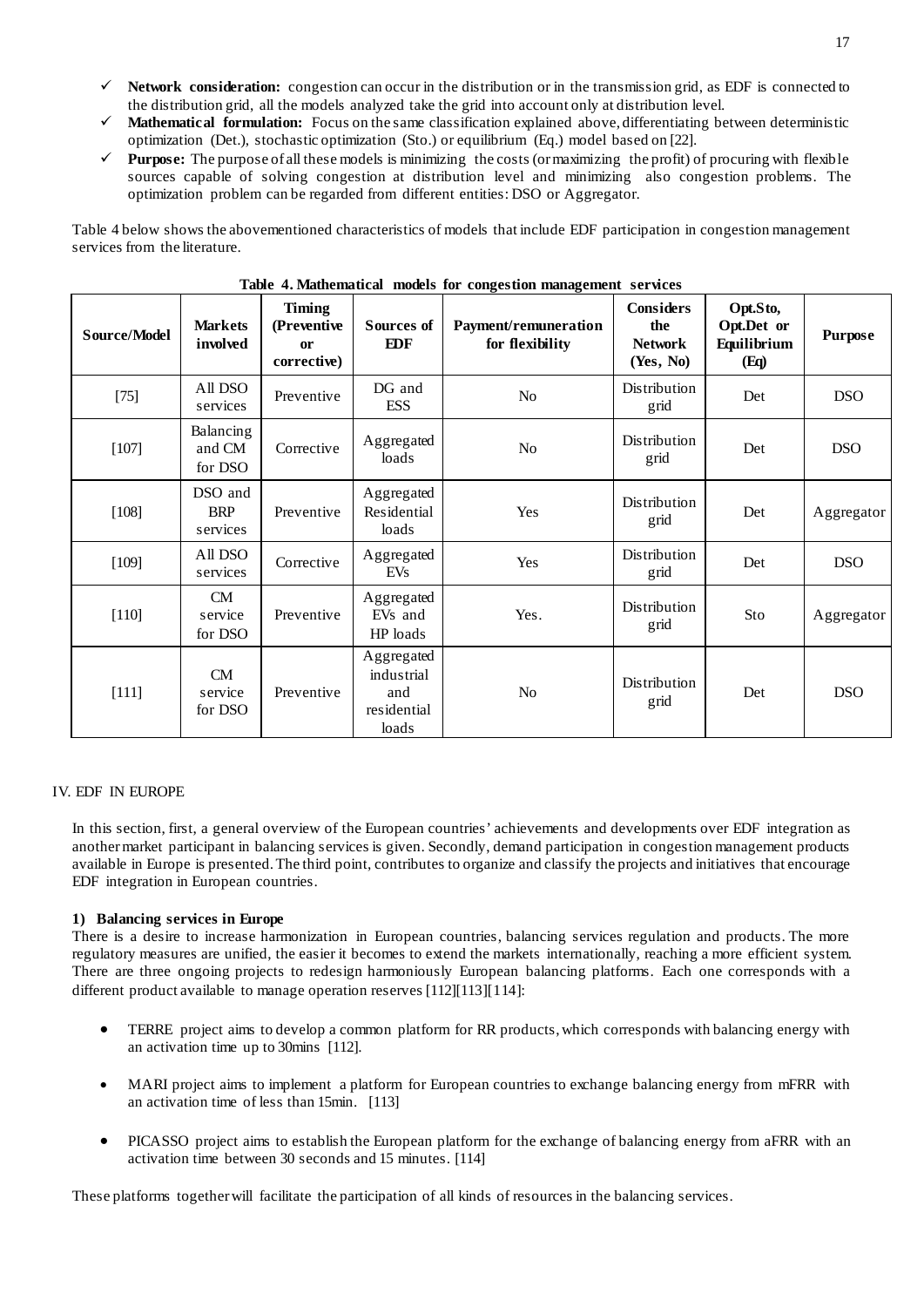The progress in adapting some national BMs to integrate demand resources has been limited. Differences in existing legislation and regulatory frameworks make it difficult for some countries to cooperate on a common electricity market [51]. However, there are also countries with a high deployment of demand inclusion regulatory measures such as: Germany and Switzerland that are participating. A brief summary on EDF participation for EU countries in each market is gathered from sources [72][63] in [Table 5](#page-17-0) below:

<span id="page-17-0"></span>

| <b>Demand</b><br>participation | <b>FCR</b>        | aFRR                                 | mFRR                                | $\mathbf{R}$             |
|--------------------------------|-------------------|--------------------------------------|-------------------------------------|--------------------------|
| Austria                        | NO                | <b>YES</b>                           | YES                                 | Doesn't exist            |
| <b>Belgium</b>                 | YES. Load upwards | NO.                                  | <b>YES</b>                          | NO                       |
| <b>Germany</b>                 | YES               | <b>YES</b>                           | <b>YES</b>                          | Doesn't exist            |
| <b>Denmark</b>                 | <b>YES</b>        | <b>YES</b>                           | YES. Limited to<br>electric boilers | YES.                     |
| <b>Finland</b>                 | <b>YES</b>        | NO.                                  | YES                                 | Doesn't exist            |
| <b>YES</b><br><b>France</b>    |                   | NO. PICASSO<br>project.              | <b>YES</b>                          | <b>YES</b>               |
| <b>Ireland</b><br><b>YES</b>   |                   | Only industrial<br>YES.<br>customers | YES. Only industrial<br>customers   | Only De-<br>synchronised |
| <b>Netherlands</b>             | NO.               |                                      | YES                                 | NO.                      |
| <b>Sweden</b>                  | <b>YES</b>        |                                      | YES                                 | YES.                     |
| UK                             | <b>YES</b>        | NO                                   | NO.                                 | <b>YES</b>               |
| <b>Poland</b>                  | NO.               |                                      | NO.                                 | NO.                      |
| Spain                          | NO.               | <b>YES</b>                           | YES                                 | <b>YES</b>               |
| <b>Italy</b>                   | NO.               | NO.                                  | NO.                                 | NO.                      |
| <b>Switzerland</b>             | YES               | YES                                  | YES                                 | YES                      |

**Table 5. EU countries balancing market openness to demand participation**

Germany, Switzerland, and Sweden stand out as they have progressed quite fast regarding EDF access to the balancing markets [72][63]. All balancing services are open to all market parties and all technologies, as long as they meet the technical requirements of each service. In Germany, the definition of an aggregator framework encouraged independent entities to participate as the participation process and the contracts needed have been simplified, thus considerably fostering EDF participation. However, in Germany IA is not yet allowed as there is no regulation over this figure [55]. The main weakness in Germany is transparency. The amount of energy traded in the balancing markets that comes from the demand side is not easy to estimate, since only the prequalified capacity per technology is publicly available; therefore, [Table 6](#page-18-1) does not specify quantities for the German case.

Conversely, in France the majority of ancillary services are open to demand participation, as technical prerequisites are reasonable and easier to comply by independent parties to be able to bid into the market through pooling [72], although in RR there is no real participation as there are still some barriers. In addition, direct access to aFRR is limited as only large generators are obliged to provide it. Hence, generators procure with their required reserve through a secondary market enabling other BSPs to trade their flexibility for the system. Nevertheless, activation selection is made on a pro-rata basis and the activations period would be too long and frequent. Hence, in practice there is no EDF participating in this product. The PICCASO project tackles this barrier as it will implement merit order list activation for this secondary market [72]. Another barrier is that aggregation of flexible demand and generation in the same pool is not allowed, only a pilot project has been launched for FCR, mixing on-site generation with flexible demand. The French TSO (RTE) is also considering allowing asymmetrical product participation to enable this kind of aggregated pool. In addition, the IA framework is quite developed in France, allowing aggregators and consumers to use their flexibility without having to sign a contract with the supplier BRP. This key regulatory progress has led the French market to develop a mechanism called NEBEF, created to allow virtual pools of load to be traded in the wholesale market [115]. In November 2018, the "energy mix planification" program [72] started working, establishing the amount of EDF necessary to be bided in the markets. To achieve this required amount and to develop EDF participation in the existing products, additional exclusive tenders for EDF began to be organized. The French government is in charge of deciding beforehand the quantities of EDF that will be tendered. For 2018, 2.200 MW were originally tendered, however was not reached due to the penalties established which disincentivize participation and the falling trend in payments in this product [72]. [Table 6](#page-18-1) shows the 2017 total contracted capacity, EDF participation and aggregation allowance. [Table 7d](#page-18-2)escribes Germany and France balancing services characteristics: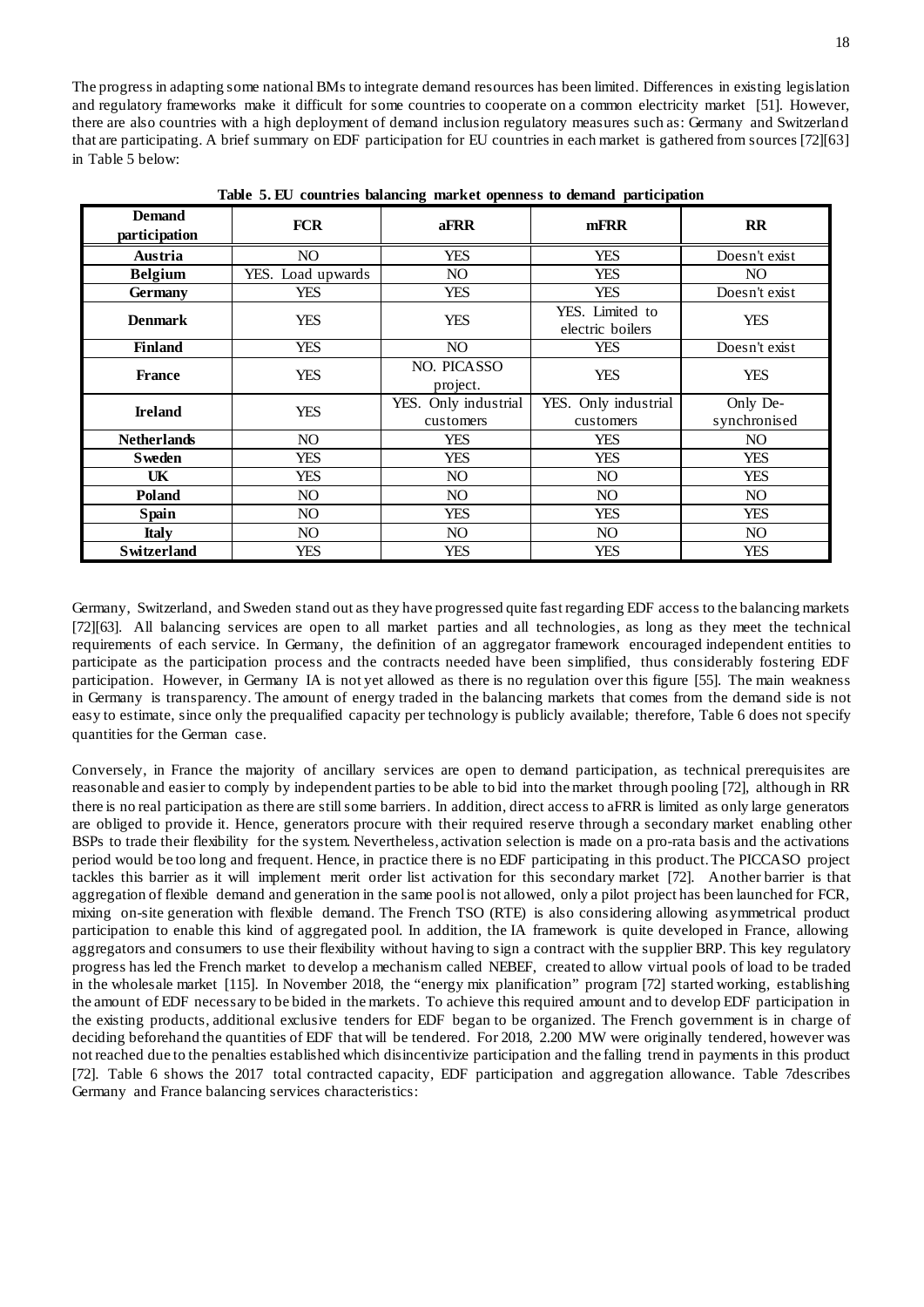<span id="page-18-1"></span>

|                | Table 6. Germany and France EDF participation in AS [53] |                                    |                                   |                                        |                                |  |  |
|----------------|----------------------------------------------------------|------------------------------------|-----------------------------------|----------------------------------------|--------------------------------|--|--|
|                | <b>Service</b>                                           | Country product name               | Total capacity<br>contracted [MW] | <b>EDF</b> access and<br>participation | <b>Aggregation</b><br>accepted |  |  |
|                | <b>FCR</b>                                               | Primary control reserve            | 830                               |                                        |                                |  |  |
| <b>GERMANY</b> | aFRR                                                     | Secondary control                  | 1.976                             |                                        |                                |  |  |
|                |                                                          | reserve                            | 1.907                             | ✔                                      |                                |  |  |
|                |                                                          | Minute reserve                     | 1.850                             |                                        |                                |  |  |
| mFRR           |                                                          | 1.654                              | ✔                                 |                                        |                                |  |  |
|                | <b>FCR</b>                                               | Primary Control                    | 600-700                           | 70MW                                   |                                |  |  |
|                | aFRR                                                     | Secondary Control                  | 600-1.000                         | Access through a<br>secondary market   |                                |  |  |
|                | mFRR                                                     | <b>Fast Reserve</b>                | 1.000                             | 500MW                                  |                                |  |  |
| <b>FRANCE</b>  | RR                                                       | Complementary Reserve              | Max. 500                          | Access but no<br>participation         |                                |  |  |
|                | DSR-RR                                                   | Demand Response Call<br>for Tender | 750-1.400                         | 730MW                                  |                                |  |  |

**v** YES *HALTINGLY* **X** NO

# **Table 7. Germany and France AS features. Based on sources** [72]**[20]**[116]

<span id="page-18-2"></span>

|                | <b>Service</b> | <b>Minimum</b><br>size [MW]      | <b>Symmetrical</b><br>bid<br>required? | <b>Notification</b><br>time | <b>Activation</b> | <b>Utilization</b><br>settlement<br>rule | Max.<br>Duration of<br>activation |
|----------------|----------------|----------------------------------|----------------------------------------|-----------------------------|-------------------|------------------------------------------|-----------------------------------|
|                | <b>FCR</b>     |                                  | Yes                                    | $<$ 30s                     | Automatic         | Pay as bid                               | 1 week                            |
| <b>GERMANY</b> | aFRR           | 5 (1 MW if<br>no other<br>offer) | N <sub>o</sub>                         | $<$ 5mins                   | Automatic         | Pay as bid                               | 4 h                               |
|                | mFRR           | 5 (1 MW if<br>no other<br>offer) | N <sub>o</sub>                         | $<$ 15 $\rm{mins}$          | Automatic         | Pay as bid                               | 4 h                               |
|                | <b>FCR</b>     | 1                                | N <sub>o</sub>                         | $<$ 30s                     | Automatic         | Regulated<br>price                       | 30mins                            |
|                | aFRR           |                                  | No                                     | $<$ 15 $m$ ins              | Automatic         | Mandatory                                | 30mins                            |
| <b>FRANCE</b>  | mFRR           | 10                               | No                                     | $<$ 15 $\rm{mins}$          | Manual            | Pay as bid                               | 30mins                            |
|                | RR             | 10                               | No                                     | 30mins                      | Manual            | Pay as bid                               | 30mins                            |
|                | DSR-RR         |                                  | N <sub>o</sub>                         | 2h                          | Manual            | Regulated<br>price                       | 30mins                            |

There are also some countries like Spain that has not yet developed adequate national regulations neither for the prosumer figure nor demand aggregation. In Spain, there is only one real scheme that provides flexibility to the system, which is the interruptibility system for the electro-intensive industry. The big consumer responds to the need of the system of disconnecting from the network, enabling this way other users to be fed in scarcity circumstances. This scheme is managed by the Spanish TSO, Red Eléctrica de España (REE) [117]. However, further developments have been recently applied in regulatory measures to include demand participation in balancing services, this changes are presented in the Operation procedures (OP) [104].

# <span id="page-18-0"></span>**2) Congestion management in Europe**

European countries agree that demand flexibility should be available for solving congestions at DSOs and TSOs level, on an open flexibility market. Several initiatives and regulatory framework amendments are evolving in European countries but only at distribution level. The Expert Group 3 (EG3) push many of these modifications in its first version of the report 'Regulatory Recommendations for the Deployment of Flexibility'[118]. However, did not work on a market model. Therefore, multiple models are appearing where the DSO can take advantage of demand flexibility to solve its own congestion problems. Some countries that are doing this are: Netherlands, Belgium, Germany, Denmark, Ireland, Norway, France and recently Spain [70].

Germany and Spain models with the aim of including the use of EDF to solve congestion problems harness the 'Smart Grid Traffic Light Concept' [119], to incorporate demand flexibility into distribution grids. Localized network congestion is managed using the available distributed demand flexibility, and to trigger it there is a communication process between grid operators and market partners that procures with the different traffic light phases [70].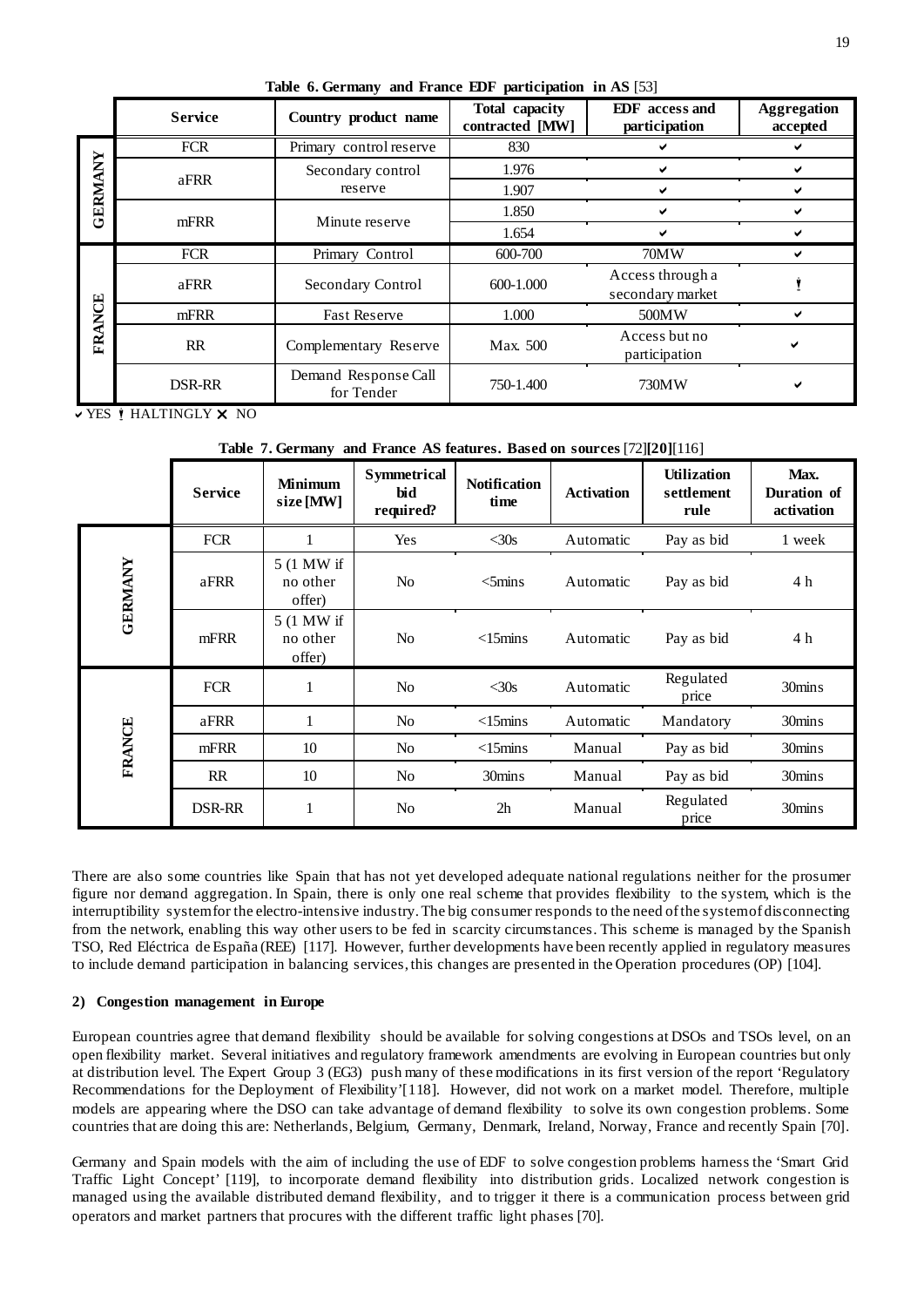- Green light means no congestion predicted. Hence, demand flexibility is offered by aggregators for market and system-oriented portfolio optimization and for balancing.
- Yellow means grid congestion predicted. Hence, demand flexibility is requested by DSO (grid oriented) on a contractual basis to avoid economic inefficient network expansion.
- Red means congestion in real time. Hence, demand flexibility nodes are controlled by DSO without contractual basis to preserve a secure network operation [120].

In the German initiative 'The Proactive Distribution Grid' the DSOs request to the aggregator a list with their total flexibility requirements, including necessary types and boundary conditions in order to provide congestion management services. There are different variables such as: grid location, topology and predicted power flow of a specific area that would influence the usefulness of possible flexibilities. Therefore, the aggregator individually values the elements of their portfolio to optimize selected assets according to the congestion-specific sensitivity for each flexibility type [121]. This selection of demand flexibility options and its final activation procedure are managed through a platform which has the information at the same time of the congestion forecasts. Subsequently, aggregators are in charge of deciding the best assets to use to comply with the flexibility request while upholding existing contractual agreements with their customers. Another research project in Germany is 'Advanced Decentral Grid Control' [70] which also works in developing a process to integrate the market participants and the DSO to facilitate power flow predictions in Medium/Low Voltage grids. The main difference with the other initiative is that a contract with the prosumer is necessary [122].

There is also an ongoing project in Spain called IREMEL and is working on developing an efficient model to take advantage of DERs [123].It is necessary to allow DER participation in the existing European electricity markets for the periods where no restriction exists to achieve an efficient market model. Moreover, participation allowance in the local flexibility markets is also a must. To know when European markets have restrictions or not for DER participation, grid traffic light code is used in the same way as in Germany [124]. IREMEL involves large and small DSOs, individual DERs, aggregation companies, proactive consumers, battery producers, tech companies, Energy Associations etc. All these entities will participate in the different pilots in order to assure a correct performance of the system in case a congestion is detected at DSO level. 5 pilots will be carried out to test the proposed model in different Spanish areas. The project also includes the definition of an efficient information sharing procedure between DERs, Aggregators, Market Operator, DSOs and TSOs [123].

Conversely, in France, the main barrier comes from the established method of connecting resources to the distribution grid. In the traditional connection method, the prosumer pays most of the connection costs. Hence the DSOs not have the right to refuse connection of any medium voltage (MV) power plant to the network. To address this barrier, the Innovative Connection Offer (InnoCon) project was developed with the aim to provide an alternative to the reference connection offer to renewables power plants, facilitating the connection rapidly and less costly. The way it works is offering a connection contract providing the opportunity for the producer to produce more than the contracted quantity when technical conditions are favorable. In return, the DSO has the right to curtail their power generation at certain times of the year when network constraints are likely to occur. Thus, as the electricity generation depends on the state of the network, this would lead to an increase in the network's overall connected power, limiting at the same time the amount of energy curtailed. As a result, investment in capacity necessary with current connection rules can be avoided [70].

# <span id="page-19-0"></span>**3) Projects and initiatives**

There are many other projects, pilots, and initiatives on track involving flexible demand integration in the grid and EDF participation in markets and data management.

These projects goals are sometimes similar. Briefly, some of the objectives the projects are working on are organized as follows:

- 1. Proving the feasibility of a proposed solution to network congestion<br>2. Providing imbalances services efficiently
- 
- 2. Providing imbalances services efficiently<br>3. Including demand flexibility participation Including demand flexibility participation in a market product/service.
- 4. Fostering a specific technology (Solar distributed, ESS or smart grids deployment)
- 5. Improving aggregated demand participation framework. This means standardizing processes over involved parties' relationship and data sharing, facing barriers to aggregators participation in different markets and providing technological solutions, and everything in accordance with European regulation.

In addition, the different categories that are going to be considered according to their main aim and developments to classify all these initiatives are based on [125] and are presented in [Table 8:](#page-20-0)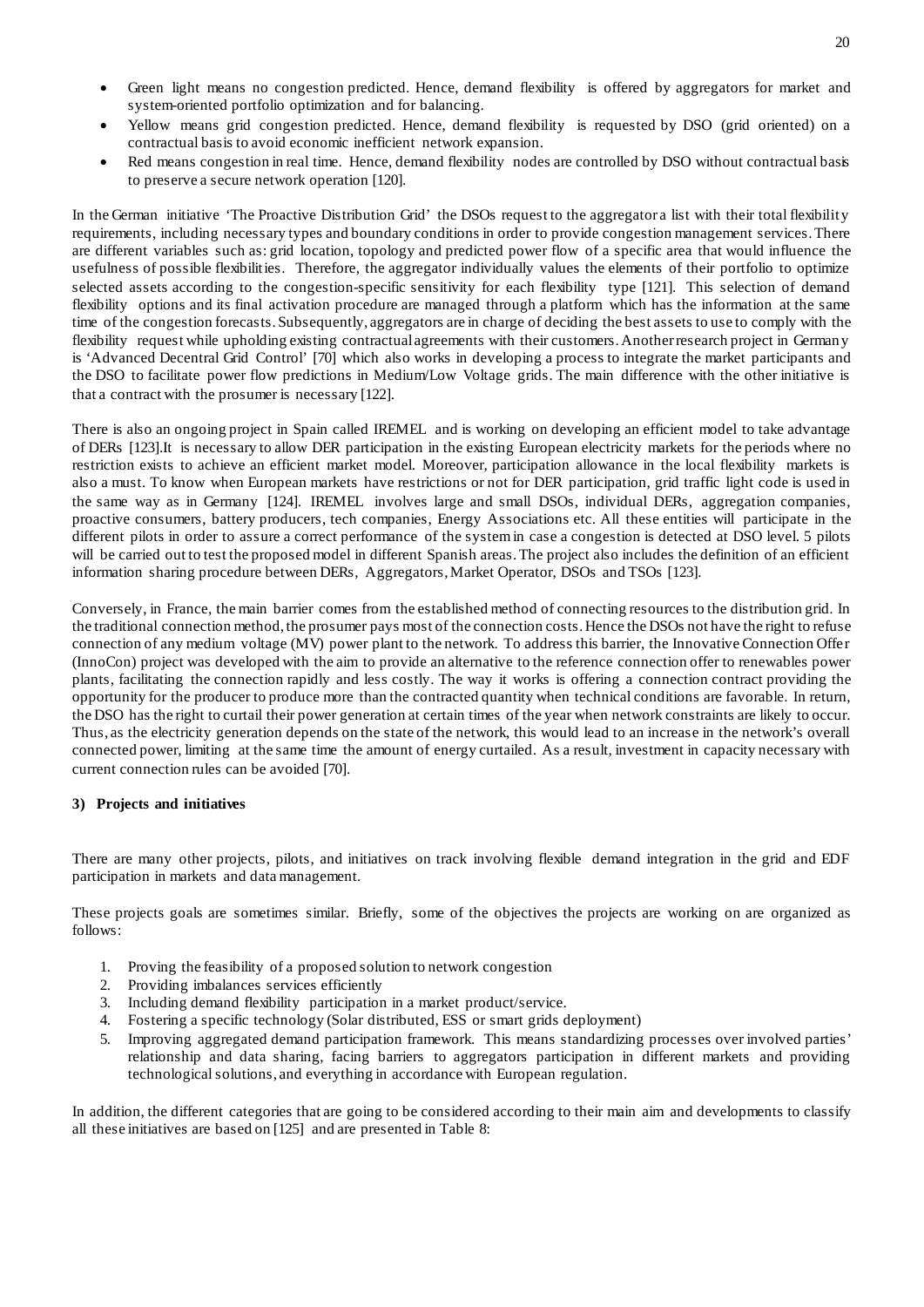<span id="page-20-0"></span>

| Table 8 Initiatives categories classification |                                                                                     |  |  |
|-----------------------------------------------|-------------------------------------------------------------------------------------|--|--|
| <b>Categories</b>                             | Main aim of the initiatives                                                         |  |  |
| Market platform                               | Place where buyers and sellers of flexibility meet to trade flexibility.            |  |  |
| TSO/DSO operational platform                  | Platform to operate balancing services or to manage the grid with flexible          |  |  |
|                                               | resources participation either at TSO or DSO level.                                 |  |  |
|                                               | Platform where TSOs and DSOs cooperate to carry out the tendering, trading,         |  |  |
| TSO/DSO coordination platform                 | activation and/or settlement of EDF for their own purposes (i.e. ancillary          |  |  |
|                                               | services).                                                                          |  |  |
| Market facilitation platform                  | To support the energy market well-functioning and wholesale settlement, by          |  |  |
|                                               | distributing the available data previously validated and enriched.                  |  |  |
| Technology platform/VPP                       | Platform to monitor and control particular features of the flexible assets in a     |  |  |
|                                               | specific portfolio or location.                                                     |  |  |
|                                               | Work to improve control devices performance and foster the use of new               |  |  |
| Energy management progress                    | appliances prepared to be controlled remotely within the home, building or          |  |  |
|                                               | factory.                                                                            |  |  |
| Policies pusher by providing                  | by analyzing a particular barrier in the market (Relationship between parties, data |  |  |
| technical solutions                           | sharing) aims to influence and prove a Regulatory policy that address the           |  |  |
|                                               | problem.                                                                            |  |  |

The types of loads that the initiatives involve are specified, distinguishing over: Residential, Commercial, Industrial, Electric vehicle (EV), Distributed Generation (DG), Energy Storage (ES), All (Which include all distributed generation and loads at TSO and DSO level) or Aggregated (Which refers to all DERs gathered by the aggregator).

[Table 9,](#page-20-1) summarizes these characteristics for each project:

<span id="page-20-1"></span>

| Table 7. Le 1 rojects and immail res |                                                           |                |                              |                                         |                                           |               |
|--------------------------------------|-----------------------------------------------------------|----------------|------------------------------|-----------------------------------------|-------------------------------------------|---------------|
| Project                              | <b>Type/Category</b>                                      | Goal           | <b>Countries</b><br>involved | <b>Target loads</b>                     | Active or<br>work in<br>progress<br>(WIP) | <b>Source</b> |
| <b>Invade</b>                        | DSO operational<br>platform                               | $\mathbf{1}$   | BG, DE, ES,<br>NO, and NL    | EV and ES                               | Finalice by<br>2019<br><b>ACTIVE</b>      | [126][127]    |
| <b>FUSION-</b><br><b>TRANSITION</b>  | DSO operational<br>platform                               | $\overline{3}$ | UK                           | All                                     | 2018-2023<br><b>WIP</b>                   | [128][129]    |
| <b>InterFlex - Enexis</b>            | DSO operational<br>platform                               | 5              | NL                           | ES and EV.<br>Commercial<br>aggregators | 2017-2019<br><b>ACTIVE</b>                | $[128]$       |
| <b>MADE</b>                          | Energy<br>management<br>progress                          | 5              | <b>UK</b>                    | Residential                             | 2019-2020<br><b>WIP</b>                   | [130][131]    |
| <b>Future Flex</b>                   | Energy<br>management<br>progress                          | 1              | <b>GB</b>                    | Residential                             | 2019-2021<br><b>WIP</b>                   | [132]         |
| <b>EnergieKoplopers</b>              | Energy<br>management<br>progress                          | 3              | NL                           | Residential                             | 2016<br><b>ACTIVE</b>                     | [128][133]    |
| Cordis                               | Energy<br>management<br>progress                          | 5              | EU                           | Residential                             | 2020-2023<br><b>WIP</b>                   | [134]         |
| Cordinet                             | Energy policies<br>pusher                                 | 5              | ES, SE and<br><b>GR</b>      | All                                     | 2019-2022<br><b>WIP</b>                   | [135]         |
| <b>Smart Solar</b><br>Charging       | Market and DSO<br>operation<br>platform                   | 4              | $\rm NL$                     | Residential<br>and<br>commercial        | Jan 2020<br><b>ACTIVE</b>                 | $[128]$       |
| <b>DRIvE</b>                         | Market<br>facilitation and<br>DSO operational<br>platform | 5              | EU                           | Residential<br>and<br>commercial        | 2017-2020<br><b>WIP</b>                   | $[128]$       |
| Flex4Grid                            | Market<br>facilitation<br>platform                        | 5              | EU                           | A <sub>II</sub>                         | 2015-2018<br><b>ACTIVE</b>                | [136]         |

**Table 9. EU Projects and initiatives**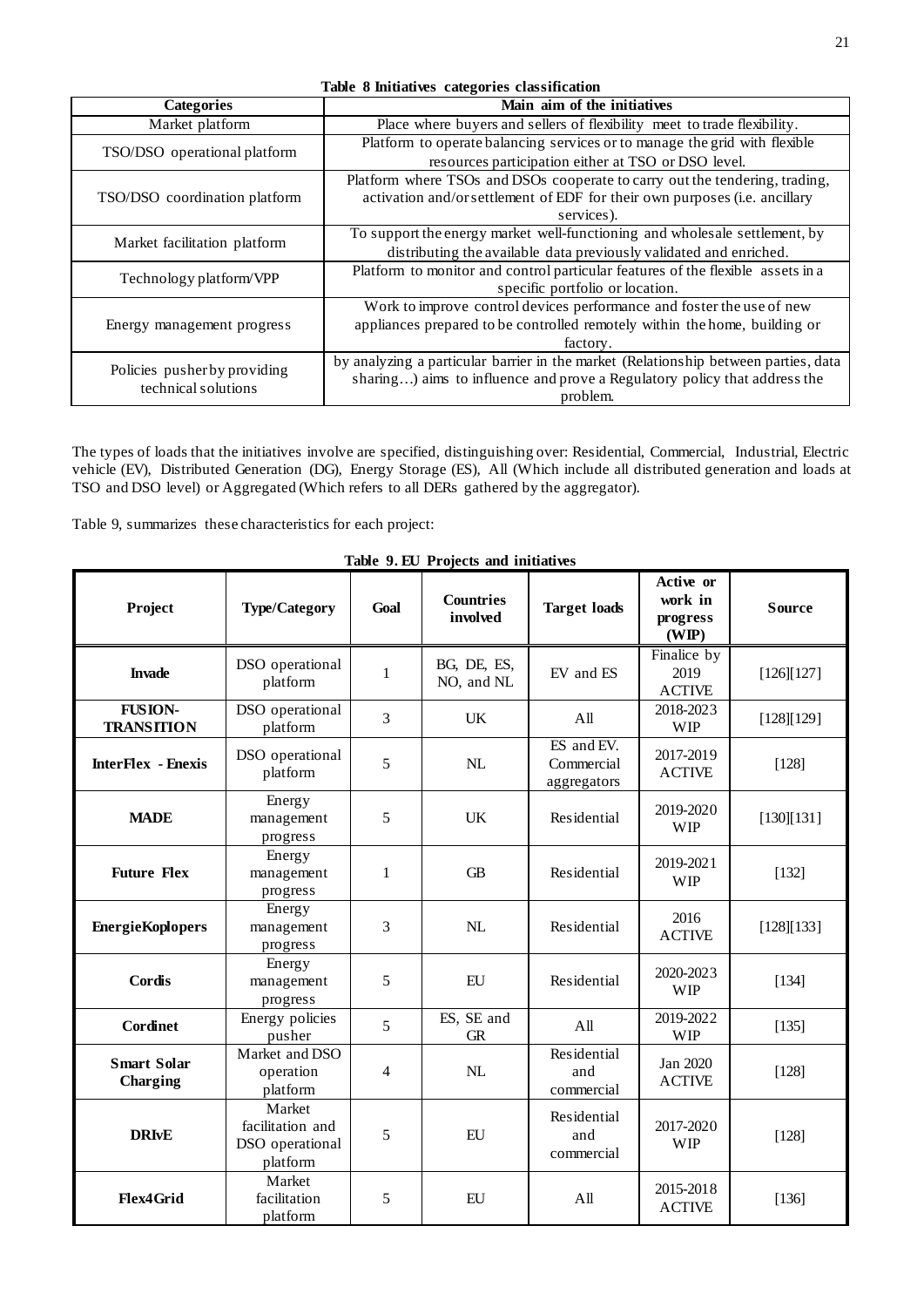| <b>Fskar</b>                                                         | Market<br>facilitation<br>platform                                                             | 5              | EU                                                                                   | All                                          | 2019-WIP                                            | [137]           |
|----------------------------------------------------------------------|------------------------------------------------------------------------------------------------|----------------|--------------------------------------------------------------------------------------|----------------------------------------------|-----------------------------------------------------|-----------------|
| <b>CATALYST</b>                                                      | Market<br>facilitator<br>platform                                                              | 5              | ${\rm EU}$                                                                           | All                                          | 2017-2020<br><b>WIP</b>                             | $[128]$         |
| <b>DRES2MARKET</b>                                                   | Market<br>facilitation<br>platform                                                             | $\overline{2}$ | ES, FR, NL,<br>GR, AT and<br>NO                                                      | DG                                           | 2020-2023<br><b>WIP</b>                             | $[138]$         |
| <b>OneNet</b>                                                        | Market<br>facilitation<br>platform                                                             | 3              | ${\rm EU}$                                                                           | $\mathbf{All}$                               | 2020-2022<br><b>WIP</b>                             | [139]           |
| <b>IDCONS</b>                                                        | Market platform                                                                                | $\mathbf{1}$   | NL                                                                                   | All                                          | 2019<br><b>ACTIVE</b><br>but still<br><b>WIP</b>    | [125][140][141] |
| <b>Piclo Flex</b>                                                    | Market platform                                                                                | 5              | UK                                                                                   | All                                          | 1st phase<br>active since<br>2018. 2nd<br>phase WIP | [123][142]      |
| <b>DYNAMO</b>                                                        | Market platform                                                                                | $\mathbf{1}$   | NL                                                                                   | Aggregated                                   | 2016-2019<br><b>ACTIVE</b>                          | [128][143][144] |
| FlexLab                                                              | Market platform                                                                                | $\mathbf{1}$   | NO                                                                                   | All                                          | 2020-WIP                                            | $[145]$         |
| <b>IREMEL</b>                                                        | Policies pusher<br>by providing<br>technical<br>solucitions                                    | 5              | ES                                                                                   | DG                                           | 2019-WIP                                            | [123][124]      |
| <b>Smart Grids Task</b><br>Force - EG3                               | Policies pusher<br>by providing<br>technical<br>solutions                                      | 4              | EU                                                                                   | All                                          | 2018<br><b>ACTIVE</b>                               | [128][146][40]  |
| ebIX distributed<br>flexibility project                              | Policies pusher<br>by providing<br>technical<br>solutions                                      | 3              | ${\rm EU}$                                                                           | All                                          | 2020<br><b>ACTIVE</b>                               | [128][147][148] |
| <b>ENGENE</b>                                                        | Technology<br>platform                                                                         | $\overline{4}$ | NO                                                                                   | All                                          | 2018<br><b>ACTIVE</b>                               | [125] [145]     |
| <b>NorFlex</b>                                                       | Technology<br>platform                                                                         | 3              | NO                                                                                   | Residential,<br>commercial<br>and industrial | 2019-2021<br><b>WIP</b>                             | [149]           |
| <b>DOLFIN</b>                                                        | Technology<br>platform                                                                         | 5              | ${\rm EU}$                                                                           | Industrial                                   | 2013-2020<br><b>WIP</b>                             | [150] [151]     |
| <b>Hoog</b> Dalem                                                    | Technology<br>platform                                                                         | $\overline{4}$ | $\rm NL$                                                                             | Residential                                  | 2017<br><b>ACTIVE</b>                               | $[128]$         |
| <b>Smart Energy Isles</b>                                            | Technology<br>platform                                                                         | 5              | UK                                                                                   | Residential                                  | 2019<br><b>ACTIVE</b>                               | $[128]$         |
| <b>REDREAM</b>                                                       | Technology<br>platform                                                                         | 5              | ES, BE, IT,<br>HR, UK, GR,<br>FR, DE                                                 | Residential,<br>commercial<br>and industrial | 2020-2023<br><b>WIP</b>                             | $[152]$         |
| <b>MOMEBIA</b>                                                       | Technology<br>platform                                                                         | $\mathbf{1}$   | $\mathop{\hbox{\rm ES}}$                                                             | Aggregated                                   | 2020-2022<br><b>WIP</b>                             | $[153]$         |
| <b>ENERA</b>                                                         | TSO operational<br>and coodination<br>platform and<br>also market<br>facilitation<br>platform. | 5              | GR, FR, UK,<br>NL,<br>BE, AT, LX,<br>SW                                              | Aggregated                                   | 2018-2020<br><b>WIP</b>                             | [125][154]      |
| <b>International Grid</b><br><b>Control</b><br>Cooperation<br>(IGCC) | TSO/DSO<br>operational<br>platform                                                             | $\mathfrak{2}$ | AT, BE, CH,<br>CZ, DE, DK,<br>EL, FR, HR,<br>IT, NL, PL,<br>PT, RO, RS,<br>SI and ES | All                                          | 2019<br><b>ACTIVE</b>                               | [155]           |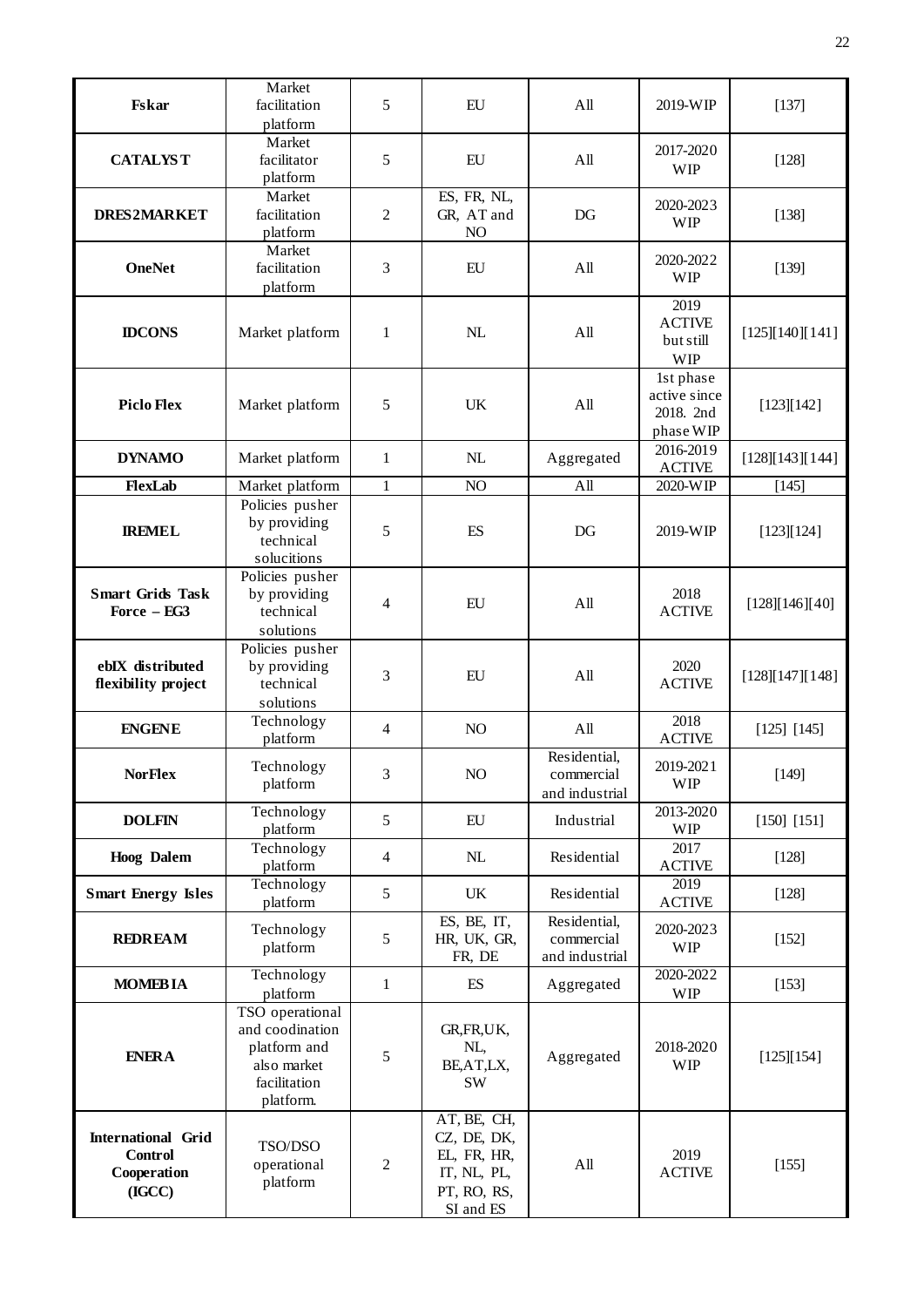| <b>Danish Market</b><br><b>Models</b> | TSO/DSO<br>coordination &<br>market platform | $\overline{c}$ | DK | A <sub>II</sub> | 2018-2020<br><b>WIP</b>   | [128]       |
|---------------------------------------|----------------------------------------------|----------------|----|-----------------|---------------------------|-------------|
| <b>GOPACS</b>                         | TSO/DSO<br>coordination<br>platform          |                | NL | All             | Jan 2019<br><b>ACTIVE</b> | [123][156]  |
| <b>Intra Flex</b>                     | TSO/DSO<br>operational<br>platform           | $\overline{c}$ | UK | All             | 2019-2021<br><b>WIP</b>   | [157][158]  |
| Interreg CwP                          | <b>VPP</b>                                   |                | EU | DG              | 2017-2020<br><b>WIP</b>   | [128] [159] |

# <span id="page-22-0"></span>V. CRITICAL ANALYSIS ON EDF

From a technical point of view the deployment of EDF as another market party for balancing services or congestion management is possible as the needed technology and devices exist. However, there is much work to be done to make this really happen. In order to face the main social and regulatory barriers for EDF development and integration in the different electricity markets, a significant economical investment is required and a strong commitment is necessary from the different countries' governments to develop policies that foster EDF deployment and exploitation in the short term. In addition, to design and analyze the EDF participation in markets, mathematical models are required. For this reason, an analysis is performed over the already existing models capable of counting on the participation of EDF in the markets.

From the assessed models able to include EDF as a participant in the balancing services, some weaknesses identified include:

- Models do not separate between the different balancing services, only [97] distinguishes among the ancillary markets, but a demand block simplification is applied. Requirements for the different services are not the same nor remunerations. Therefore, treating them as a whole can limit EDF participation, as a supplier cannot be prepared to provide all of them. Thus, neglecting some technologies possibilities.
- There is a lack of models that consider how EDF participating in balancing services can influence in long-term planification of generation expansion. A key factor to face the energy transition it is to include EDF as another market participant, being necessary to develop long-term analysis models that take it into account to take consistent investment decisions.
- Type of loads considered are still limited. General modeling of aggregated DG, ESS and load is only presented in [98][102] and the rest of the models do not consider the three categories at the same time.
- From the models above, it is not yet clear which is the best flexibility remuneration mechanism to incentivize flexibility sources participation in balancing markets.
- Very few models consider the whole system network[95] [102] [103] being an essential part when DER is considered to assess bidirectional flows.

Conversely, the most relevant weak points found in the congestion management models analyzed in the literature that include EDF participation are:

- Lack of mixture of preventive and corrective models, as usually both are complementary one with the other.
- No clarification on which remuneration mechanisms are more efficient and fairer.
- Sources of EDF are still limited. Most aggregators only include loads. There is no congestion solving models aggregating DG, ESS and loads at the same time.
- Including stochasticity in preventive models may improve these models' results.

Furthermore, each country is planning their deployment of regulatory measures and policies. In this regard Netherlands and Great Britain are the most advanced European countries in active initiatives. Additionally, there are plenty of projects from a European perspective that are relevant to unify the market as much as possible. According to the Network Codes [160] all three European platforms (TERRE, MARI & PICCASO) that allow for EDF participation in the balancing markets should be deployed by the end of 2022.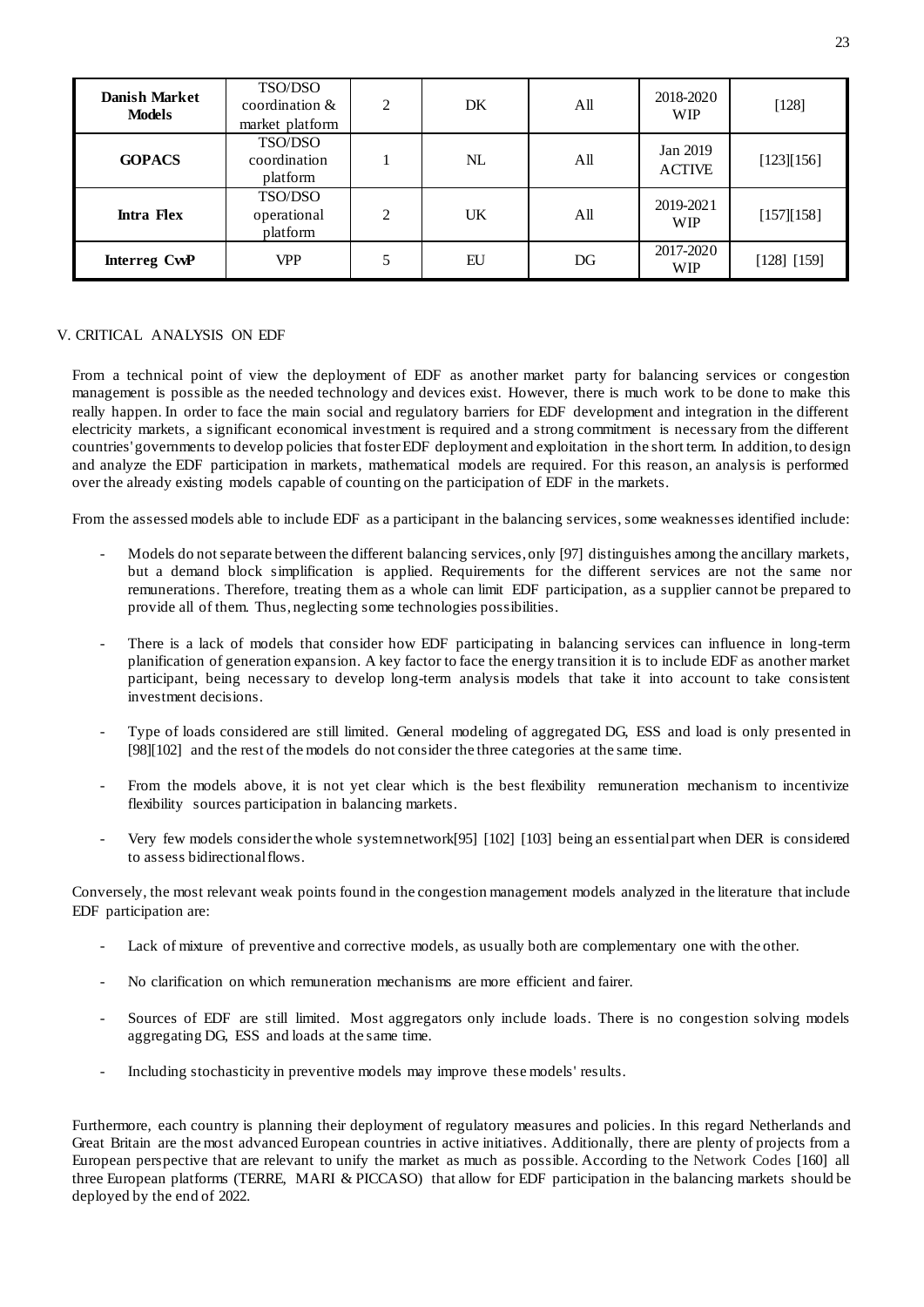All these findings raise some questions for future research:

- 1. Estimation of EDF integration costs: for the TSO, the aggregator, or the individuals.
- 2. How to manage all distributed energy resources (DG, ESS and manageable load) at the same time for operation optimization.
- 3. Define the most appropriate and fairest remuneration mechanism for EDF participation in the different markets.
- 4. How EDF participation in all other markets besides balancing and congestion services could be addressed. Always taking into account a non-discriminatory market, in which participation is allowed regardless of the DER technology (storage, generation or demand) and the size of the consumer.

#### <span id="page-23-0"></span>VI. CONCLUSIONS

This paper contributes to clearly define the term of EDF in future electric systems. To the authors' best knowledge, it is the first time an exhaustive EDF review has been performed in different parts: clarifying the difference between system flexibility and demand flexibility terms, the potential of the markets where EDF can participate, what are the current barriers, what is being studied and what is done in Europe. The outcomes of the analysis and review performed at each part is suitably summarized and classified in Tables and Figures enabling a comprehensive outlook of the main options and relevant issues involved in each part.

Thus, the article starts understanding the different types of demand flexibility. It can be assured that EDF is the only type of demand flexibility that really provides system flexibility, aggregated or not. One way to take advantage of its possibilities is participating in the balancing and congestion management services as another market party. Then, the main barriers for EDF integration as another market participant have been identified and classified in two different levels. In addition, mathematical models where EDF participates have been studied and classified, identifying the main weaknesses these models have and where should be work on.

Then, some European countries have been gathered and analyzed regarding their current status of the EDF integration in the balancing markets explaining Germany and France in more detail. Besides, a summary of the most relevant projects and initiatives that are working to improve the EDF participation framework and how they are doing it is provided.

Finally, the next research lines, questions to be solved and current gaps have been outlined taking into account the review done in each of the previous parts.

## <span id="page-23-1"></span>BIBLIOGRAPHY

- [1] T. Gerden, The adoption of the kyoto protocol of the united nations framework convention on climate change, Prispevki Za Novejso Zgodovino. 58 (2018).
- [2] European Commission, EU Action, Paris Agreement, Official Website of European Union, Climate Action. (2015). https://ec.europa.eu/clima/policies/international/negotiations/paris\_en (accessed April 15, 2020).
- [3] European Environment Agency, Greenhouse gas emissions, analysis by source sector, EU-27, 1990 and 2018, (2018). http://appsso.eurostat.ec.europa.eu/nui/show.do?dataset=env\_air\_gge&lang=en.
- [4] European Commission, Clean energy for all Europeans package, Official Website of European Union, Energy. (2015). https://ec.europa.eu/energy/topics/energy-strategy/clean-energy-all-europeans\_en (accessed April 15, 2020).
- [5] Energy union, Official Website of European Union, Energy. (2015). https://ec.europa.eu/energy/topics/energystrategy/energy-union\_en (accessed April 15, 2020).
- [6] P.D. Lund, J. Lindgren, J. Mikkola, J. Salpakari, Review of energy system flexibility measures to enable high levels of variable renewable electricity, Renewable and Sustainable Energy Reviews. 45 (2015) 785–807. https://doi.org/10.1016/j.rser.2015.01.057.
- [7] A. van der Veen, M. van der Laan, E. Klaassen, W. van der Reek, Flexibility Value Chain, 2018. https://www.usef.energy/news-events/publications/.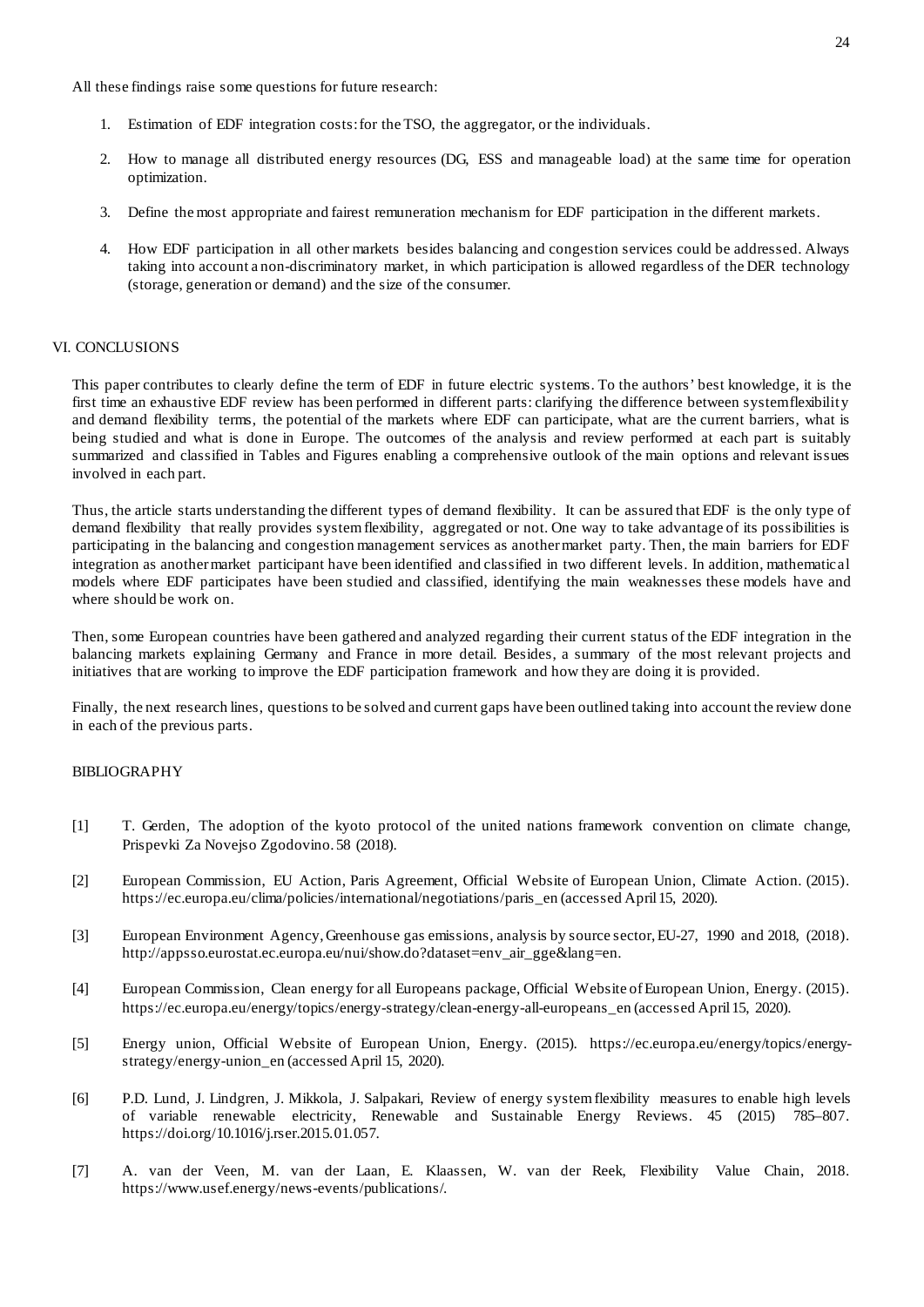- [8] C. Cano, Federal Energy Regulatory Commission. FERC Order No. 2222: A New Day for Distributed Energy Resources, U.S.A, 2020.
- [9] IRENA, Innovation landscape brief: Market integration of distributed energy resources, Abu Dhabi, 2019. https://doi.org/10.1049/pbpo167e\_ch14.
- [10] Rocky Mountain Institute, Demand Response: An Introduction. Overview of programs, technologies, and lessons learned., Boulder, Colorado, 2006.
- [11] A. M.Carreiro, H. M.Jorge, C.H. Antunes, Energy management systems aggregators: A literature survey, Renewable and Sustainable Energy Reviews. 73 (2017) 1160–1172. https://doi.org/10.1016/j.rser.2017.01.179.
- [12] IRENA, Innovation landscape brief: Aggregators, Abu Dhabi, 2019. https://doi.org/10.1016/b978-1-84334-144- 4.50003-3.
- [13] M.H. Albadi, E.F. El-Saadany, A summary of demand response in electricity markets, Electric Power Systems Research. 78 (2008) 1989–1996. https://doi.org/10.1016/j.epsr.2008.04.002.
- [14] I. Lampropoulos, W.L. Kling, P.F. Ribeiro, History of Demand Side Management and Classification of Demand Response Control Schemes, IEEE. (2013) 31–35. https://doi.org/10.1109/PESMG.2013.6672715.
- [15] A.F. Meyabadi, M.H. Deihimi, A review of demand-side management : Reconsidering theoretical framework, Renewable and Sustainable Energy Reviews. 80 (2017) 367–379. https://doi.org/10.1016/j.rser.2017.05.207.
- [16] H.K. Trabish, EV charging promises a demand response bonanza for utilities, if they can handle it, Utilitydive. (2019). https://www.utilitydive.com/news/ev-charging-promises-a-demand-response-bonanza-for-utilities-if-they-canh/563453/.
- [17] T. Kumamoto, H. Aki, M. Ishida, Provision of grid flexibility by distributed energy resources in residential dwellings using time-of-use pricing, Sustainable Energy, Grids and Networks. 23 (2020) 100385. using time-of-use pricing, Sustainable Energy, Grids and Networks. 23 (2020) 100385. https://doi.org/10.1016/j.segan.2020.100385.
- [18] D. Aussel, L. Brotcorne, S. Lepaul, L. von Niederhäusern, A trilevel model for best response in energy demand-side management, European Journal of Operational Research. 281 (2020) 299–315. https://doi.org/10.1016/j.ejor.2019.03.005.
- [19] A. Conchado, P. Linares, O. Lago, A. Santamaría, An estimation of the economic and environmental benefits of a demand-response electricity program for Spain, Sustainable Production and Consumption. 8 (2016) 108–119. https://doi.org/10.1016/j.spc.2016.09.004.
- [20] A. Nouicer, L. Meeus, E. Delarue, The Economics of Explicit Demand-side Flexibility in Distribution Grids: The Case of Mandatory Curtailment for a Fixed Level of Compensation, SSRN Electronic Journal. (2020). https://doi.org/10.2139/ssrn.3688314.
- [21] P. González, J. Villar, C.A. Díaz, F.A. Campos, Joint energy and reserve markets : current implementations and modeling trends, Electric Power Systems Research. 109 (2016) 101–111. https://doi.org/https://doi.org/10.1016/j.epsr.2013.12.013.
- [22] M. Ventosa, A. Baillo, A. Ramos, M. Rivier, Electricity market modeling trends, Energy Policy. 33 (2005) 897–913. https://doi.org/10.1016/j.enpol.2003.10.013.
- [23] X. Jina, Q. Wua, J. Hongjie, Local flexibility markets: Literature review on concepts, models and clearing methods, Applied Energy. (2020). https://doi.org/10.13140/RG.2.2.12983.88485.
- [24] H.T. Haider, O.H. See, W. Elmenreich, A review of residential demand response of smart grid, Renewable and Sustainable Energy Reviews. 59 (2016) 166–178. https://doi.org/10.1016/j.rser.2016.01.016.
- [25] M. Khandelwal, P. Mathuria, R. Bhakar, State-of-Art on Flexibility Services in Electricity Markets, 2018 8th IEEE India International Conference on Power Electronics (IICPE). (2018) 1–6.
- [26] J. Villar, R. Bessa, M. Matos, Flexibility products and markets: Literature review, Electric Power Systems Research. 154 (2018) 329–340. https://doi.org/10.1016/j.epsr.2017.09.005.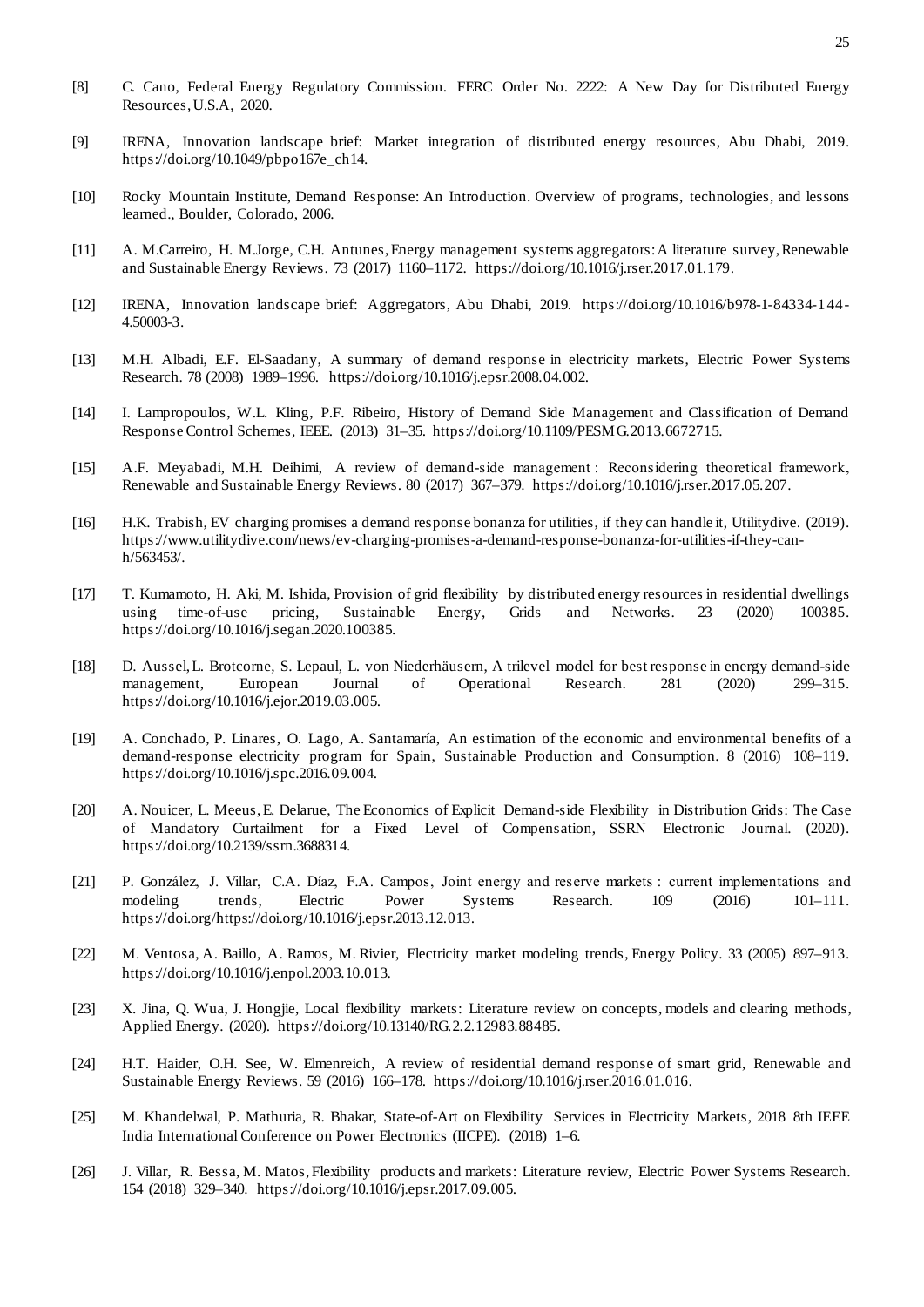- [27] Poyry and Imperial College London, Roadmap for flexibility services to 2030, 2017.
- [28] European Commission, Commission Regulation (EU) 2017/ 2195 of 23 November 2017 establishing a guideline on electricity balancing, Official Journal of the European Union. (2017) Article 2.
- [29] Nationalgrid, Electricity Balancing Guideline (EB GL) FactSheet, Europe, 2017. https://www.nationalgrid.com/sites/default/files/documents/8589937854-EBGL Factsheet.pdf.
- [30] A. Sternberg, A. Bardow, Power-to-What? Environmental assessment of energy storage systems, Energy & Environmental Science. (2015) 389–400. https://doi.org/DOI:10.1039/C4EE03051F.
- [31] H.J. Rich, A Half Century of DR, (2016). https://rtoinsider.com/half-century-of-dr-21787/ (accessed April 15, 2020).
- [32] T. Boßmann, E.J. Eser, Model-based assessment of demand-response measures A comprehensive literature review, Renewable and Sustainable Energy Reviews. 57 (2016) 1637–1656. https://doi.org/10.1016/j.rser.2015.12.031.
- [33] M. Lotfi, C. Monteiro, M. Shafie-Khah, J.P.S. Catalao, Evolution of Demand Response: A Historical Analysis of Legislation and Research Trends, 2018 20th International Middle East Power Systems Conference, MEPCON 2018 - Proceedings. (2019) 968–973. https://doi.org/10.1109/MEPCON.2018.8635264.
- [34] Peak Load Management Alliance (PLMA), Evolution of Demand Response in the United States Energy Industry, (2016). https://www.peakload.org/DefiningEvolutionDR (accessed April 15, 2021).
- [35] D. Kathan, Assessment of Demand Response & Advanced Metering, Federal Energy Regulatory Commission. (2012).
- [36] Scottish Power Energy Networks, Project Fusion Universal Smart Energy Framework (USEF) Due Diligence, 2019.
- [37] B.B.-K. Paolo Bertoldi, Paolo Zancanella, Demand Response status in EU Member States. JRC Science for Policy Report, European Commission, 2016.
- [38] IRENA, Demand-side flexibility for power sector transformation, 2019.
- [39] M. de E. Zaforteza, Demand Response Participation in Different Markets in Europe., 2019.
- [40] E.G. 3, Demand Side Flexibility Perceived barriers and proposed recommendations, Europe, 2019.
- [41] S. Awerbuch, A. Preston, The Virtual Utility. Accounting, Technology & Competitive Aspects of the Emerging Industry, 1st ed., Springer US, 1997. https://doi.org/10.1007/978-1-4615-6167-5.
- [42] D. Pudjianto, C. Ramsay, G. Strbac, Virtual power plant and system integration of distributed energy resources, IET Renewable Power Generation. (2007) 10–16. https://doi.org/10.1049/iet-rpg.
- [43] T.B. Pedersen, A. Doms, Z. Marinzek, MIRABEL Efficiently managing more renewable energy using explicit demand and supply flexibilities, Aalborg Universitet. (2013).
- [44] Piclo & Element Energy & Graham Oakes, Modelling the GB Flexibility market, UK, 2020.
- [45] V. Giordano, Identifying Energy Efficiency improvements and saving potential in energy networks, including analysis of the value of demand response, in support of the implementation of article 15 of the energy efficiency directive (2012/27/EU), 2015.
- [46] European Environment Agency, Final electricity consumption by sector, (2015). https://www.eea.europa.eu/data-andmaps/indicators/final-electricity-consumption-by-sector/final-electricity-consumption-by-sector-3.
- [47] H. de Heer, M. van der Laan, Workstream on aggregator implementation models, 2017.
- [48] R. Bray, B. Woodman, Barriers to Independent Aggregators in Europe, (2019) 1–41.
- [49] Ministerio para la Transición Ecológica y el Reto Demográfico, Plan Nacional Integrado de Energía y Clima 2021- 2030, Spain, 2020.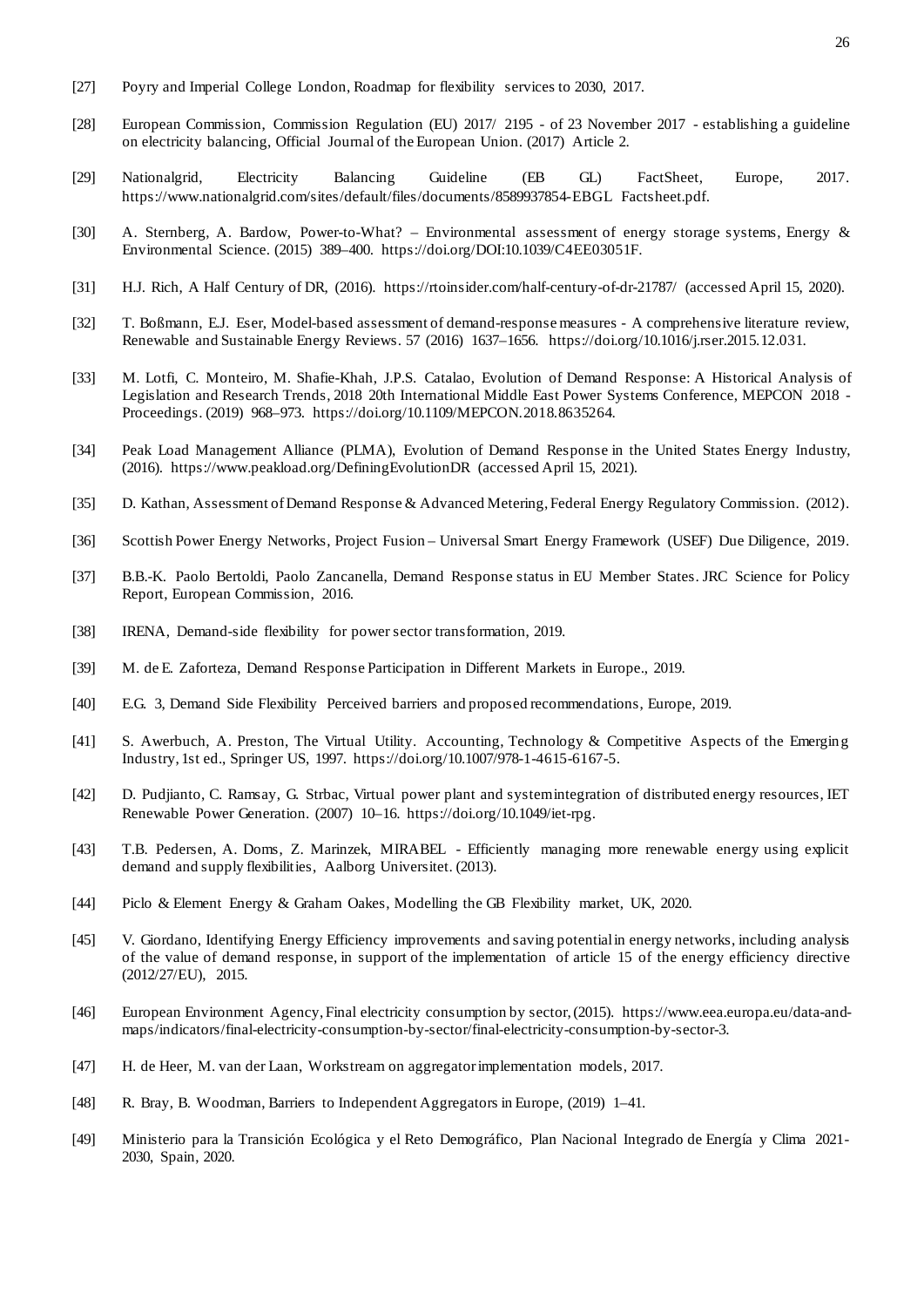- [50] R.A.C. Van Der Veen, A. Abbasy, R.A. Hakvoort, A qualitative analysis of main cross-border balancing arrangements, 2010 7th International Conference on the European Energy Market, EEM 2010. (2010) 1–6. https://doi.org/10.1109/EEM.2010.5558757.
- [51] J. Jeriha, A. Gubina, T. Medved, B. Komel, National balancing and wholesale electricity markets structure and principles, 2019.
- [52] H. de Heer, Position paper the independent aggregator, 2015.
- [53] European Parliament, Council of the EU, Directive (EU) 2019/944 on Common Rules for the Internal Market for Electricity and Amending Directive 2012/27/EU, Official Journal of the European Union. (2019) 18. https://doi.org/http://eur-lex.europa.eu/pri/en/oj/dat/2003/l\_285/l\_28520031101en00330037.pdf.
- [54] H. Ziegler, T. Mennel, C. Hülsen, Demand Response Activation by Independent Aggregators As Proposed in the Draft Electricity Directive, DNV-GL, Eurelectric. (2017) 24.
- [55] S. Minniti, N. Haque, P. Nguyen, G. Pemen, Local Markets for Flexibility Trading: Key Stages and Enablers, Energies. (2018). https://doi.org/DOI:10.3390/en11113074.
- [56] ENTRA, Posición ENTRA agregador independiente, (2020). http://entra-coalicion.com/posicion-entra-agregadorindependiente.
- [57] O. Pearce, J. Forsman, Independent aggregator models, 2018.
- [58] M. Parvania, M. Fotuhi-Firuzabad, M. Shahidehpour, Optimal demand response aggregation in wholesale electricity markets, IEEE Transactions on Smart Grid. 4 (2013) 1957–1965. https://doi.org/10.1109/TSG.2013.2257894.
- [59] M.H. Imani, S. Zalzar, A. Mosavi, S. Shamshirband, Strategic Behavior of Retailers for Risk Reduction and Profit Increment via Distributed Generators and Demand Response Programs, Energies. 11 (2018). https://doi.org/10.3390/en11061602.
- [60] I. Savelli, A. Giannitrapani, S. Paoletti, A. Vicino, An Optimization Model for the Electricity Market Clearing Problem With Uniform Purchase Price and Zonal Selling Prices, IEEE Transactions on Power Systems. 33 (2018) 2864–2873. https://doi.org/10.1109/TPWRS.2017.2751258.
- [61] D. Qiu, D. Papadaskalopoulos, Y. Ye, G. Strbac, Investigating the effects of demand flexibility on electricity retailers' business through a trilevel optimisation model, IET Generation, Transmission and Distribution. 14 (2020) 1739–1750. https://doi.org/10.1049/iet-gtd.2019.1433.
- [62] L. Kurevska, A. Sauhats, G. Junghans, V. Lavrinovics, Measuring the impact of demand response services on electricity prices in Latvian electricity market, 2020 IEEE 61th International Scientific Conference on Power and Electrical Engineering of Riga Technical University (RTUCON). (2020) 2018–2021.
- [63] Smart Energy Demand Coalition (SEDC), Explicit Demand Response in Europe Mapping the Markets 2017, 2017. https://www.smarten.eu/wp-content/uploads/2017/04/SEDC-Explicit-Demand-Response-in-Europe-Mapping-the-Markets-2017.pdf.
- [64] T.A.I. Public interest advocacy centre, Total environment centre, Wholesale Demand Response Energy Market Mechanism: Rule Reguest, 2018. https://www.icex.es/icex/wcm/idc/groups/public/documents/documento\_anexo/mde5/odez/~edisp/dax2019813193.p df.
- [65] D.T.& D.I. Klemens Leutgöb, Christof Amann, New business models enabling higher flexibility on energy markets, (2019).
- [66] K. Beckman, The new EU electricity market design: more market or more state?, (2018). https://energypost.eu/thenew-eu-electricity-market-design-more-market-or-more-state/.
- [67] G. Vestager, Commission decision of 7.2.2018 on the aid scheme sa.45852 2017/C (ex 2017/N) [which Germany is planning to implement for Capacity Reserve], EUROPEAN COMMISSION. (2018). https://ec.europa.eu/competition/state\_aid/cases/269083/269083\_1983030\_171\_13.pdf.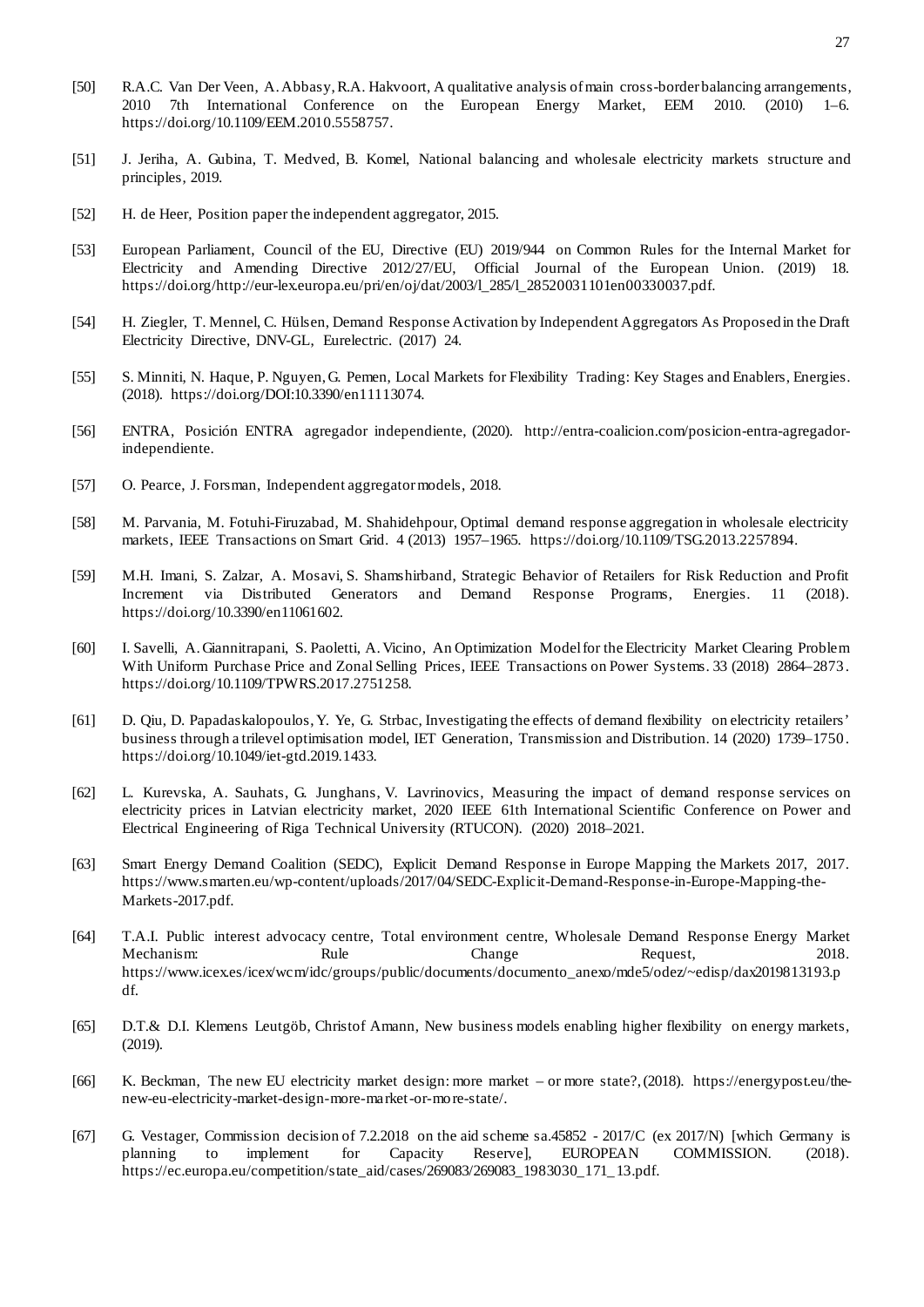28

- [68] Y.R. Ricardo CARDOSO, State aid: Commission approves six electricity capacity mechanisms to ensure security of supply in Belgium, France, Germany, Greece, Italy and Poland - Factsheet, (2018). https://ec.europa.eu/commission/presscorner/detail/en/MEMO\_18\_681.
- [69] L. Söder, P.D. Lund, H. Koduvere, T.F. Bolkesjø, G.H. Rossebø, E. Rosenlund-Soysal, K. Skytte, J. Katz, D. Blumberga, A review of demand side flexibility potential in Northern Europe, Renewable and Sustainable Energy Reviews. 91 (2018) 654–664. https://doi.org/10.1016/j.rser.2018.03.104.
- [70] H. Bontius, J. Hodemaekers, A. Caramizaru, C. Vereda, C. Perret, D. Halkin, J. Pedersen, A. Energi, J. Matthys, K. Volk, N.B.W. Gmbh, M. Broekmans, P. Brath, S. Vennemann, S. Jundel, T. Hearne, Workstream. An Introduction to EU Market-Based Congestion Management Models, 2018. https://www.usef.energy/news-events/publications/.
- [71] K. Baltputnis, Z. Broka, A. Sauhats, Analysis of the Potential Benefits from Participation in Explicit and Implicit Demand Response, 2019 54th International Universities Power Engineering Conference, UPEC 2019 - Proceedings. (2019) 0–4. https://doi.org/10.1109/UPEC.2019.8893589.
- [72] A. Pinto-Bello, The smartEn Map European Balancing Markets Edition, 2018. https://www.smarten.eu/wpcontent/uploads/2018/11/the\_smarten\_map\_2018.pdf.
- [73] J. Merino, I. Gómez, E. Turienzo, C. Madina, Ancillary service provision by RES and DSM connected at distribution level in the future power system, 2016.
- [74] European Network of Transmission System Operators for Electricity (ENTSO-E), An Overview of the European Balancing Market in Europe, 2018. https://www.entsoe.eu/Documents/Network codes documents/NC EB/entsoe\_balancing\_in \_europe\_report\_Nov2018\_web.pdf.
- [75] A. Abdolahi, J. Salehi, F. Samadi Gazijahani, A. Safari, Probabilistic multi-objective arbitrage of dispersed energy storage systems for optimal congestion management of active distribution networks including solar/wind/CHP hybrid energy system, Renewable and Sustainable Energy. 10 (2018). https://doi.org/10.1063/1.5035081.
- [76] Australian Energy Market Operator (AEMO), Demand side participation forecast and methodology participation in the National Electricity Market Important notice, Australia, 2019.
- [77] Rick. Parfett, Let ' s talk about Flex: Unlocking domestic energy flexibility, Chemotherapy. (1992).
- [78] CNMC, Boletín Oficial del Estado 701: Resolución de 14 de enero de 2021, de la Comisión Nacional de los Mercados y la Competencia, por la que se modifica el procedimiento de operación 3.3 Activación de energías de balance procedentes del producto de reserva de , 2021.
- [79] I.Ch. Paschalidis, B. Li, M.C. Caramanis, Demand-Side Management for Regulation Service Provisioning Through Internal Pricing, IEEE Transactions on Power Systems. (2012) 0885–8950. https://doi.org/10.1109/TPWRS.2012.2183007.
- [80] J. Salehi, A. Namvar, F.S. Gazijahani, Scenario-based Co-Optimization of neighboring multi carrier smart buildings under demand response exchange, Journal of Cleaner Production. 235 (2019) 1483–1498. https://doi.org/10.1016/j.jclepro.2019.07.068.
- [81] A. Abdolahi, F.S. Gazijahani, A. Alizadeh, N.T. Kalantari, Chance-constrained CAES and DRP scheduling to maximize wind power harvesting in congested transmission systems considering operational flexibility, Sustainable Cities and Society. 51 (2019) 101792. https://doi.org/10.1016/j.scs.2019.101792.
- [82] F. Kühnlenz, P.H.J. Nardelli, S. Karhinen, R. Svento, Implementing flexible demand: Real-time price vs. market integration, Energy. 149 (2018) 550–565. https://doi.org/10.1016/j.energy.2018.02.024.
- [83] S. Yang, Z. Tan, Z.X. Liu, H. Lin, L. Ju, F. Zhou, J. Li, A multi-objective stochastic optimization model for electricity retailers with energy storage system considering uncertainty and demand response, Journal of Cleaner Production. 277 (2020) 124017. https://doi.org/10.1016/j.jclepro.2020.124017.
- [84] M. Habibian, A. Downward, G. Zakeri, Multistage stochastic demand-side management for price-making major consumers of electricity in a co-optimized energy and reserve market, European Journal of Operational Research. 280 (2020) 671–688. https://doi.org/10.1016/j.ejor.2019.07.037.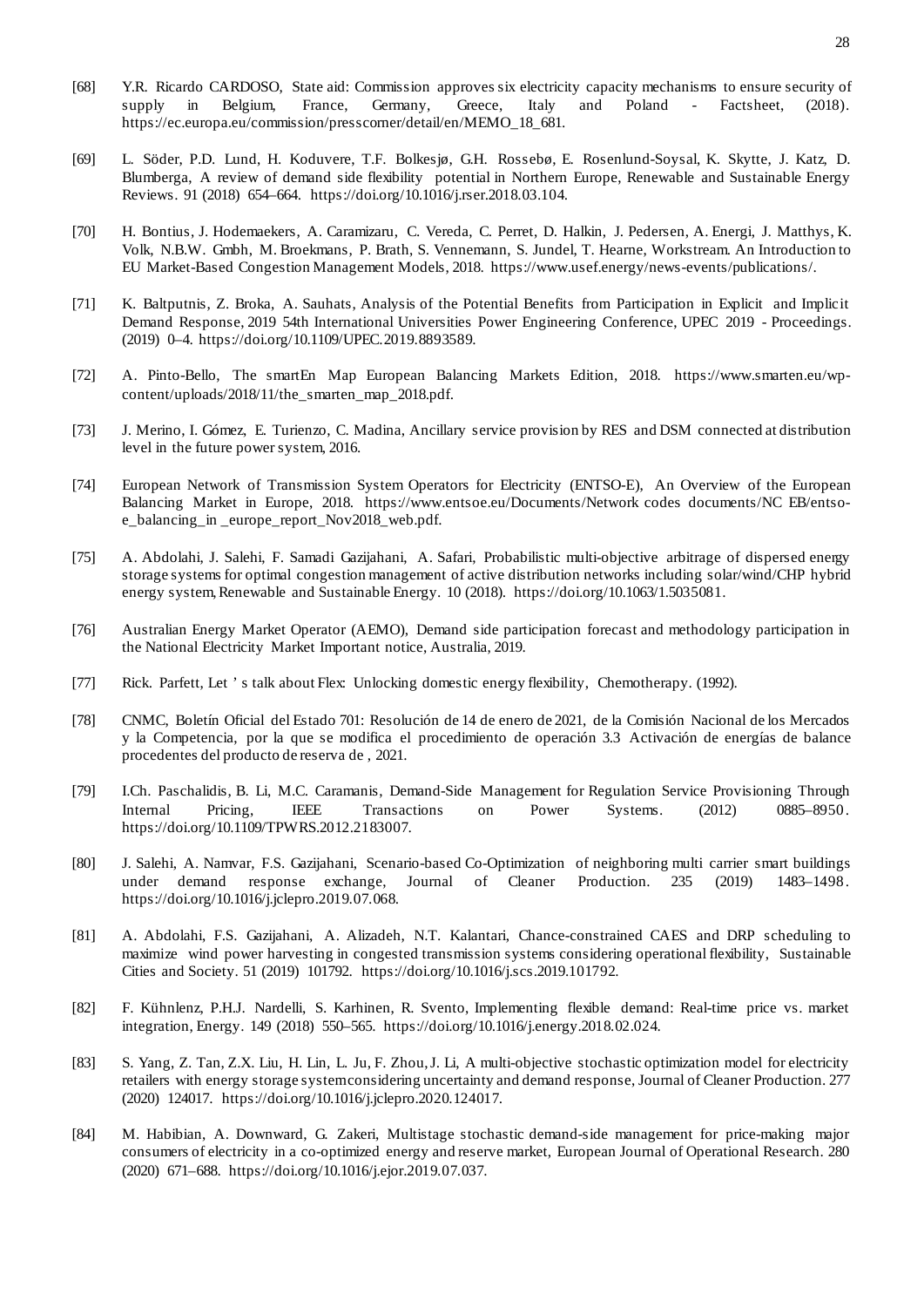- [85] R. Lu, S.H. Hong, X. Zhang, A Dynamic pricing demand response algorithm for smart grid: Reinforcement learning approach, Applied Energy. 220 (2018) 220–230. https://doi.org/10.1016/j.apenergy.2018.03.072.
- [86] E. Hale, L. Bird, R. Padmanabhan, C. Volp, Potential Roles for Demand Response in High-Growth Electric Systems with Increasing Shares of Renewable Generation, 2018.
- [87] L. Van Nueffel, J. Yearwood, The potential of Electricity Demand Response, 2017.
- [88] X. Deng, T. Lv, Power system planning with increasing variable renewable energy: A review of optimization models, Journal of Cleaner Production. 246 (2020). https://doi.org/10.1016/j.jclepro.2019.118962.
- [89] M.H. Amini, S. Talari, H. Arasteh, N. Mahmoudi, M. Kazemi, A. Abdollahi, V. Bhattacharjee, M. Shafie-Khah, P. Siano, J.P.S. Catalão, Demand response in future power networks: Panorama and state-of-the-art, Studies in Systems, Decision and Control. 186 (2019) 167–191. https://doi.org/10.1007/978-3-319-98923-5 10.
- [90] K. Bruninx, Y. Dvorkin, E. Delarue, W. D'haeseleer, D.S. Kirschen, Valuing demand response controllability via chance constrained programming, IEEE Transactions on Sustainable Energy. 9 (2018) 178–187. https://doi.org/10.1109/TSTE.2017.2718735.
- [91] M.B. Anwar, H.W. Qazi, D.J. Burke, M.J. O'Malley, Harnessing the Flexibility of Demand-Side Resources, IEEE Transactions on Smart Grid. 10 (2019) 4151–4163. https://doi.org/10.1109/TSG.2018.2850439.
- [92] R.J. Bessa, M.A. Matos, Optimization Models for EV Aggregator Participation in a Manual Reserve Market, IEEE Transactions on Power Systems. 28 (2013) 3085–3095.
- [93] S.I. Vagropoulos, A.G. Bakirtzis, Optimal Bidding Strategy for Electric Vehicle Aggregators in Electricity Markets, IEEE Transactions on Power Systems. 28 (2013) 4031–4041. https://doi.org/10.1109/TPWRS.2013.2274673.
- [94] A. Roos, S.O. Ottesen, T.F. Bolkesjø, Modeling Consumer Flexibility of an Aggregator Participating in the Wholesale Power Market and the Regulation Capacity Market, Energy Procedia. 58 (2014) 79–86. https://doi.org/10.1016/j.egypro.2014.10.412.
- [95] S.Ø. Ottesen, A. Tomasgard, S.E. Fleten, Prosumer bidding and scheduling in electricity markets, Energy. 94 (2016) 828–843. https://doi.org/10.1016/j.energy.2015.11.047.
- [96] G. Liu, K. Tomsovic, A full demand response model in co-optimized energy and reserve market, Electric Power Systems Research. 111 (2014) 62–70. https://doi.org/10.1016/j.epsr.2014.02.006.
- [97] G.L. Doorman, B. Nygreen, An integrated model for market pricing of energy and ancillary services, Electric Power Systems Research. 61 (2002) 169–177. https://doi.org/DOI:10.1016/S0378-7796(01)00151-1.
- [98] D. Godoy-González, E. Gil, G. Gutiérrez-Alcaraz, Ramping ancillary service for cost-based electricity markets with high penetration of variable renewable energy, Energy Economics. 85 (2020) 104556. high penetration of variable renewable energy, Energy Economics. 85 (2020) 104556. https://doi.org/10.1016/j.eneco.2019.104556.
- [99] J. Iria, F. Soares, M. Matos, Optimal bidding strategy for an aggregator of prosumers in energy and secondary reserve markets, Applied Energy. 238 (2019) 1361–1372. https://doi.org/10.1016/j.apenergy.2019.01.191.
- [100] J.P. Iria, F.J. Soares, M.A. Matos, Trading small prosumers flexibility in the day-ahead energy market, IEEE Power and Energy Society General Meeting. 2018-Janua (2018) 1–5. https://doi.org/10.1109/PESGM.2017.8274488.
- [101] A. Majzoobi, A. Khodaei, Application of Microgrids in Supporting Distribution Grid Flexibility, IEEE Transactions on Power Systems. 32 (2017) 3660–3669. https://doi.org/10.1109/TPWRS.2016.2635024.
- [102] F.S. Gazijahani, J. Salehi, IGDT-Based Complementarity Approach for Dealing with Strategic Decision Making of Price-Maker VPP Considering Demand Flexibility, IEEE Transactions on Industrial Informatics. 16 (2020) 2212– 2220. https://doi.org/10.1109/TII.2019.2932107.
- [103] R. Henriquez, G. Wenzel, D.E. Olivares, M. Negrete-Pincetic, Participation of demand response aggregators in electricity markets: Optimal portfolio management, IEEE Transactions on Smart Grid. 9 (2018) 4861–4871. https://doi.org/10.1109/TSG.2017.2673783.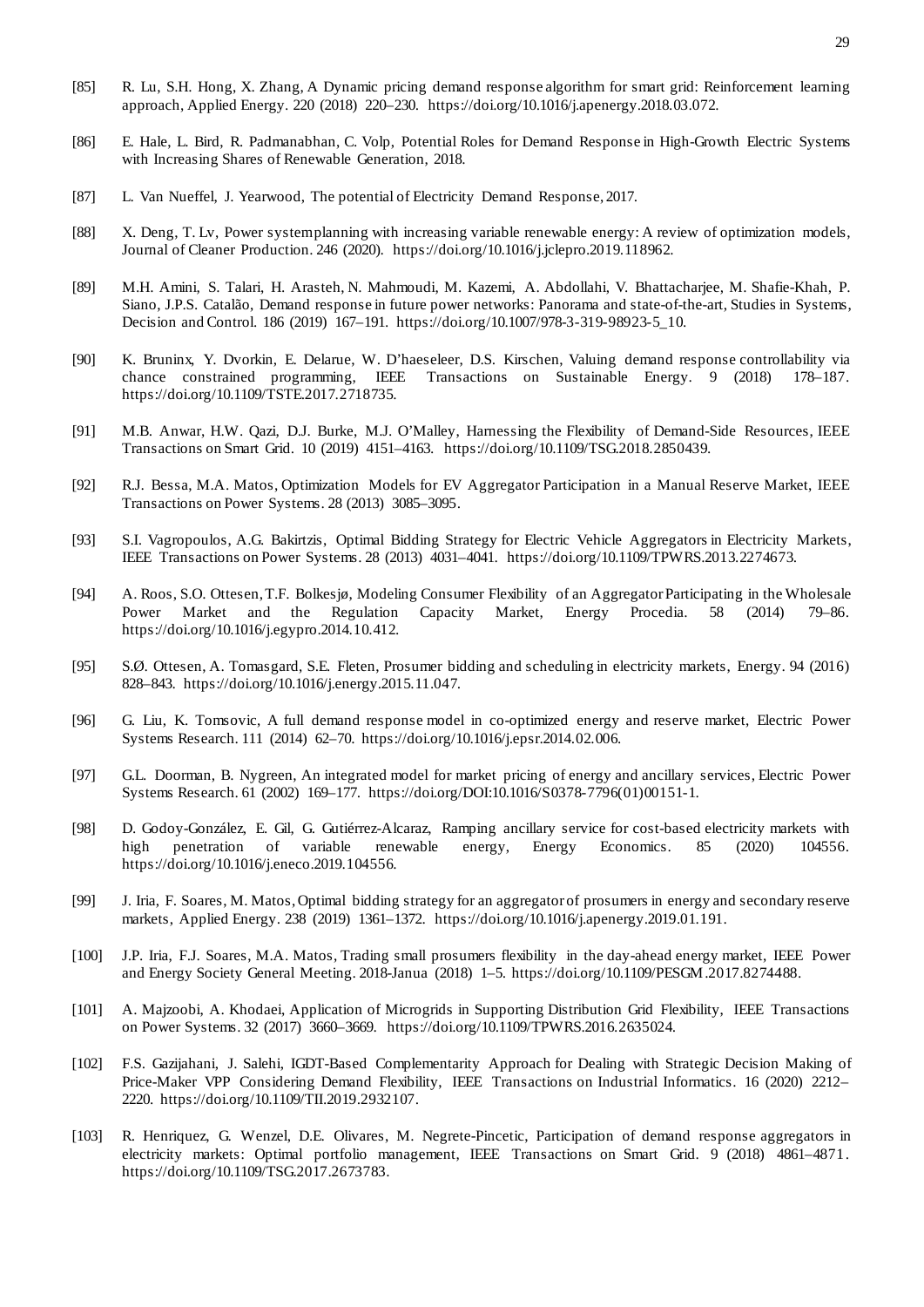30

- [104] S. Talari, M. Yazdaninejad, M.R. Haghifam, Stochastic-based scheduling of the microgrid operation including wind turbines, photovoltaic cells, energy storages and responsive loads, IET Generation, Transmission and Distribution. 9 (2015) 1498–1509. https://doi.org/10.1049/iet-gtd.2014.0040.
- [105] P. Manner, J. Salmelin, S. Honkapuro, I. Alapera, S. Annala, A novel method to utilize direct electrical space heating for explicit demand response purposes -proof of concept, IEEE PES Innovative Smart Grid Technologies Conference Europe. 2020-Octob (2020) 86–90. https://doi.org/10.1109/ISGT-Europe47291.2020.9248893.
- [106] Y. Chen, U. Hashmi, J. Mathias, A. Busic, S. Meyn, Y. Chen, U. Hashmi, J. Mathias, A. Busic, S. Meyn, D. Control, Distributed Control Design for Balancing the Grid Using Flexible Loads, HAL. Volume on (2018) 383–411.
- [107] C. Corchero, C. Nunez-Del-Toro, P. Paradell, G. Del-Rosario-Calaf, Integrating ancillary services from demand side management and distributed generation: An optimal model, 2018 International Conference on Smart Energy Systems and Technologies, SEST 2018 - Proceedings. 26650 (2018). https://doi.org/10.1109/SEST.2018.8495818.
- [108] F. Lezama, J. Soares, B. Canizes, Z. Vale, Flexibility management model of home appliances to support DSO requests in smart grids, Sustainable Cities and Society. 55 (2020) 102048. https://doi.org/10.1016/j.scs.2020.102048.
- [109] J. Zhao, Y. Wang, G. Song, P. Li, C. Wang, J. Wu, Congestion Management Method of Low-Voltage Active Distribution Networks Based on Distribution Locational Marginal Price, IEEE Access. 7 (2019) 32240–32255. https://doi.org/10.1109/ACCESS.2019.2903210.
- [110] M.A. Fotouhi Ghazvini, G. Lipari, M. Pau, F. Ponci, A. Monti, J. Soares, R. Castro, Z. Vale, Congestion management in active distribution networks through demand response implementation, Sustainable Energy, Grids and Networks. 17 (2019) 100185. https://doi.org/10.1016/j.segan.2018.100185.
- [111] A. Esmat, J. Usaola, M.Á. Moreno, Distribution-level flexibility market for congestion management, Energies. 11 (2018). https://doi.org/10.3390/en11051056.
- [112] Réseau de transport d'électricité (RTE), RTE. TERRE project, (2019). https://clients.rtefrance.com/lang/an/clients\_traders\_fournisseurs/services\_clients/terre.jsp.
- [113] J. de Bloois, L. Velraeds, Manually Activated Reserves Initiative (MARI) entsoe, (2019). https://www.entsoe.eu/network\_codes/eb/mari/.
- [114] European Network of Transmission System Operators for Electricity (ENTSO-E), PICASSO, (2020). https://www.entsoe.eu/network\_codes/eb/picasso/.
- [115] P. Hardy, A. Pinto-Bello, EU Market Monitor for Demand Side Flexibility, 2019.
- [116] PwC, Differences in balancing markets between France and Germany, 2019.
- [117] C. Vitale, Magns commodities. Spain towards the famous demand aggregator, (2020). https://www.magnuscmd.com/spain-towards-the-famous-demand-aggregator/.
- [118] Expert Group 3 (EG3), Regulatory Recommendations for the Deployment of Flexibility, 2015.
- [119] German Association of Energy and Water Industries BDEW, Smart Grid Traffic Light Concept, Berlin, 2015.
- [120] ETIP SNET, Proaktives Verteilnetz Proactive Distribution Grid, Germany, 2018.
- [121] S. Ohrem, D. Telöken, Concepts for flexibility use–Interaction of market and grid on DSO level, 2016.
- [122] K. Volk, Grid-control an overall concept for the distribution grid of the future, 2018.
- [123] SmartEn, Design Principles for (Local) Markets for Electricity System Services, 2019.
- [124] IDAE, OMIE, Proyecto IREMEL: Integración de Recursos Energéticos a través de Mercados Locales de electricidad, 2019.
- [125] H. de Heer, W. van den Reek, Flexibility Platforms, 2018.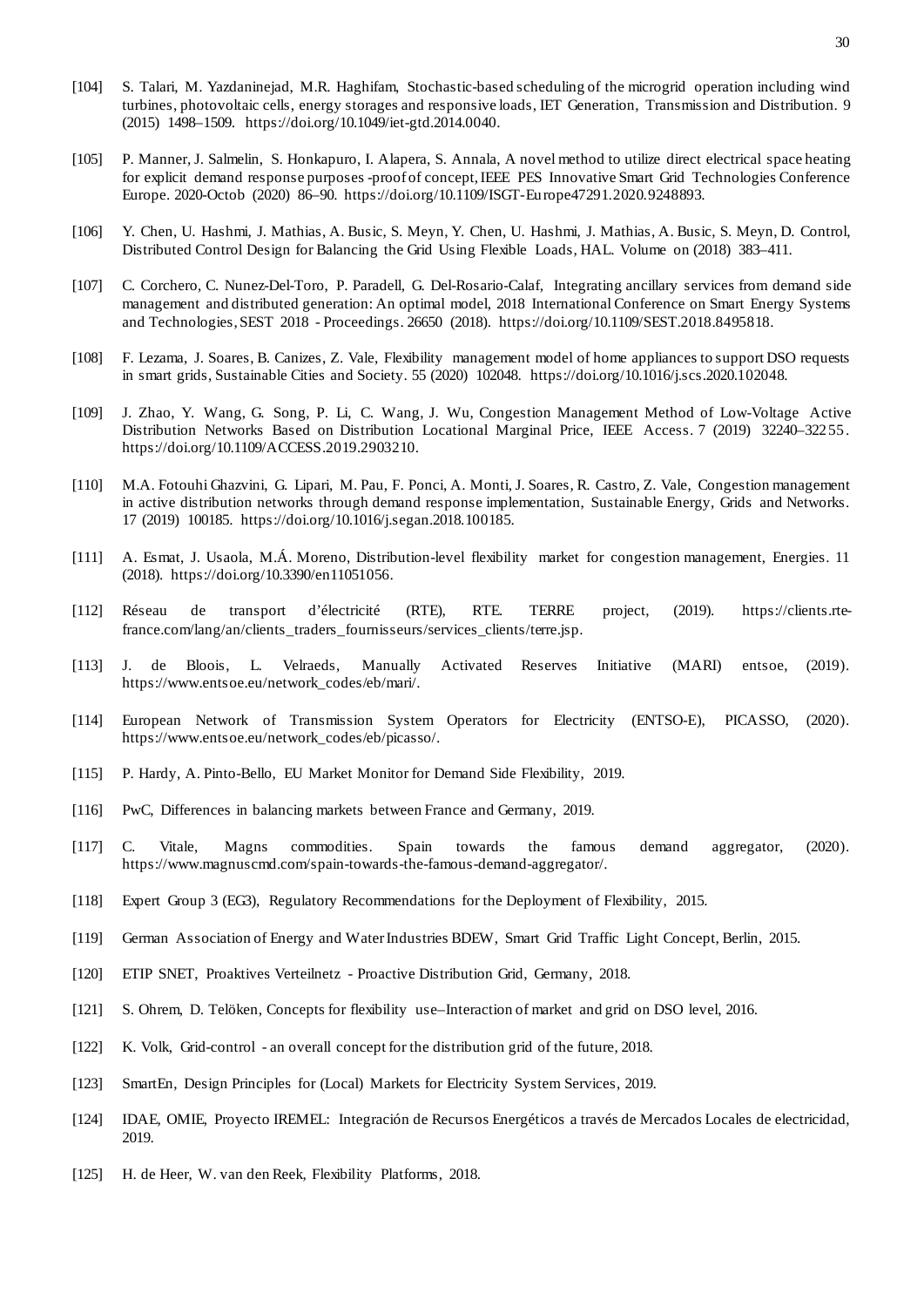- [126] V. Palma Costa, R. Gallart Fernández, Servicios de flexibilidad para el DSO y BRP: El piloto español del proyecto Invade, (2020). https://www.smartgridsinfo.es/comunicaciones/comunicacion-servicios-de-flexibilidad-para-el-dsoy-brp-el-piloto-espanol-del-proyecto-invade.
- [127] Universitat Politècnica de Catalunya CITCEA energia, Una plataforma inteligente para la gestión de la energía, (2017). https://blog.orbital40.com/blog/2017/07/20/una-plataforma-inteligente-para-la-gestion-de-la-energia/.
- [128] Universal Smart Energy Framework (USEF Foundation), Implementations. USEF in action, (2020). https://www.usef.energy/implementations/.
- [129] Universal Smart Energy Framework (USEF Foundation), FUSION. Accelerating the transition to Smart, Flexible Energy Networks, 2019.
- [130] Western Power Distribution, Multi Asset Demand Execution (MADE), (2020). https://www.westernpower.co.uk/projects/multi-asset-demand-execution-made.
- [131] Electricity Distribution, Multi Asset Demand Execution (MADE), (2019). https://www.smarternetworks.org/project/nia\_wpd\_040/print.
- [132] Western Power Distribution, Future Flex, (2020). https://www.westernpower.co.uk/innovation/projects/future-flex.
- [133] E. Nijpels, Flexibility from residential power consumption: a new market filled with opportunities, 2016.
- [134] European Commission, Cordis: Holistic demand response Services for European residential communities, (2020). https://cordis.europa.eu/project/id/957823/es (accessed November 8, 2021).
- [135] European Commission, The project Coordinet, European Commission. (2019). https://coordinetproject.eu/projects/coordinet (accessed November 8, 2021).
- [136] European Commission, Prosumer Flexibility Services for Smart Grid Management, (2017). https://cordis.europa.eu/project/id/646428/es (accessed November 8, 2021).
- [137] European Network of Transmission System Operators for Electricity (ENTSO-E), FSKAR transparency reporting implementation guide, 2019.
- [138] APPA- Asociación de Empresas de Energías Renovables, Dres2market, (2020). https://www.dres2market.eu/ (accessed November 8, 2021).
- [139] One Network for Europe, OneNet One Network for Europe, (2020). https://onenet-project.eu/project-brief/ (accessed November 8, 2021).
- [140] GOPACS, Liander, Enexis Groep, Stedin, TenneT, T. B.V., Westland Infra, IDCONS Product Specification, 2019.
- [141] S. Glismann, L. Hirth, Congestion Management: From Physics to Regulatory Instruments, 2018.
- [142] B. Coyne, Compare the flex market: Piclo lands Beis funding for next phase, (2020). https://theenergyst.com/comparethe-flex-market-piclo-lands-beis-funding-for-next-phase/ (accessed November 8, 2021).
- [143] J.K. Juffermans, Aggregators and flexibility in the Dutch electricity system, 2018.
- [144] B. Sieben, Flexibility Market Development: Project Dynamo, 2017.
- [145] NODES projects, (2018). https://nodesmarket.com/case/ (accessed November 8, 2021).
- [146] Expert group 1 2 3 & 4, Smart grids task force, (2020). https://ec.europa.eu/energy/topics/markets-andconsumers/smart-grids-and-meters/smart-grids-task-force\_en?redir=1 (accessed December 12, 2020).
- [147] Europen forum for energy business Information Exchange, ebIX® Distributed Flexibility Project, (2017). https://www.ebix.org/artikel/distributed-flexibility-project (accessed November 8, 2021).
- [148] EbIX, Overview of energy flexibility services, 2020.